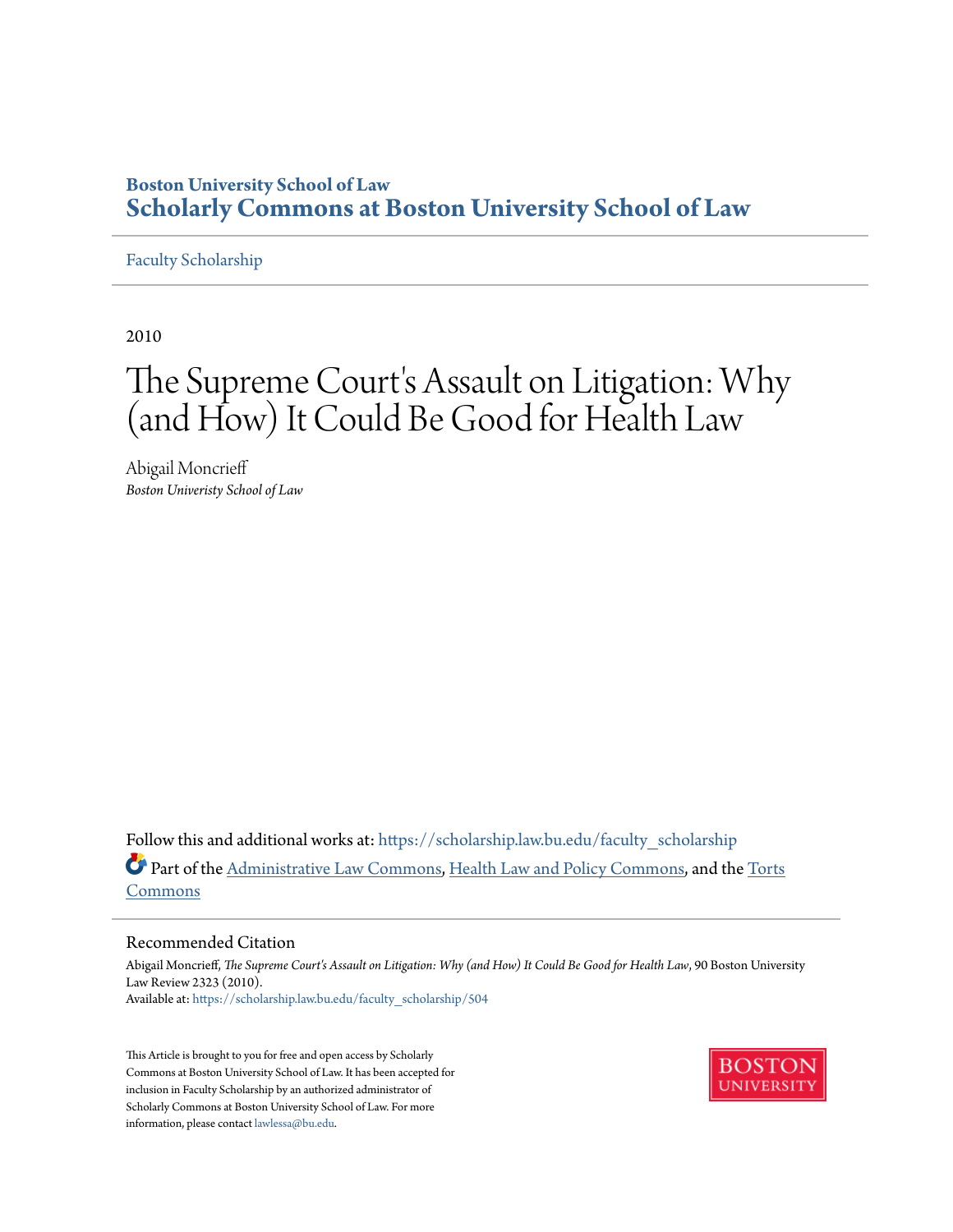## **THE SUPREME COURT'S ASSAULT ON LITIGATION: WHY (AND HOW) IT MIGHT BE GOOD FOR HEALTH LAW**

### **ABIGAIL R. MONCRIEFF**!

|      | A.             |                                                           |  |
|------|----------------|-----------------------------------------------------------|--|
|      | В.             |                                                           |  |
|      | $\mathsf{C}$ . |                                                           |  |
|      | D.             | State Legislatures and Medical Malpractice 2337           |  |
| Н.   |                |                                                           |  |
|      | A.             |                                                           |  |
|      |                | 1                                                         |  |
|      |                | $2^{\circ}$                                               |  |
|      |                |                                                           |  |
|      |                | Medical Error and CMS or Professional Associations  2344  |  |
|      | <b>B.</b>      |                                                           |  |
|      |                | 1                                                         |  |
|      |                | 2.                                                        |  |
|      |                | $\mathcal{E}$                                             |  |
|      |                |                                                           |  |
| III. |                | FROM STATE JUDICIAL TO FEDERAL EXECUTIVE ENFORCEMENT 2362 |  |
|      | A              |                                                           |  |
|      |                | 1.                                                        |  |
|      |                |                                                           |  |
|      | B.             |                                                           |  |
|      |                |                                                           |  |
|      |                |                                                           |  |
|      |                |                                                           |  |
|      | $A_{\cdot}$    |                                                           |  |
|      |                |                                                           |  |
|      |                | The Problems with Concurrent Authority  2374<br>2.        |  |
|      | B.             |                                                           |  |
|      |                | 1.                                                        |  |
|      |                | 2.                                                        |  |
|      |                |                                                           |  |

<sup>!</sup> Peter Paul Career Development Professor and Associate Professor of Law, Boston University School of Law. J.D. 2006, University of Chicago. Thanks to Jack Beermann, Vincent Chiao, Allison Hoffman, Gary Lawson, Kristin Madison, Fran Miller, Nancy Moore, Kevin Outterson, Ken Simons, David Seipp, Larry Yackle, and the students in BU's Health Law and the Constitution seminar for helpful comments and suggestions. Thanks to Namrata Kotwani and Mary Carter for excellent research assistance.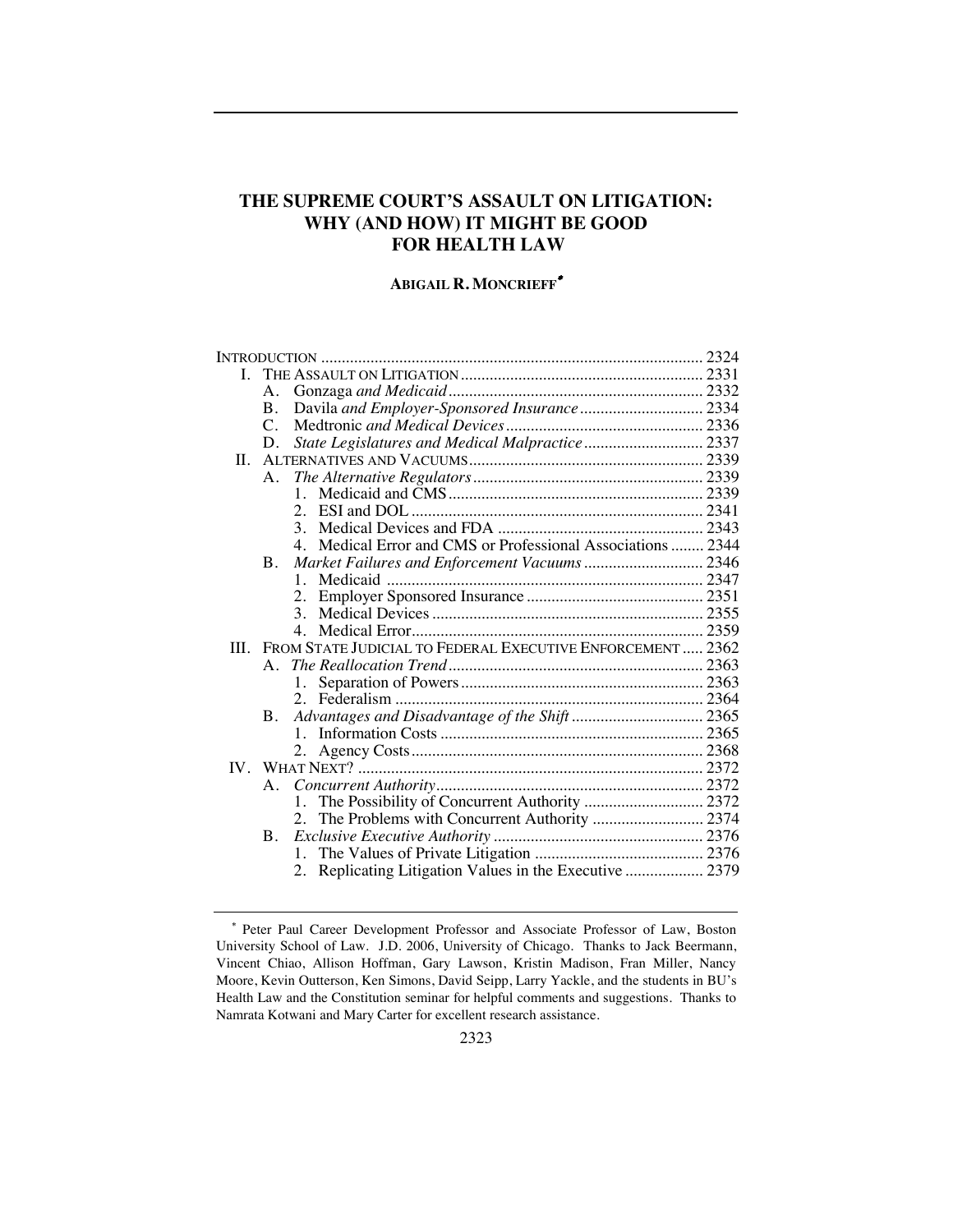| 2324 | <b>BOSTON UNIVERSITY LAW REVIEW</b> | [Vol. 90: 2323] |
|------|-------------------------------------|-----------------|
|      |                                     |                 |

*In recent years, the Supreme Court has narrowed or eliminated private*  rights of action in many legal regimes, much to the chagrin of the legal *academy. That trend, although certainly not limited to health law, has had a significant impact on the field; the Court's decisions have eliminated the private enforcement mechanism for at least three important healthcare regimes: Medicaid, employer-sponsored insurance, and medical devices. In a similar trend outside the courts, state legislatures have capped non-economic and punitive damages for medical malpractice litigation, weakening the tort system's deterrent capacity in those states. This Article suggests that the trend of eliminating private rights of action should be evaluated not as an elimination of legal enforcement (and creation of a "regulatory vacuum") but*  rather as a shift of regulatory authority from state judicial forums to federal *executive forums. The Article then argues that such a shift might be a wise one for healthcare, given the particular market failures that justify the regulatory intervention. In all four stories, federal executive regulators are poised to take over the regulatory job, and federal executive regulators have the capacity to do a better job than courts. The Article therefore urges completion rather than reversal of the reallocation – a consolidation of regulatory authority in the federal executive and a further disarming of state judicial enforcement power.*

#### **INTRODUCTION**

Consider the following scenarios:

- A state Medicaid agency refuses to pay its doctors at the reimbursement rate required by federal statute.<sup>1</sup>
- An employer-sponsored health insurer refuses to cover medically necessary services that ought to be covered under the insurance contract.2
- $\bullet$  A medical device manufacturer refuses to pull from the market or to add warnings to the label of – an FDA-approved product that has injured patients.3

<sup>1</sup> *See* Nicole Huberfeld, *Bizarre Love Triangle: The Spending Clause, Section 1983, and Medicaid Entitlements*, 42 U.C. DAVIS L. REV. 413, 415-18 (2008); Abigail R. Moncrieff, Comment, *Payments to Medicaid Doctors: Interpreting the "Equal Access" Provision*, 73 U. CHI. L. REV. 673, 673 (2006).

<sup>2</sup> *See, e.g.*, Aetna Health Inc. v. Davila, 542 U.S. 200, 204-05 (2004). 3 *See* Riegel v. Medtronic, Inc., 552 U.S. 312, 319-21 (2008); Catherine T. Struve, *The Food and Drug Administration and the Tort System: Postmarketing Surveillance, Compensation, and the Role of Litigation*, 5 YALE J. HEALTH POL'Y L. & ETHICS 587, 588 (2005) (explaining how in recent years, because "policymakers have stressed the need to bring innovative medical treatments to market," greater deference is paid to FDA's product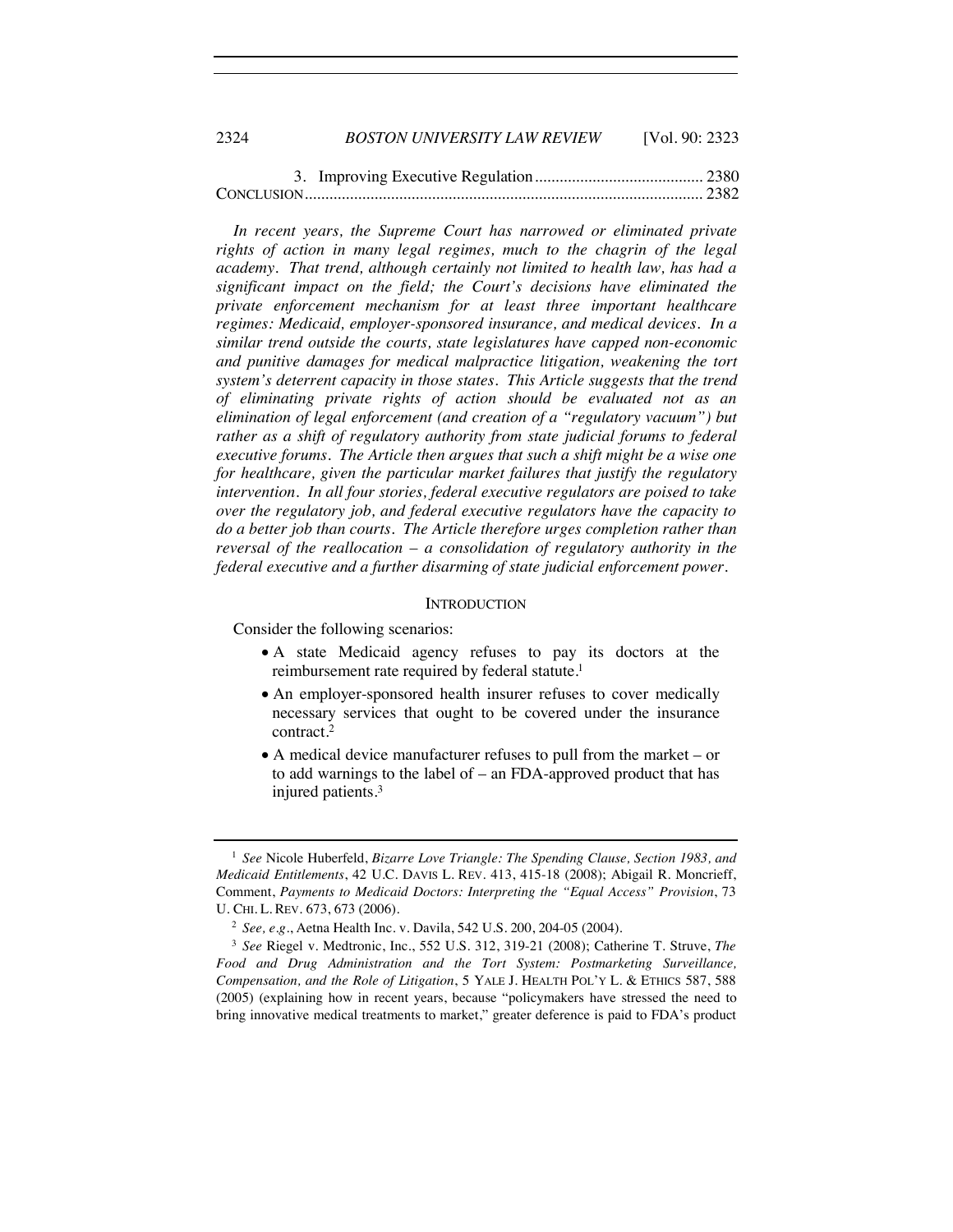" A doctor refuses to take cost-justified precautions against injuring patients.4

How can the legal system bring these actors into compliance with the law?

Since the country's founding, the predominant answer in the United States has been that individuals harmed by such violations could sue wrongdoers not only for individual compensation but also for systemic deterrence. That is, the American legal system has largely relied on private litigation – primarily brought under common law theories in state courts – to deter wrongdoing through punitive damages or court-ordered regulatory change. In the last few decades, however, the Supreme Court has, in a wide range of regulatory regimes, curbed individuals' and courts' ability to play that role.

This change, although certainly not limited to healthcare law, has been significant for healthcare regulation. With three Supreme Court cases and one widely-enacted state statutory reform, the private enforcement model has disappeared from at least four important realms of healthcare law – the four alluded to in the stories above. First, Medicaid. In *Gonzaga University v. Doe*, the Supreme Court narrowed the availability of 42 U.S.C. § 1983 for enforcing federal statutes, especially those enacted under Congress's spending power.6 That holding, as applied in the lower courts, has made it impossible for individuals to sue state agencies (or, more precisely, the heads of the agencies) for certain violations of the federal Medicaid Act, including violations of the essential "Equal Access Provision" that governs provider reimbursement.<sup>7</sup> Second, employer-sponsored insurance (ESI). In *Aetna Health Inc. v. Davila*, the Court gave a broad reading and application to the preemption provision of the Employee Retirement Income Security Act of 1974 (ERISA).<sup>8</sup> That holding, combined with the Court's narrow reading of ERISA's remedial provision, has made it impossible for some patients to hold their insurers accountable for injuries resulting from wrongful benefits denials.<sup>9</sup> Third,

approval).

<sup>4</sup> *See* Abigail R. Moncrieff, *Federalization Snowballs: The Need for National Action in Medical Malpractice Reform*, 109 COLUM. L. REV. 844, 855-61 (2009) (reviewing the literature on medical malpractice reform).

<sup>5</sup> *See* Erwin Chemerinsky, *Closing the Courthouse Doors to Civil Rights Litigants*, 5 U. PA. J. CONST. L. 537, 537-39 (2003) (listing a long line of Rehnquist Court decisions that prevent individuals from suing to enforce civil rights).<br><sup>6</sup> Gonzaga Univ. v. Doe, 536 U.S. 273, 273 (2002).

<sup>7</sup> *See* Huberfeld, *supra* note 1, at 445-51 (observing that federal appellate courts have applied *Gonzaga* to limit or prohibit claims against state Medicaid agencies and predicting that the Roberts Court will further limit such claims).

<sup>8</sup> Aetna Health Inc. v. Davila, 542 U.S. 200, 221 (2004) (holding that ERISA preempts state laws that would have provided causes of action against insurance companies denying benefits under "medical necessity" clauses).

<sup>9</sup> *See id.* at 221 n.7 (reserving the question of whether one of ERISA's remedial provisions,  $\S$  502(a)(3), might allow for consequential or punitive damages); Great-West Life & Annuity Ins. Co. v. Knudson, 534 U.S. 204, 209-18 (2002) (interpreting § 502(a)(3)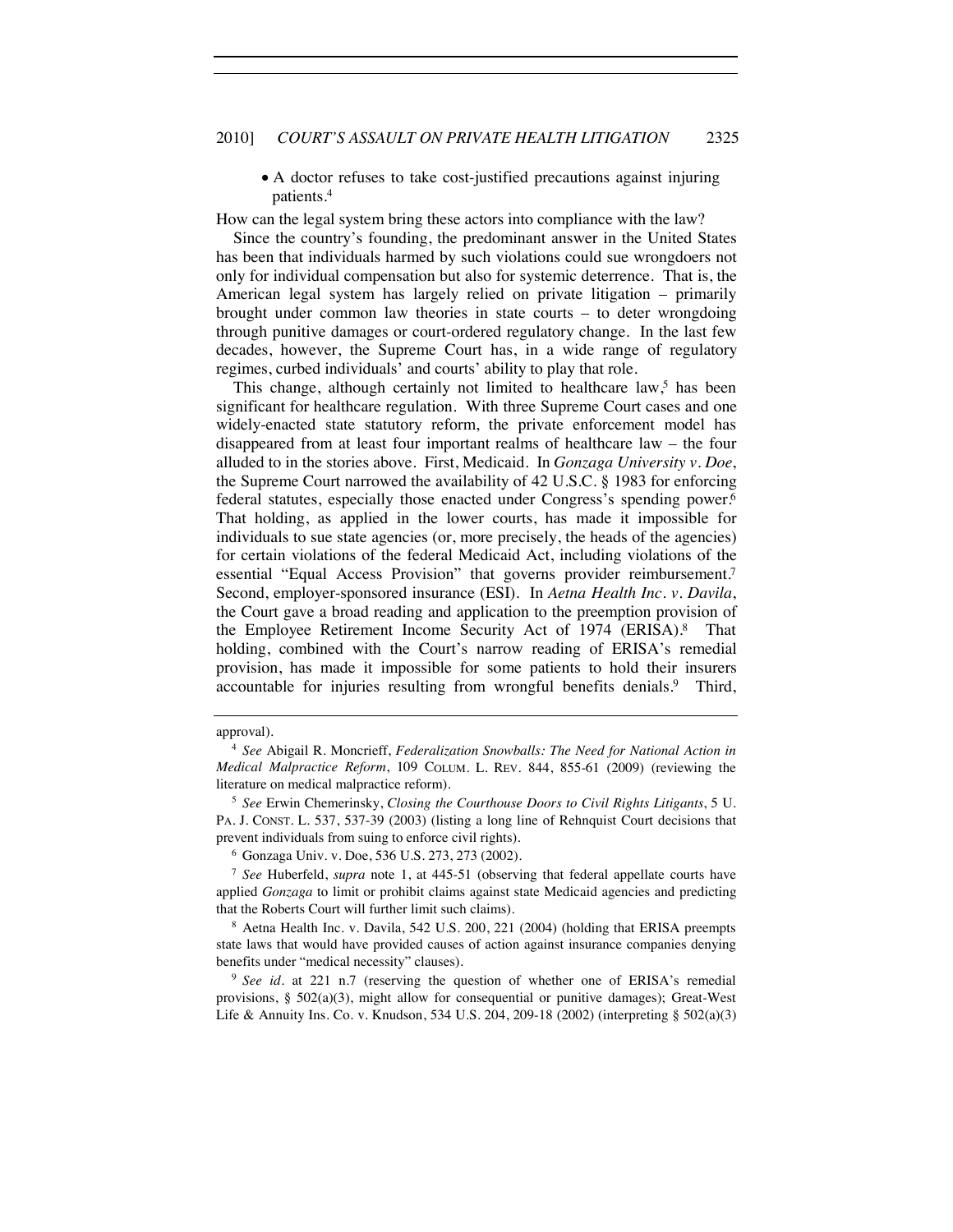medical devices. In *Riegel v. Medtronic, Inc.*, the Court held that Food and Drug Administration (FDA) pre-market approval of the riskiest ("Class III") medical devices preempts state tort suits challenging those products' safety and labeling.<sup>10</sup> Because there is no federal cause of action to replace preempted state laws, that holding has made it impossible for patients to sue manufacturers for injuries resulting from unsafe devices. Finally, medical error. In a similar trend outside the Court, several state legislatures have capped non-economic and punitive damages in medical malpractice litigation, limiting their own tort systems' capacity to deter iatrogenic (i.e., physiciancaused) injuries. Of course, medical malpractice litigation still serves compensatory purposes in those states, but caps limit the tort system's regulatory capacity.11

Healthcare regulation has thus lost several of its private enforcement mechanisms over the past decade, largely to the chagrin of the legal academy.12 But should those losses actually worry us? Is it problematic that

<sup>10</sup> Riegel v. Medtronic, Inc, 552 U.S. 312, 312-13 (2008).

 $11$  Granted, the tort system probably wasn't doing a good job at deterring jatrogenic injury before the caps. *See* INST. OF MED., TO ERR IS HUMAN: BUILDING A SAFER HEALTH SYSTEM 1 (Linda T. Kohn et al. eds., 2000) (summarizing statistical evidence that suggests that the frequency of iatrogenic deaths in U.S. hospitals is much higher than commonly believed). But caps certainly decrease the system's potential for that kind of regulation.

<sup>12</sup> For representative examples of scholarly chagrin at the curbing of private enforcement in each of the four stories described here, see TOM BAKER, THE MEDICAL MALPRACTICE MYTH 1 (2005) (arguing that attempts to limit medical malpractice litigation are fundamentally misguided); David Brennan, *Federal Preemption of All State Law Tort Claims in* Riegel v. Medtronic: *A Need to Undo a Serious Wrong*, 36 W. ST. U. L. REV. 137, 165-66 (2008) ("Consumer organizations and groups were quick to realize that users of Class III medical devices had been effectively disenfranchised from any reasonable remedy for dangerous or defective devices by a sweeping doctrine of federal preemption doctrine."); Margaret Cyr-Provost, Aetna v. Davila: *From Patient-Centered Care to Plan-Centered Care, a Signpost or the End of the Road?*, 6 HOUS. J. HEALTH L. & POL'Y 171, 179 (2005) (descrying the fact that today's legal climate lacks "legal and moral accountability" and leaves health care consumers without recourse); Huberfeld, *supra* note 1, at 414 (urging "legislative responses to the possible demise of the Medicaid entitlement"); Mark Andrew Ison, Note, *Two Wrongs Don't Make a Right: Medicaid, Section 1983 and the Cost of an Enforceable Right to Healthcare*, 56 VAND. L. REV. 1479, 1516-18 (2003) (highlighting the potentially "catastrophic" harms to beneficiaries that might result from under-enforcement after *Gonzaga*); Theodore W. Ruger, *The United State Supreme Court and Health Law: The* 

extremely narrowly); *Davila*, 542 U.S. at 222 (Ginsburg, J., concurring) (arguing that the Court's "encompassing interpretation of ERISA's preemptive force" coupled with its "cramped construction of the 'equitable relief' allowable under  $\S$  502(a)(3)" creates a "'regulatory vacuum'" in which no remedy exists (citations omitted)); David A. Hyman, *Regulating Managed Care: What's Wrong with a Patient Bill of Rights*, 73 S. CAL. L. REV. 221, 229 (2000) (explaining that ERISA, while preempting state-law remedies, "contains no substantive regulation of its own, and provides only an exceedingly limited set of remedies").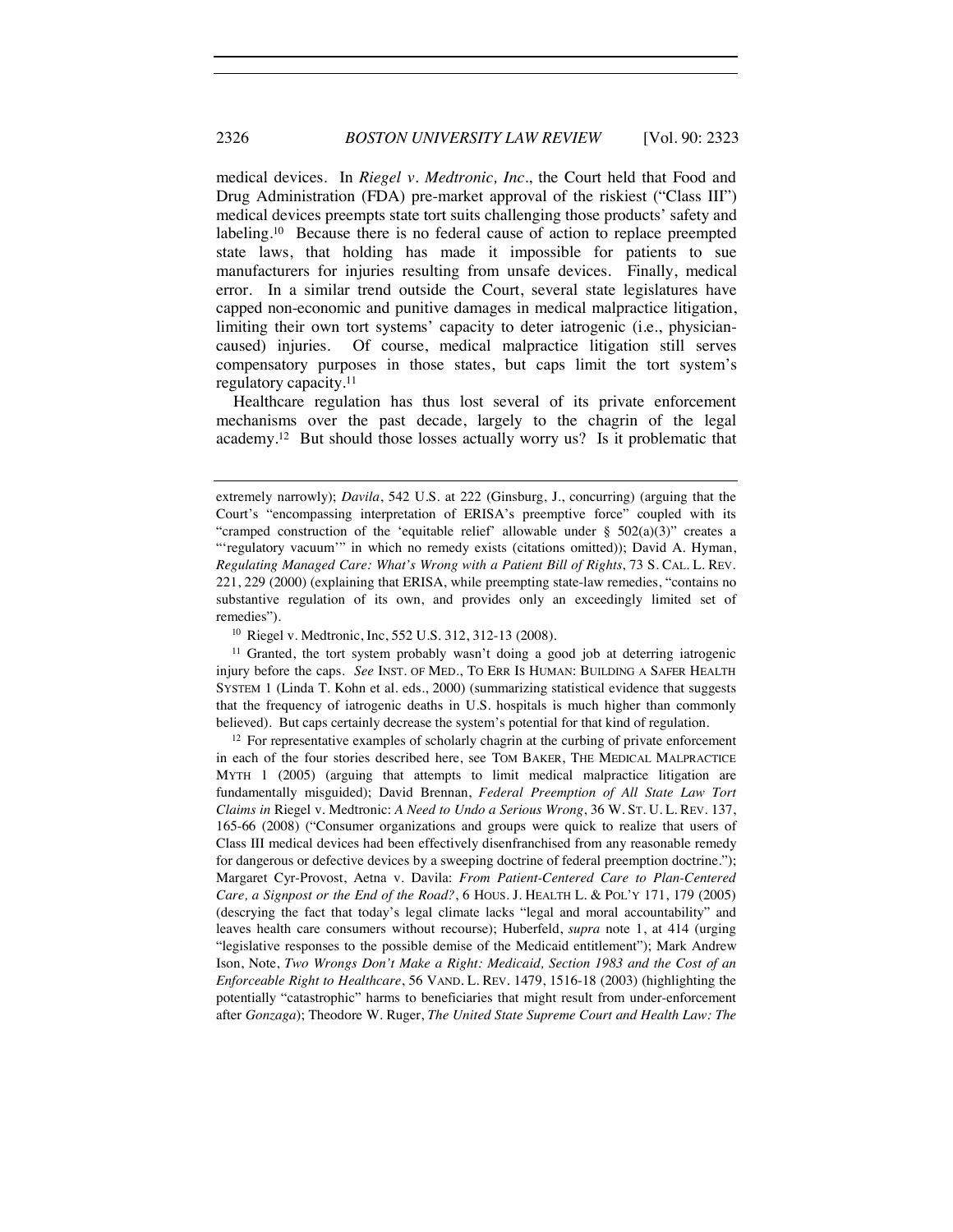private litigation is no longer an option for enforcing federal Medicaid rules, contractual insurance provisions, or common law safety standards?

The answer to that question *ought* to depend on the existence and nature of alternatives to private litigation.<sup>13</sup> If market forces or administrative enforcement works as well as or better than private litigation, then we ought to embrace rather than resist the Court's assault on private actions. In that case, private actions might inefficiently replicate regulatory deterrence.

This premise is neither new nor radical; scholars of law and economics have long recognized that common law and administrative law are substitutes, such that a rising administrative state justifies and even necessitates diminishment of common law remedies.14 But this premise and mode of analysis is one that the health law literature has largely overlooked in considering the Supreme Court's recent holdings. This Article fills that analytic void, asking not whether the curbing of healthcare litigation is bad in itself but whether the curbing of that litigation is bad given the broader regulatory environment for healthcare and given the particular regulatory needs that healthcare markets present. That is, I ask and answer the comparative question: whether litigation is better or worse at setting incentives than its available substitute, administrative regulation.

An important first step in answering the comparative question is to note that, in all four stories considered here, administrative regulators already exist and are already authorized to regulate. For Medicaid, the federal Centers for Medicare and Medicaid Services (CMS) already has the authority to enforce federal standards against state agencies. For ESI, the Department of Labor (DOL) (as well as a handful of other agencies since the passage of the Patient Protection and Affordable Care Act (PPACA)<sup>15</sup>) already has authority to

<sup>14</sup> For a recent elaboration of this point, see Kyle D. Logue, *Coordinating Sanctions in Tort* (Univ. of Mich. Law Sch., Olin Ctr. for Law & Econ. Working Paper Series, Paper No. 105, July 2009), *available at* http://ssrn.com/abstract=1430596.

<sup>15</sup> The Employee Benefits Security Administration (EBSA), an agency of the Department of Labor, is primarily responsible for administering the provisions of ERISA. The enactment of the Patient Protection and Affordable Care Act (PPACA) and the Health Care and Education Reconciliation Act, signed into law in March 2010, made some significant changes to the regulatory structure for employer-sponsored insurance. In particular, EBSA now shares "interpretive jurisdiction" with the Department of Treasury and the Department of Health and Human Services (HHS) over PPACA provisions applicable to employersponsored insurance. EBSA Unified Agenda, Regulations Implementing the Patient Protection and Affordable Care Act of 2010 (PPACA), *available at* http://www.dol.gov/

*Year in Review: The Supreme Court Federalizes Managed Care Liability*, 32 J.L. MED. & ETHICS 528, 529 (2004) ("ERISA's remedial provisions are so penurious that *Aetna's* holding of complete preemption produces a legal regime that vastly under-compensates plan members who suffer a wrongful denial of care.").<br><sup>13</sup> *See* RICHARD A. POSNER, ECONOMIC ANALYSIS OF LAW 383-84 (6th ed. 2003)

<sup>(</sup>outlining circumstances in which we ought to prefer common law to administrative regulation and vice versa).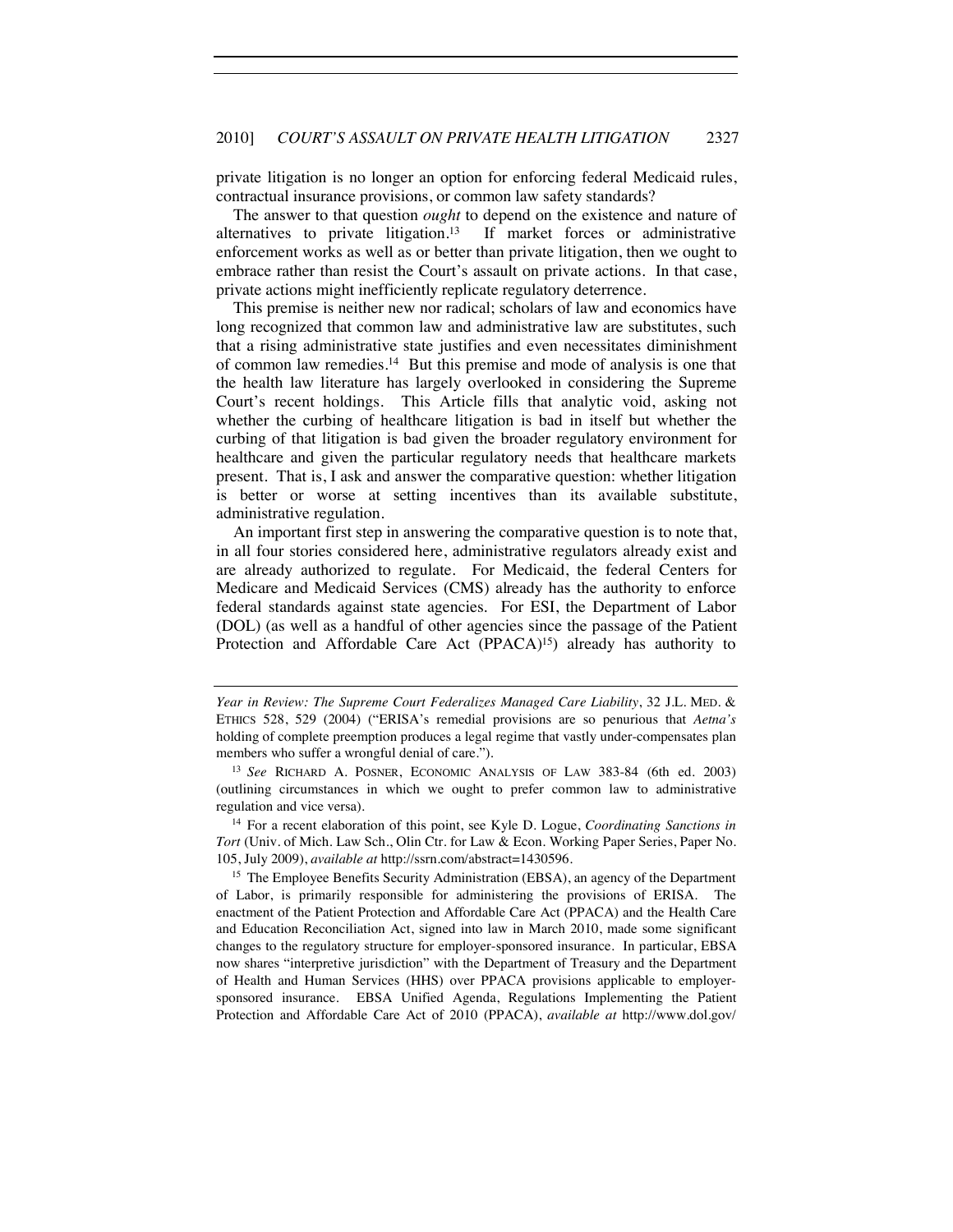govern employer-provided healthcare plans, including authority to regulate administrators' claims processing. For medical devices, FDA already has authority to monitor approved devices and to require manufacturers to change safety labels or to pull unsafe products. For medical error, CMS already has authority to serve a regulatory role by changing Medicare and Medicaid quality rules or by establishing an administrative adjudication system for medical injuries,16 and professional associations already have authority to serve a regulatory role by changing minimum quality standards for medical licensure.

Why, then, have so many commentators complained of "regulatory vacuums" left in the wake of the Supreme Court's holdings? The current regulatory environment does not lack authoritative figures, and the existing authoritative figures do not lack legal tools for regulation.17 The regulatory space, then, is not at all vacuous, despite the abolition of private rights of action; federal executive agencies are well equipped to engage in the regulatory project, even though individuals and courts are no longer allowed to pursue it.

These anxious commentators, though, are not completely off-base; they are simply over-stating the problem. The problem today is not a lack of regulatory presence but rather a lack of regulatory rigor. The existing administrative regulators simply don't do the jobs that the Supreme Court and state legislatures have left for them: CMS hardly ever withdraws funding from or refuses approval to state Medicaid plans that violate federal standards;18 DOL

idea, arguing that CMS should adjudicate malpractice claims brought by Medicare and Medicaid beneficiaries. *See* Eleanor D. Kinney & William M. Sage, *Dances with Elephants: Administrative Resolution of Medical Injury Claims by Medicare Beneficiaries*, 5 IND. HEALTH L. REV. 1, 2 (2008); Eleanor D. Kinney & William M. Sage, *Resolving Medical Malpractice Claims in the Medicare Program: Can It Be Done?*, 12 CONN. INS. L.J. 77, 90 (2005-2006); William M. Sage, *The Role of Medicare in Medical Malpractice Reform*, 9 J. HEALTH CARE L. & POL'Y 217, 225-28 (2006).

<sup>17</sup> That said, the relevant administrative agencies do not have sufficient financial resources to engage in the projects that I urge here. That is, they have legal tools but lack practical resources. For more on this point, see *infra* Part IV.B.3.

<sup>18</sup> Jon Donenberg, *Medicaid and Beneficiary Enforcement: Maintaining State* 

ebsa/regs/unifiedagenda/spring-2010/1210-AB41.htm (last visited Oct. 10, 2010). The EBSA Unified Agenda states that the three departments "are proceeding concurrently to provide regulatory guidance regarding [implementation of PPACA] provisions." *Id.* Thus, the agencies will jointly issue interpretations of relevant PPACA provisions. *Id.* According to EBSA, initial regulatory action will likely require insurers to extend dependent coverage and cover preventive health services without cost sharing and address PPACA provisions that prohibit insurers from establishing lifetime or annual limits on benefits, rescinding health coverage after coverage begins, excluding potential beneficiaries based on preexisting conditions and health status, and discriminating in favor of highly compensated individuals. *Id.* PPACA also imposes requirements on internal claims appeal and external review procedures that are applicable to group health plans. *See infra* note 86 and accompanying text.<br><sup>16</sup> Eleanor Kinney and Bill Sage have already proposed at least a limited version of this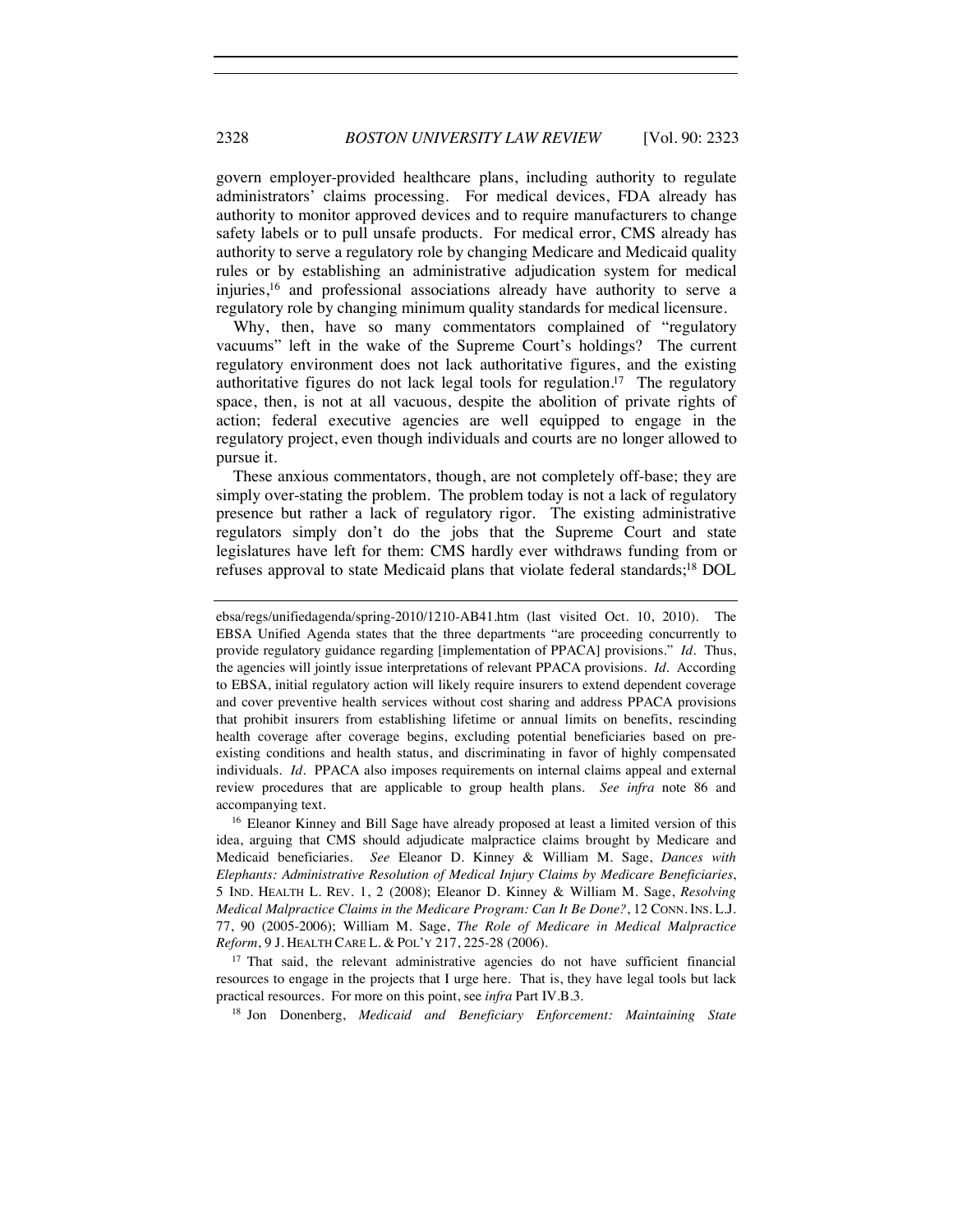neither provides an administrative system for claims review nor punishes abusive MCOs; FDA rarely monitors the safety of devices that have gone through pre-market approval and have entered the market; and neither CMS nor professional medical associations actively enforce quality standards for practicing providers.19 In short, to the extent that the executive already regulates these fields, it does far too little to make up for a lack of parallel private enforcement. For now, thus, the Supreme Court and state legislatures have left health law not so much with *regulatory* vacuums as with *enforcement* vacuums, within which Medicaid agencies, employer-sponsored insurers, device manufacturers, and sloppy doctors can shirk legal obligations with relative impunity – all despite the existence of a robust regulatory structure.

Unlike a true regulatory vacuum, an enforcement vacuum does not strongly suggest that the best solution is to restore the status quo ante, re-establishing private rights of action (the solution that most scholars have advocated so far). Instead, the enforcement vacuum presents a choice between two clear and easy alternatives: (1) re-empowering the enforcement mechanism that was working before (private litigation) or (2) motivating (and *funding*) the enforcement mechanisms that are not yet working today (administrative regulation).

This Article urges the latter approach, primarily for reasons of comparative institutional competence. The federal agencies have greater capacity to regulate well than courts and juries.

The Supreme Court's and state legislatures' assaults on litigation, if understood as a vote of confidence for administrative regulators over common law and other judicial regulators, can be understood to embody a growing skepticism towards state judicial forums and an emerging trust in national executive forums for creating and enforcing healthcare rules. Each story considered here suggests a straightforward reallocation of regulatory responsibilities from the judiciary to the executive as well as a lessstraightforward-but-nevertheless-real reallocation of regulatory responsibilities between the state and federal governments. (In the stories of employersponsored insurance and drug and device manufacturers, the federalist reallocation is a simple shift from state to national governance; in the Medicaid and medical malpractice stories, the federalist reallocation is more muddled, but like the others, these stories involve a shift of authority away from state forums.)

Particularly in healthcare, this balance of skepticism towards judicial and state forums and trust in executive and national forums may be well-founded.

*Compliance with Federal Availability Requirements*, 117 YALE L.J. 1498, 1501 (2008) (finding that CMS's withdrawal power is "rarely, if ever, invoked" (quoting Lisa E. Key, *Private Enforcement of Federal Funding Conditions Under § 1983: The Supreme Court's Failure to Adhere to the Doctrine of Separation of Powers*, 29 U.C. DAVIS L. REV. 283, 293 (1996))).

<sup>&</sup>lt;sup>19</sup> For discussion of CMS's growing interest in quality regulation, particularly including its "never events" and "pay for performance" policies, see *infra* Part II.A.4.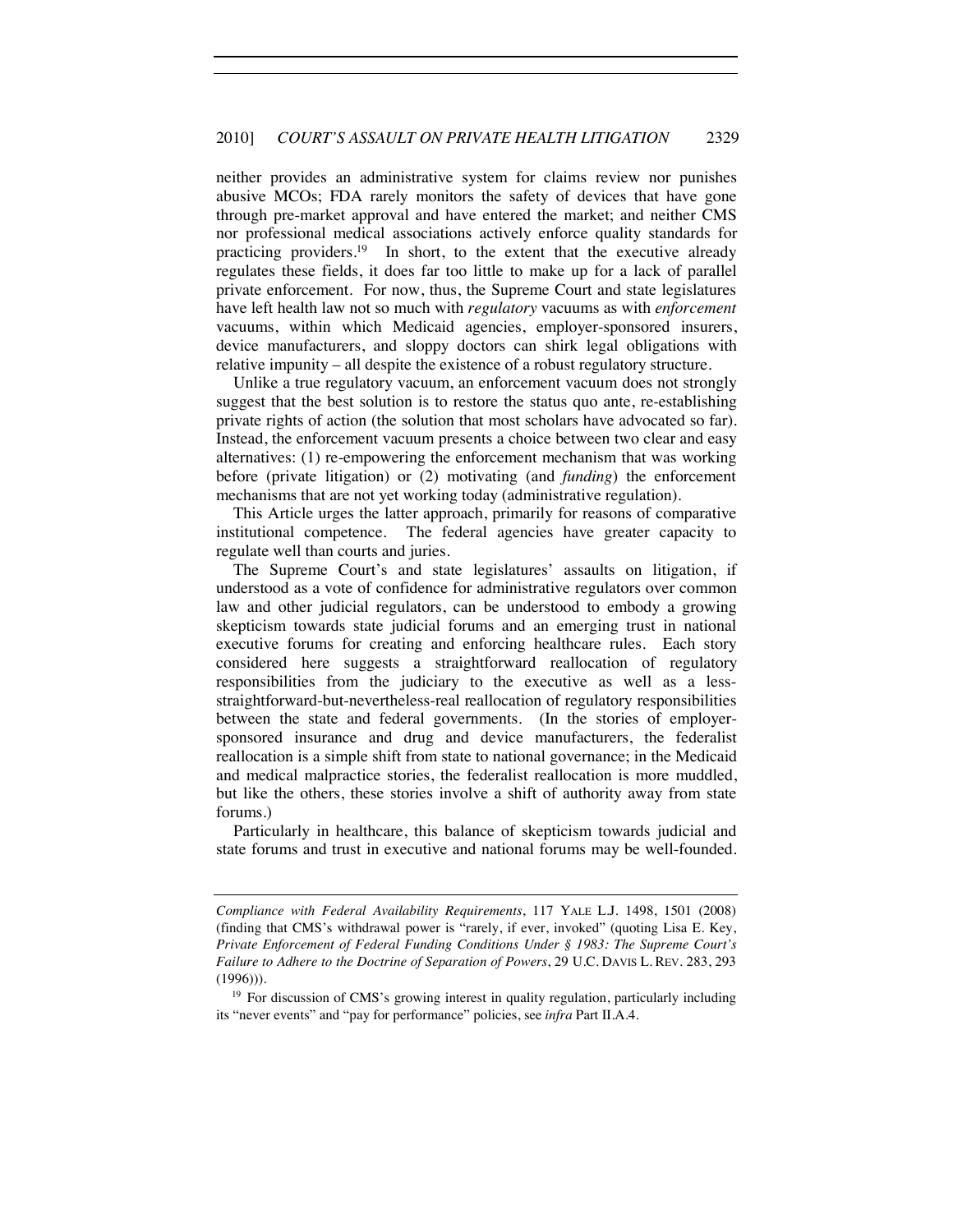As we have long recognized, generalist juries and judges are bad at understanding, evaluating, and creating healthcare regulations<sup>20</sup> – and expert agencies might be much better.<sup>21</sup> Furthermore, federal regulation of healthcare might make more sense than state regulation for a variety of reasons, especially considering the economies of scale that we gain from operating nation-wide.22

The shift from state courts to federal agencies therefore seems a wise shift, such that the mere re-creation of private rights of action – the rejection of this reallocative trend – does not seem the best solution to our current enforcement vacuums. Instead, we should embrace the reallocations, and the federal executive bodies that are poised to regulate should start doing the jobs that the Supreme Court and state legislatures have left to them. Fulfilling this shift will probably require some restructuring of administrative bodies and will certainly require additional funding for the federal regulators, but the move should not require substantive amendment of the regulatory statutes.

The Article proceeds as follows. Part I fleshes out the four stories identified here, noting the assaults on litigation and the curbing of private rights of action in the four exemplar healthcare regimes. Part II fleshes out the problem of enforcement vacuums, identifying the entity in each story that could regulate in the absence of litigation, noting that those entities have not yet stepped in to fill the regulatory role, and identifying the market failures that persist in the absence of regulation. Part III fleshes out the judicial-to-executive and state-

<sup>20</sup> *See* Lawrence Gostin, *The Formulation of Health Policy by the Three Branches of Government*, *in* SOCIETY'S CHOICES: SOCIAL AND ETHICAL DECISION MAKING IN BIOMEDICINE 335, 339-40 (Ruth Ellen Bulger et al. eds., 1995) (describing the limits of courts in healthcare policymaking); William M. Sage & Rogan Kersh, *Introduction* to MEDICAL MALPRACTICE AND THE U.S. HEALTH CARE SYSTEM 4 (William M. Sage & Rogan Kersh eds., 2006) (outlining potential changes to the medical malpractice litigation process which could substantially increase the "accuracy and consistency of outcomes"); NEIL VIDMAR, MEDICAL MALPRACTICE AND THE AMERICAN JURY 3-6 (1995) (reviewing criticism of juries by American Medical Association and others); Peter Huber, *Safety and the Second Best: The Hazards of Public Risk Management in the Courts*, 85 COLUM. L. REV. 277, 319- 20, 332-33 (1985) (arguing that juries are institutionally unable to make risk choices and that decisions should be made by regulatory agencies); Kimberly A. Moore, *Judges, Juries, and Patent Cases – An Empirical Peek Inside the Black Box*, 99 MICH. L. REV. 365, 370 (2000) ("[P]opular perceptions of juror incompetence and bias have caused commentators to argue that the role of the jury in patent litigation should be severely limited, and many alternatives have been proposed."); David M. Studdert & Michelle M. Mello, *When Tort Resolutions Are "Wrong": Predictors of Discordant Outcomes in Medical Malpractice Litigation*, 36 J. LEGAL STUD. S47, S48-52 (2007). *But see* VIDMAR, *supra*, at 161-82 (arguing that juries are competent and that medical malpractice liability system is generally sound). 21 Timothy Stoltzfus Jost, *Health Law and Administrative Law: A Marriage Most* 

*Convenient*, 49 ST. LOUIS U. L.J. 1, 16-30 (2004) (describing the executive's comparative advantages over both the judiciary and the market for regulating healthcare); Huber, *supra*  note 20, at 285, 307-26. 22 *See* Moncrieff, *supra* note 4, at 848.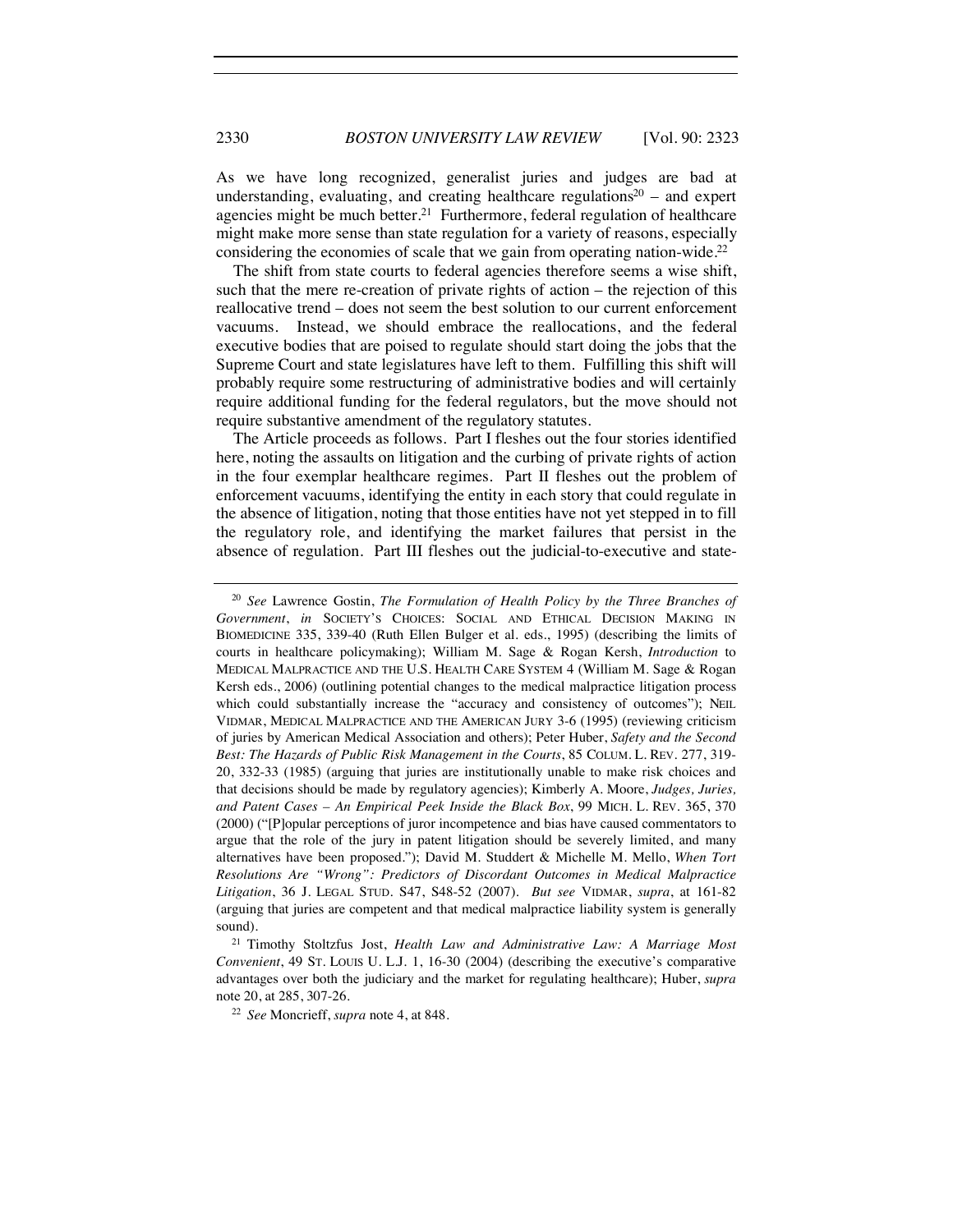to-federal reallocation trends that each story represents and discusses the reasons that we might like those trends for health law. Part IV identifies the range of possible solutions for filling enforcement vacuums and argues that our general preference should be for federal executive regulation, even to the full exclusion of state judicial regulation.

#### I. THE ASSAULT ON LITIGATION

In recent years, the Supreme Court has closed courthouse doors to many litigants, particularly those alleging generalized statutory violations or otherwise attempting to use the court system for systemic regulation.<sup>23</sup> This trend has affected a wide range of regulatory regimes, including disabilities law,<sup>24</sup> employment and labor law,<sup>25</sup> and civil rights law.<sup>26</sup> It has also had a significant impact on health law. The Court's recent jurisprudence has disarmed private litigation for Medicaid enforcement, employer-sponsored insurance regulation, and medical device regulation.

Beyond the Supreme Court, another major trend against private enforcement mechanisms in health law has been the state legislatures' limitation or elimination of non-economic and punitive damages in medical malpractice litigation. These damages caps at least attempt to serve the same purpose, dissuading courts and litigants in their attempts to regulate physician negligence.27

This Part fleshes out the four stories of health law's trend away from the private enforcement model.

arbitration of employment-related claims of state discrimination).

<sup>26</sup> Porter v. Nussle, 534 U.S. 516, 532 (2002) (requiring prisoners to exhaust administrative remedies before filing suit alleging excessive force by corrections officers); Booth v. Churner, 532 U.S. 731, 740-41 (2001) (finding that prisoners must exhaust prison administrative remedies before seeking money damages in court); Alexander v. Sandoval, 532 U.S. 275, 293 (2001) (finding that Title VI of the Civil Rights Act of 1964 does not contain a private right of action).<br><sup>27</sup> The empirical evidence so far indicates that damages caps have had little if any effect

on awards recovered in medical malpractice cases and have had little impact on healthcare costs. *See* Moncrieff, *supra* note 4, at 855 n.37. That said, the spirit of the caps is the same as the spirit of the other limits on private enforcement; the attempt is to dissuade litigation.

<sup>23</sup> *See* Chemerinsky, *supra* note 5, at 537-39 (listing cases from 2001 and 2002 that limited civil rights plaintiffs' access to courts).

<sup>24</sup> *See, e.g.*, Barnes v. Gorman, 536 U.S. 181 (2002) (holding that punitive damages are unavailable under § 202 of the Americans with Disabilities Act and § 505(a)(2) of the Rehabilitation Act); Bd. of Trs. of the Univ. of Ala. v. Garrett, 531 U.S. 356 (2001) (holding that state governments cannot be sued for violating the Title I of the Americans with Disabilities Act). 25 *See, e.g.*, Circuit City Stores, Inc. v. Adams, 532 U.S. 105, 119 (2001) (requiring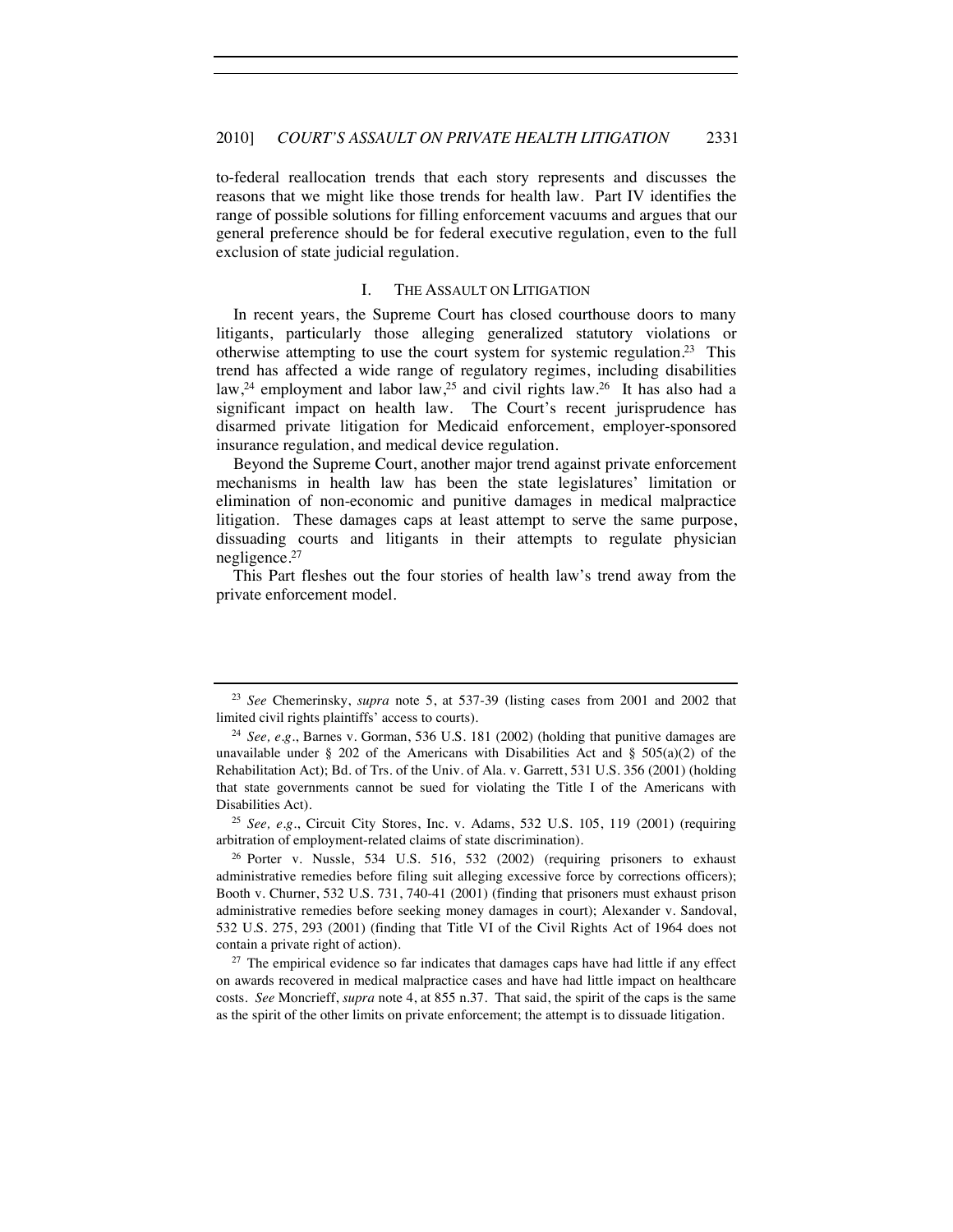#### A. Gonzaga *and Medicaid*

In *Gonzaga University v. Doe*28 (a decision that Chief Justice Rehnquist called his "sleeper case" of 2002<sup>29</sup>), the Supreme Court narrowed the availability of 42 U.S.C. § 1983 for enforcing federal statutes.<sup>30</sup> Section 1983 provides a private right of action against state actors for deprivations "of any rights, privileges, or immunities secured by the Constitution and laws" of the United States.<sup>31</sup> Because the provision refers to laws as well as the Constitution, plaintiffs have long used § 1983 to enforce federal statutes against state agents.

But in *Gonzaga*, the Court held that § 1983 did not provide a right of action for a violation of the Family Educational Rights and Privacy Act (FERPA),<sup>32</sup> finding that FERPA did not create any "personal rights"33 that could be vindicated through a § 1983 action. In so holding, the Court announced a more restrictive test for the availability of § 1983 for correcting federal statutory violations, allowing private enforcement of only those federal statutes that intended to create and confer individual rights in the plaintiff. In other words, the Court announced that plaintiffs could use § 1983 only to protect their own rights, not to enforce a general statutory scheme (even when such enforcement would provide the plaintiff a direct and tangible benefit).

Importantly, two of the Court's central considerations – beyond the text of the relevant provision – in holding that FERPA did *not* create and confer individual rights were, first, that FERPA was a Spending Clause statute and, second, that the statute specified a regulatory enforcement scheme, charging the Secretary of Education with withdrawing federal funds from noncompliant institutions.<sup>34</sup> Because Congress passed the statute merely as a grants program for the states, because Congress intended for the statute to be enforced through regulatory funding decisions, and because the relevant provision did not clearly create and confer an enforceable right in the plaintiff, the Court reasoned, the legislature must not have intended to allow individual private enforcement through § 1983.35

<sup>35</sup> Of course, even after *Gonzaga*, Congress can pass provisions under its Spending Clause power that create and confer individual rights. The text of the provision is the first line of inquiry, and if it seems to be rights-creating text, then the courts will still allow private enforcement. *See* Huberfeld, *supra* note 1, at 446-47 (observing that several circuits still allow Medicaid beneficiaries to use § 1983 to enforce the "minimum services" provision, which vests individual rights in beneficiaries).

<sup>28</sup> 536 U.S. 273 (2002).

<sup>29</sup> Erwin Chemerinsky & Martin A. Schwartz, *Section 1983 Litigation: Supreme Court Review*, 19 TOURO L. REV. 625, 663 (2003).

<sup>30</sup> *Gonzaga,* 536 U.S. at 276.

<sup>31</sup> 42 U.S.C. § 1983 (2006).

<sup>32</sup> 20 U.S.C. § 1232g (2006).

<sup>33</sup> *Gonzaga*, 536 U.S. at 276.

<sup>34</sup> *Id.* at 278-79.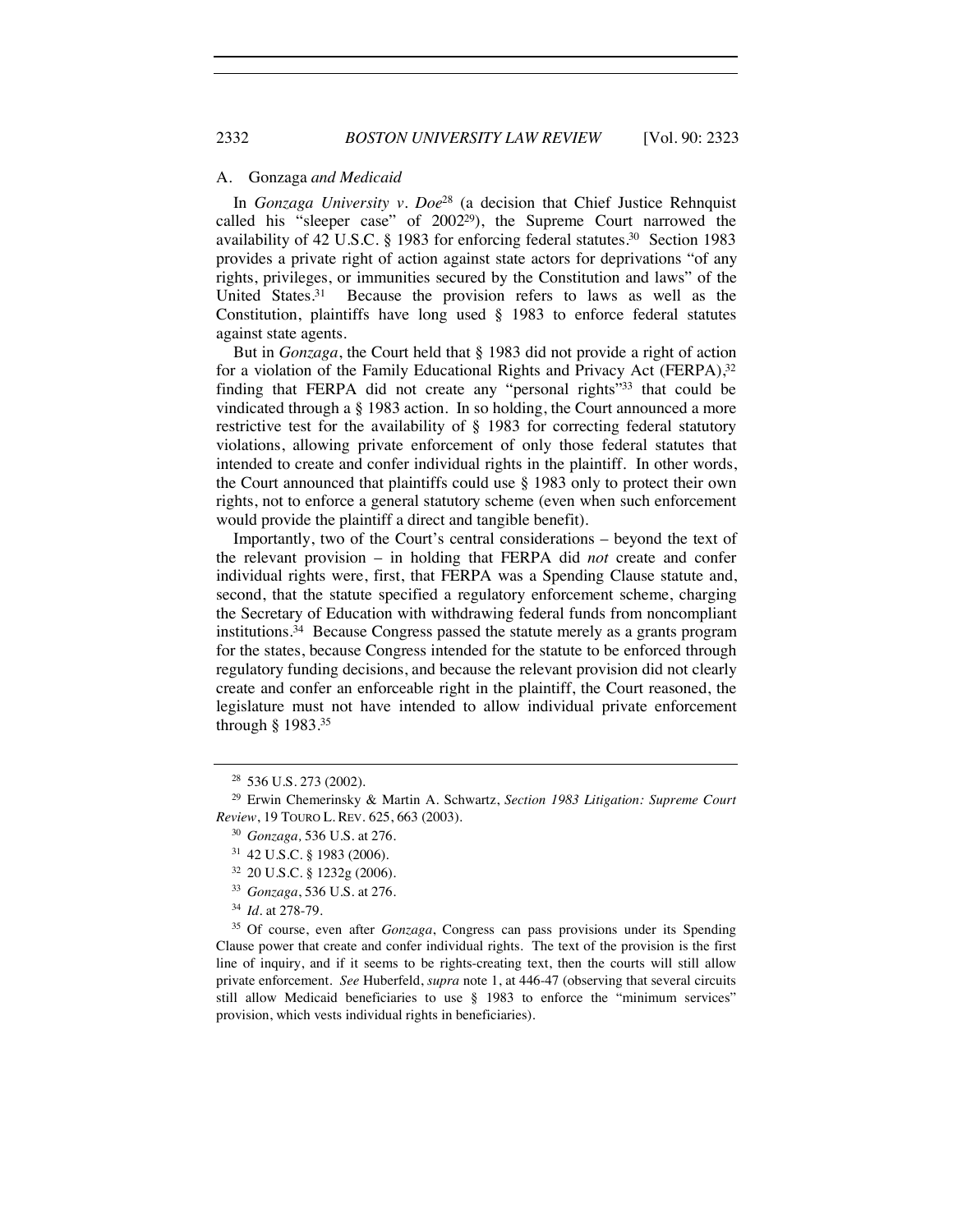Since *Gonzaga* was decided, all but one of the federal courts of appeal that have considered the question have applied *Gonzaga* to preclude individual enforcement of several Medicaid provisions, including a central Medicaid requirement known as the Equal Access Provision.<sup>36</sup> The Equal Access Provision is a part of the federal Medicaid Act, requiring state agencies to reimburse providers at a rate that is "consistent with efficiency, economy, and quality of care and [is] sufficient to enlist enough providers so that care and services are available under the plan at least to the extent that such care and services are available to the general population in the geographic area."<sup>37</sup> In short, it requires state agencies to pay doctors at a rate that is competitive with private market payments.38 The fear that motivates the provision is that doctors will refuse to treat Medicaid patients if the program pays too little.<sup>39</sup>

Before *Gonzaga* was decided, providers and patients could (and did) use § 1983 to enforce the Equal Access Provision, suing heads of state Medicaid agencies for cutting reimbursement rates on the ground that the cut rate would be too low to meet federal statutory requirements.40 Since *Gonzaga*, however, most courts of appeal have held that the Equal Access Provision does not create and confer enforceable rights and have therefore held that providers and patients lack standing to enforce the provision.<sup>41</sup>

Of course, that holding seems right under the *Gonzaga* logic. Like FERPA, the Medicaid Act is a spending statute; its central creation is not a substantive federal program like Medicare but rather a set of grants to subsidize state-run

<sup>36</sup> *See* Andrew R. Gardella, Note, *The Equal Access Illusion: A Growing Majority of Federal Courts Erroneously Foreclose Private Enforcement of § 1396a(a)(30) of the Medicaid Act Using 42 U.S.C. § 1983*, 38 U. MEM. L. REV. 697, 733-42 (2008) (discussing cases in which the First, Fifth, Sixth, Ninth, and Tenth Circuits have held that the Equal Access Provision does not create an individual right enforceable under § 1983 while only the Eight Circuit has held that it does).

<sup>37</sup> 42 U.S.C. § 1396a(a)(30)(A) (2006).

<sup>38</sup> *See* Moncrieff, *supra* note 1, at 685-87.

<sup>39</sup> *Id.* at 684-85 (explaining that the basic purpose of the Equal Access Provision was to avoid a "dual-tracked" medical system in which Medicaid beneficiaries would have access to different and worse doctors than patients with non-Medicaid insurance). 40 *See id.* at 677-78 (describing pre-*Gonzaga* cases).

<sup>41</sup> *See* AlohaCare v. Haw. Dep't Human Servs., 572 F.3d 740, 746 (9th Cir. 2009) (finding that AlohaCare did not have a private right of action under several Medicaid sections related to the state's ability and limitations in contracting with providers); Equal Access for El Paso, Inc. v. Hawkins, 509 F.3d 697, 703 (5th Cir. 2007); Long Term Care Pharmacy Alliance v. Ferguson, 362 F.3d 50, 51, 57-59 (1st Cir. 2004); Devi M. Rao, Note, *"Making Medical Assistance Available": Enforcing the Medicaid Act's Availability Provision Through § 1983 Litigation*, 109 COLUM. L. REV. 1440, 1461-62 n.155. *But see* Indep. Living Ctr. of S. Cal., Inc. v. Maxwell-Jolly, 572 F.3d 644, 655-57 (9th Cir. 2009) (upholding a preliminary injunction against California's rate reduction legislation on the ground that it would violate the Supremacy Clause).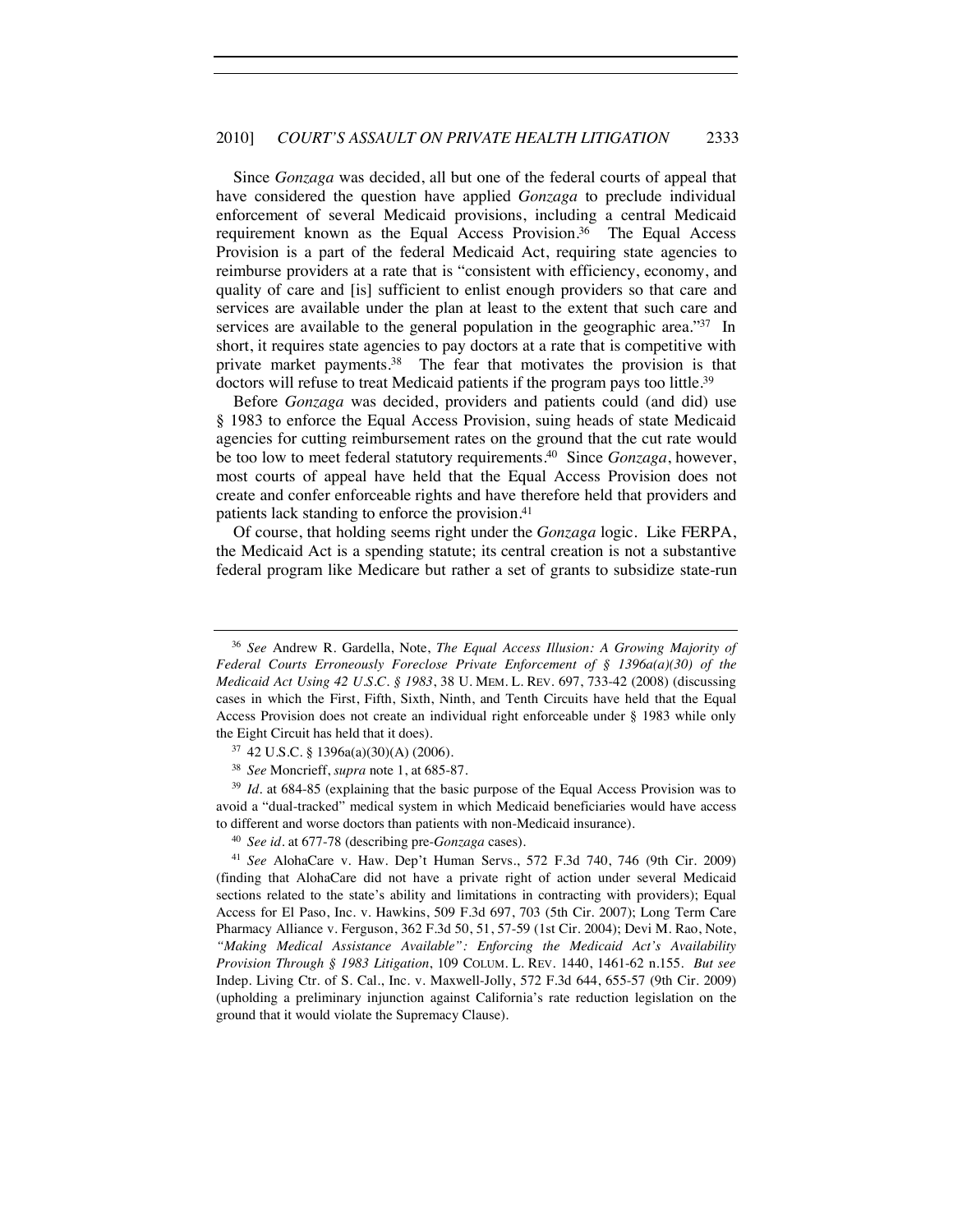public health insurance.<sup>42</sup> Also like FERPA, the Medicaid Act's substantive requirements – including the Equal Access Provision – are "requirements" only insofar as states that refuse to comply will risk losing their Medicaid grants. That is, the substantive requirements are merely conditions for receipt of federal funds.43 And finally, like FERPA, the Medicaid Act charges a federal administrator – the head of the Centers for Medicare and Medicaid Services – with enforcing the Act's substantive requirements by denying federal funding to any non-compliant Medicaid plan.

Given that the Medicaid Act's structure is so similar to FERPA's structure, the conclusion is rightly the same: the Equal Access Provision did not intend to create or confer privately enforceable rights.<sup>44</sup> But, of course, that holding strips individuals of the power to enforce certain Medicaid rules through litigation, even when those individuals have been harmed by the statutory violation. In other words, the holding disarms private litigation in Medicaid regulation.45

#### B. Davila *and Employer-Sponsored Insurance*

In the second story, the Supreme Court did not narrow or eliminate private rights of action per se but rather interpreted the Employee Retirement Income Security Act of 1974 (ERISA)<sup>46</sup> in a way that effectually foreclosed private actions against employer-sponsored managed care organizations (MCOs). In

<sup>42</sup> *See* Jerry L. Mashaw & Dylan S. Calsyn, *Block Grants, Entitlements, and Federalism: A Conceptual Map of Contested Terrain*, 14 YALE L. & POL'Y REV. 297, 304-05 (1996) (describing the interactions of state and federal funding in Medicaid and the interactions of state and federal law in Medicaid before *Gonzaga*).

<sup>43</sup> *See* South Dakota v. Dole, 483 U.S. 203, 206 (1987) (stating that Congress has constitutional authority to "attach conditions on the receipt of federal funds").

<sup>44</sup> There are, however, several individual provisions of the Medicaid Act that have been found to confer individual rights. *See* Grammer v. John J. Kane Reg'l Ctrs.-Glen Hazel, 570 F.3d 520, 527 (3d Cir. 2009) (finding that Medicaid's Federal Nursing Home Reform Amendments created individuals rights); Rabin v. Wilson-Coker, 362 F.3d 190, 201-02 (2d Cir. 2004) (holding that an eligibility provision codified as § 1396r-6 does create and confer enforceable rights); Gean v. Hattaway, 330 F.3d 758, 772-73 (6th Cir. 2003) (finding that the "right to fair hearing" provision,  $\S$  1396a(a)(3), "creates an obligation on the part of the State and is phrased in terms of benefitting Medicaid recipients"); *see also* Brian J. Dunne, Comment, *Enforcement of the Medicaid Act Under 42 USC § 1983 After* Gonzaga University v Doe*: The "Dispassionate Lens" Examined*, 74 U. CHI. L. REV. 991, 996-1012 (2007) (discussing the circuit courts' various interpretive methodologies for determining whether an enforceable right exists and noting some provisions that continue to be enforceable after *Gonzaga*); Rao, *supra* note 41, at 1463-80 (explaining that the Medicaid Act's Availability Clause has been found enforceable under *Gonzaga* and urging that Clause's continued enforcement even after recent amendments to the Medicaid Act).

<sup>45</sup> *See* Mashaw & Calsyn, *supra* note 42, at 304 (describing the importance of § 1983 litigation, before *Gonzaga*, for enforcing federal Medicaid requirements).<br><sup>46</sup> Employee Retirement Income Security Act, Pub. L. No. 93-406, § 502(a)(1)(B), 88

Stat. 891 (1974) (codified at 29 U.S.C. § 1132(a)(1)(B) (2006))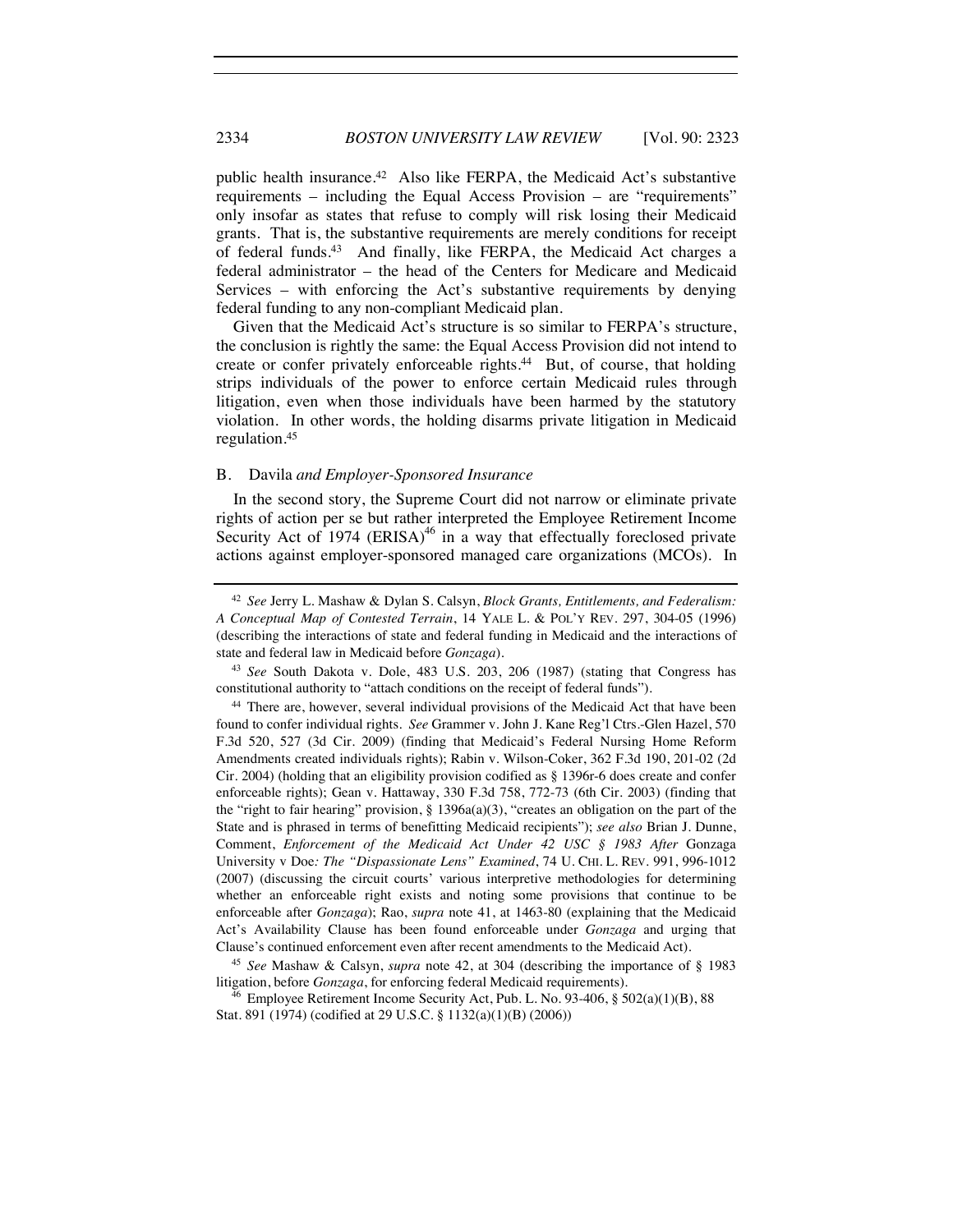*Aetna Health Inc. v. Davila*, 47 the question before the Court was whether ERISA preempts state laws that expose employer-sponsored MCOs to consequential and punitive damages for injuries resulting from claim denials. The Court held that it did.

In *Davila*, a Texas doctor had recommended that his patient, Juan Davila, take Vioxx for arthritis pain rather than a cheaper alternative drug, Naprosin.48 The doctor's recommendation was based on Davila's history of stomach ulcers and the knowledge that Naprosin could, as a side-effect, aggravate Davila's gastrointestinal condition. Despite the doctor's recommendation, Davila's employer-sponsored MCO, Aetna, denied the claim for Vioxx but agreed to cover Naprosin, asserting that Davila should try the cheaper option first. Rather than paying out-of-pocket for Vioxx, Davila accepted Aetna's direction and started on Naprosin. As the doctor had feared, the Naprosin severely worsened Davila's gastrointestinal problems, causing serious and lasting injury. Davila sued Aetna under Texas statutory law, asserting that Aetna was negligent in denying the claim for Vioxx against the doctor's recommendation and asserting on that basis that the MCO was liable for his injuries, a claim that the Texas statute explicitly allowed.

The case reached the Supreme Court, which held that ERISA preempted the state statute. Because ERISA itself provides a cause of action "to recover benefits due,"49 the Court held that the Texas statute fell "within the scope" of ERISA and thereby triggered ERISA's preemption provision.<sup>50</sup> With that holding, the Court shielded employer-sponsored MCOs from any and all state tort liability for coverage decisions that proximately cause injury to patients.<sup>51</sup>

Standing alone, of course, the *Davila* decision does not entirely disarm private litigation because it allows individual suit under the ERISA civil action and remedial provisions.<sup>52</sup> But in a prior decision,<sup>53</sup> the Court had also held

U.S.C. § 1132(a)(1)(B) (2006)).

<sup>50</sup> *Davila*, 542 U.S. 200, 200, 210-14.

<sup>51</sup> *Id.* at 221 n.7 (holding that ERISA preempts state law but reserving the question of whether one of ERISA's remedial provisions, 29 U.S.C. § 1132(a)(3), might allow for consequential or punitive damages).

<sup>52</sup> *See* ERISA § 502.

 $47\,$  542 U.S. 200, 204 (2004).  $48\,$  This case looks ironic in retrospect, given what we now know about Vioxx and its impact on heart health. *See* Juhana Karha & Eric J. Topol, *The Sad Story of Vioxx, and What We Should Learn from It*, 71 CLEV. CLINIC J. MED. 933, 933 (2004) (discussing the implications of the Vioxx scandal on the prescription drug market); Editorial, *Vioxx: An Unequal Partnership Between Safety and Efficacy*, 364 LANCET 1287, 1288 (2004) (describing one study on the use of Vioxx that "revealed a significant increase in the number of myocardial infarctions in patients taking rofecoxib [(Vioxx)] compared with those receiving naproxen [(Aleve)]"); Peter Loftus & Jonathan D. Rockoff, *Merck Settles Some Vioxx Suits*, WALL ST. J., Feb. 11, 2010, at B4 ("[Merck] removed Vioxx from the market in 2004, after a study showed the painkiller doubled the risk of heart attack or stroke.").<br><sup>49</sup> ERISA, Pub. L. No. 93-406, § 502(a)(1)(B), 88 Stat. 891, 891 (1974) (codified at 29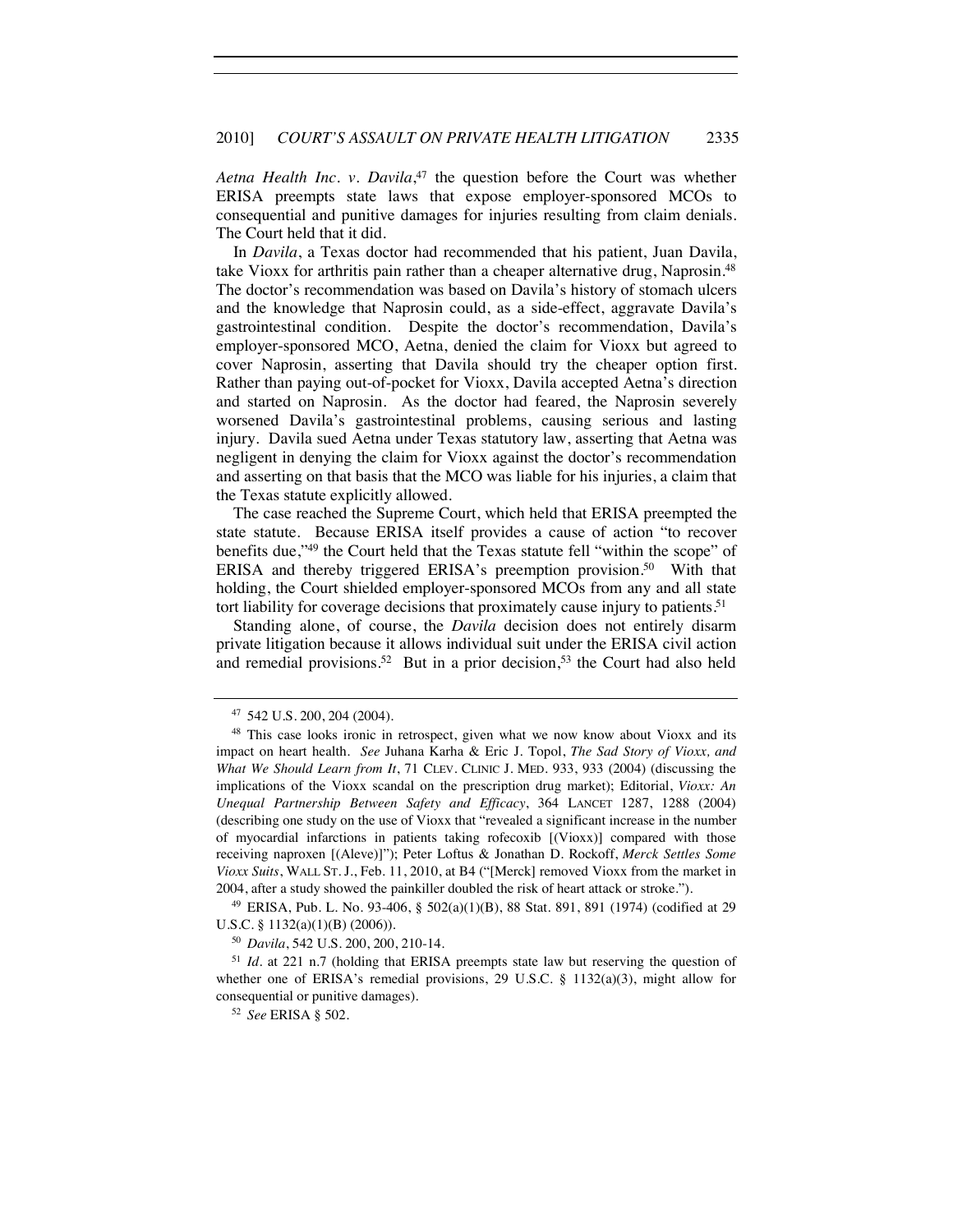that ERISA's remedial provision, which provides for "equitable relief"54 in the case of a wrongful benefits denial, allows patients to recover only the value of the denied benefit. In other words, if Davila had sued under ERISA instead of the Texas statute, he could have recovered only the cost of Vioxx coverage. He could not have recovered any consequential damages for the injury to his gastrointestinal system, nor could he have recovered punitive damages to deter Aetna from denying future valid claims.

Given ERISA's broad preemptive force and narrow remedial scheme, patients are now completely unable to use litigation for regulation when their employer-sponsored health insurers abuse discretion in claims processing.<sup>55</sup> When an MCO denies a claim, the patient can use ERISA to enforce the contract – can get specific performance – but she cannot recover make-whole damages for resulting injuries nor effect punishment for the violation nor deterrence of future violations.

#### C. *Medtronic and Medical Devices*

Like the ERISA story, the medical devices story centers on federal preemption of state-law causes of action rather than on direct limitations of private enforcement. In *Riegel v. Medtronic*, the Supreme Court held that federal statute preempts common-law products liability suits against those medical devices that have been approved for the market through the Food and Drug Administration's (FDA) premarket approval process.<sup>56</sup>

The question in *Riegel* was whether an express preemption provision in the Medical Device Amendments to the Food, Drug, and Cosmetic Act (FDCA)<sup>57</sup> preempted Charles Riegel's common law complaints against Medtronic's balloon catheter. Riegel's doctors had used the Medtronic catheter to open his arteries, despite the fact that the catheter was contraindicated for a patient in Riegel's condition.58 The catheter exploded, causing serious injury.

Because FDA had found the catheter to be safe and effective through its premarket approval process (the most extensive and rigorous of FDA's safety and efficacy inquiries)<sup>59</sup> and because the FDCA provision governing premarket

<sup>53</sup> Great-West Life & Annuity Ins. Co. v. Knudson, 534 U.S. 204, 209-18 (2001) (interpreting ERISA's remedial provision extremely narrowly).

<sup>54</sup> ERISA, § 502(a)(3).

<sup>55</sup> *Davila*, 542 U.S. at 222 (Ginsburg, J., concurring) (arguing that the Court's "encompassing interpretation of ERISA's preemptive force" coupled with its "cramped construction of the 'equitable relief' allowable under  $\S$  502(a)(3)" creates a "regulatory vacuum'" in which no remedy exists (citations omitted)).

<sup>56</sup> Riegel v. Medtronic, 552 U.S. 312, 320-29 (2008).

<sup>57</sup> 21 U.S.C. § 360k(a) (2006).

<sup>58</sup> *Riegel*, 552 U.S. at 320.

<sup>59</sup> *See id.* at 316-20 (describing the premarket approval process for Class III medical devices); Jordan Paradise et al., *Evaluating Oversight of Human Drugs and Medical Devices: A Case Study of the FDA and Implications for Nanobiotechnology*, 37 J.L. MED. &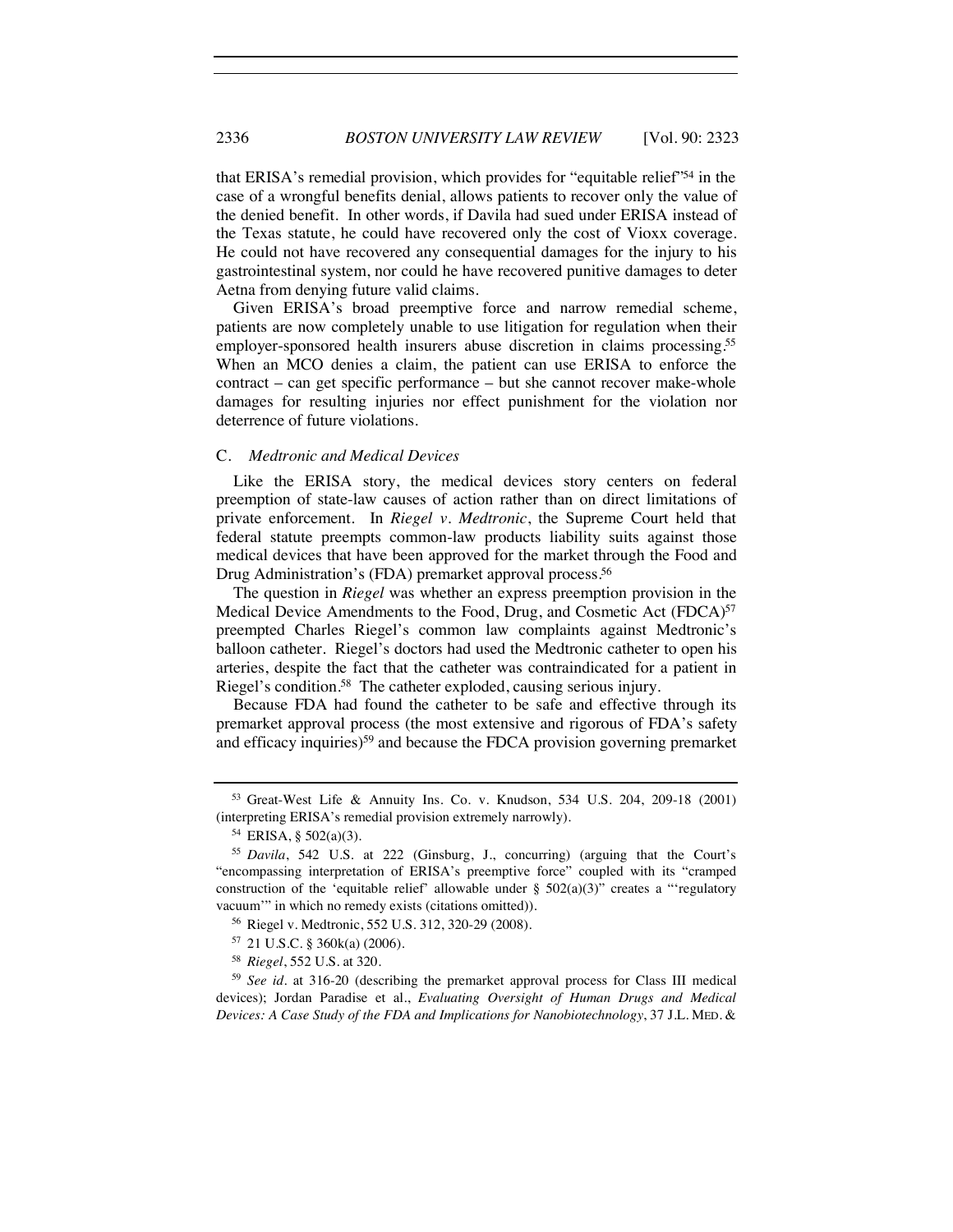approvals expressly preempted state-based safety and efficacy requirements,<sup>60</sup> Medtronic argued that it could not be held liable under state-based commonlaw theories of strict liability, breach of warranty, or negligence.<sup>61</sup> The Court agreed with Medtronic, holding that common law duties constitute state-based safety and efficacy "requirements" and therefore fall within the scope of the FDCA's preemption provision.<sup>62</sup>

This holding has the same effect as the *Davila* holding; *Riegel* prevents individuals from raising an alarm and compelling disclosures in state court when medical devices malfunction, just as *Davila* prevents individuals from raising an alarm in state court when employer-sponsored MCOs misbehave.<sup>63</sup> Also like the holding in *Davila*, the holding in *Riegel* entirely prevents individuals from using litigation as regulation because the federal alternative – the FDCA (like ERISA) – does not provide for federal actions to recover consequential or punitive damages for malfunctioning devices.64 Indeed, the medical device situation after *Riegel* may be even starker than the ESI situation after *Davila* because the FDCA does not provide *any* cause of action to replace the preempted state torts. It is thus entirely impossible after *Riegel* for individuals harmed by certain medical devices to enforce legal safety requirements against the devices' manufacturers.65

#### D. *State Legislatures and Medical Malpractice*

The fourth story of disappearing private enforcement is different in kind and scope from the others, but it marks the same trend of limiting private enforcement. It is the story of state statutory limits on damages arising from medical malpractice. Since the 1970s, which marked the first medical malpractice "crisis" of the modern era,<sup>66</sup> state legislatures have sought to limit

<sup>64</sup> *See id.* at 2313 (explaining that *Riegel* "removes all means of judicial recourse for most consumers injured by defective medical devices").

<sup>65</sup> *But see* Bruce Patsner, Riegel v. Medtronic, Inc*.: Revisiting Preemption for Medical Devices*, 37 J.L. MED. & ETHICS 305, 306 (Summer 2009) (describing the limits of the *Riegel* holding); Malika Kanodia, Note, *The Fate of the Injured Patient in the Wake of*  Riegel v. Medtronic*: Should Congress Interject?*, 32 HAMLINE L. REV. 791, 813-14 (2009) (explaining that the FDCPA does not preempt some limited tort claims as long as the requirements of the tort claim are sufficiently similar to federal requirements). 66 *See, e.g.*, Martin H. Redish, *Legislative Responses to the Medical Malpractice* 

ETHICS 598, 601-02 (2009) (describing FDA approval processes for medical devices in various classes).

<sup>60</sup> *See* 21 U.S.C. § 360k(a), *quoted in Riegel*, 552 U.S. at 316.

<sup>61</sup> *See Riegel*, 552 U.S. at 319-21.

<sup>62</sup> *Id.* at 322-23.

<sup>63</sup> *See* Lawrence O. Gostin, *The Deregulatory Effects of Preempting Tort Litigation: FDA Regulation of Medical Devices*, 299 JAMA 2313, 2315 (2008) (outlining the benefits of a tort system for device regulation, including tort's ability "through the discovery process . . . [to] compel corporations to disclose everything they know, or reasonably should know, about [a medical device's] safety and effectiveness").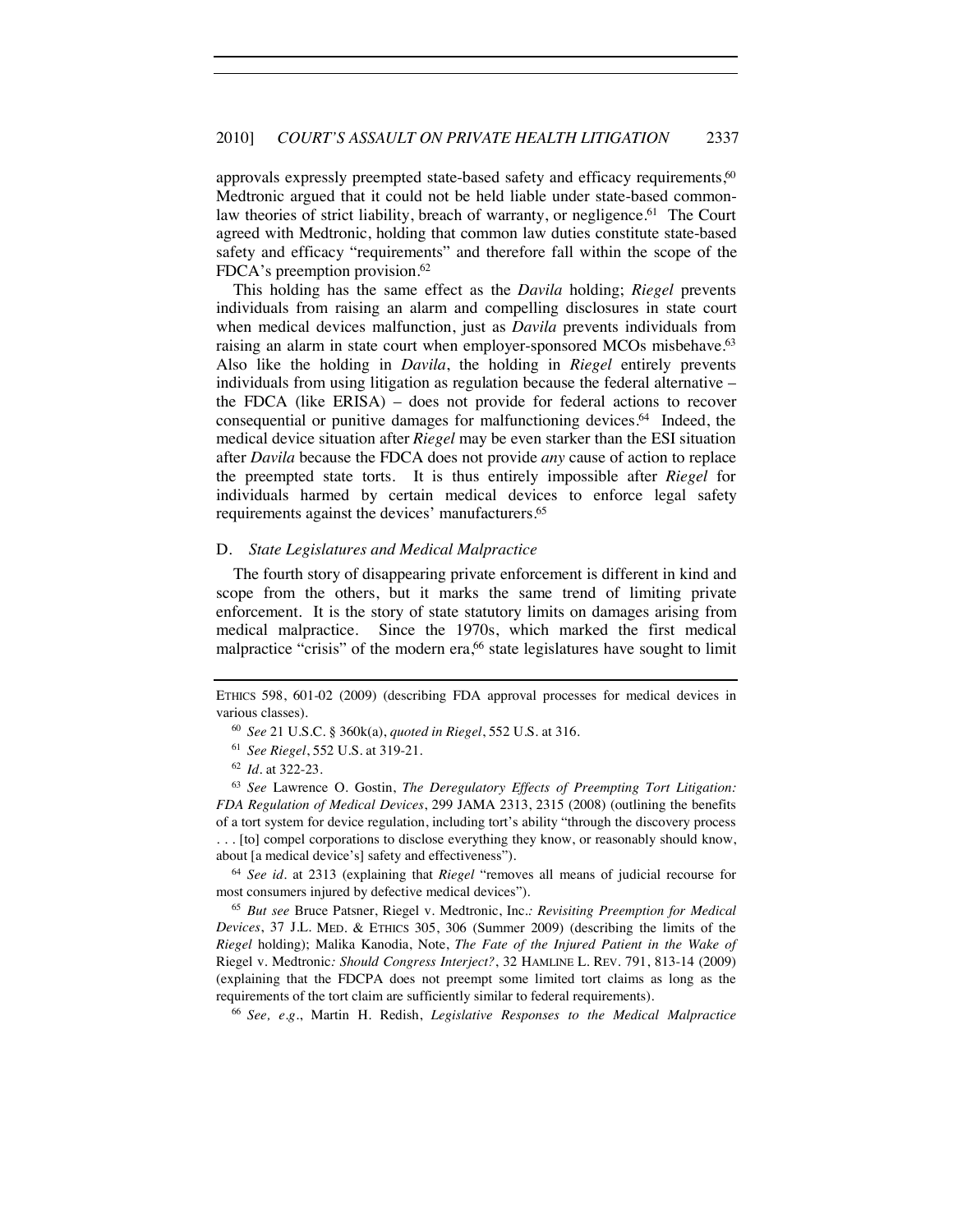costs arising from medical malpractice litigation. One of the most popular reform measures among state legislatures, following California's Medical Injury Compensation Reform Act of 1975, has been to cap or otherwise limit noneconomic and punitive damages that a plaintiff can recover for iatrogenic injuries.67 As of 2010, forty-one states limit noneconomic or punitive damages in some way.68

This story is different in scope and kind from the others for two reasons. First and most obviously, its source is different. The story is a political one rather than a judicial one and a state-based one rather than a federal one. The medical malpractice caps might therefore bear greater political legitimacy than the Court's limits on private enforcement, and the caps obviously are not uniform across the country, as the Court's limits are. The second reason for difference is slightly subtler: whereas the Court's holdings have firmly closed courthouse doors to individual litigants, the medical malpractice caps have not. Patients can still bring medical malpractice claims in every state; the caps merely decrease patients' incentive to litigate and their ability to use such litigation to penalize misbehaving doctors.

Despite these differences, the caps mark the same trend as the Court's decisions. By decreasing individual litigants' incentive to sue and ability to penalize, medical malpractice damages caps limit the potential of private enforcement to deter medical negligence.<sup>69</sup> Furthermore, because the limits apply only to noneconomic and punitive damages, the caps do not primarily limit the tort system's compensatory role but rather its deterrence goal. This

2010) (unpublished manuscript) (on file with author), *available at* http://papers.ssrn.com/ sol3/papers.cfm?abstract\_id=902711 (listing several state limitations on punitive and noneconomic damages); *Medical Malpractice/Medical Liability*, NAT'L CONFERENCE OF STATE LEGISLATURES, http://www.ncsl.org/default.aspx?tabid=18516 (last updated Mar. 22, 2010) [hereinafter NCSL].

<sup>68</sup> NCSL, *supra* note 67. Of the nine states that do not currently have damages caps, two have had such caps declared unconstitutional, and one has a constitutional provision specifically prohibiting such caps. In Oregon, the monetary cap was deemed unconstitutional, but the State continues to prohibit punitive damages absent a showing of malice. *Id.*

<sup>69</sup> As previously noted, these caps have not been terribly successful at limiting malpractice awards, according to most empirical studies. Nevertheless, the motivation for the legislation seems to be the same as the motivation for the Supreme Court's holdings. *See supra* note 27.

*Insurance Crisis: Constitutional Implications*, 55 TEX. L. REV. 759, 759-61 (1977); Comment, *An Analysis of State Legislative Responses to the Medical Malpractice Crisis*, 1975 DUKE L.J. 1417, 1417 (1975). *But see, e.g.*, NEAL C. HOGAN, UNHEALED WOUNDS: MEDICAL MALPRACTICE IN THE TWENTIETH CENTURY 129-33 (Eric Rise ed., 2003) (recounting the emergence of the malpractice crisis and dating it back to the 1950s); Cecilia Loh, *An Overview of Medical Malpractice and the Tort Reform Debate*, CASE WESTERN (Apr. 23, 2003), http://www.case.edu/med/epidbio/mphp439/Malpractice.htm (dating the first medical malpractice "crisis" to 1840). 67 *See* Ronen Avraham, Database of State Tort Law Reforms (DSTLR, 3rd) (Apr. 1,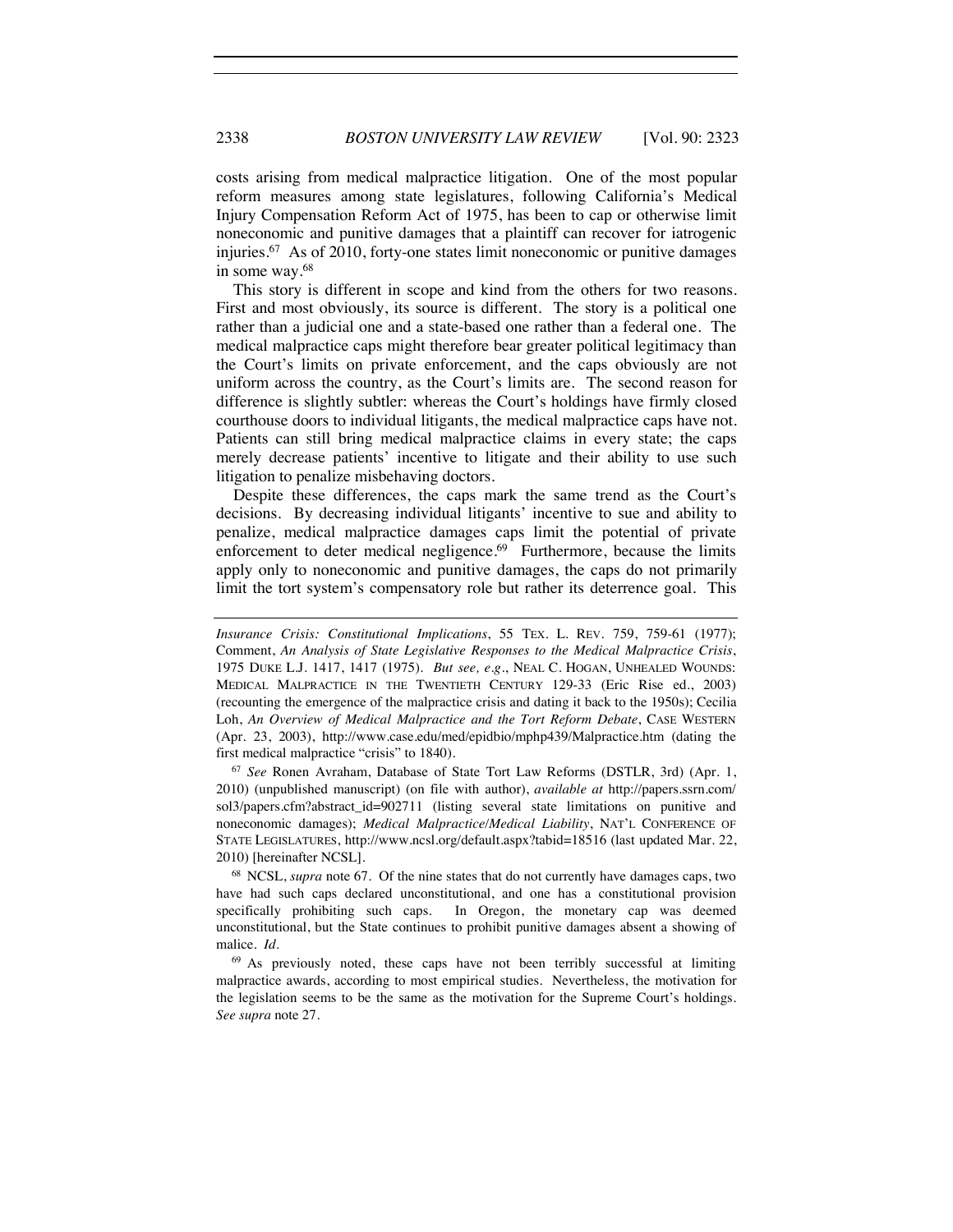feature of the caps places them squarely in the relevant trend away from litigation as a mechanism for regulation; as the Supreme Court made clear in its definition of § 1983's scope, the motivation for the trend is not to eliminate individuals' ability to vindicate their own legal rights but rather to shift systemic regulation and enforcement out of the judicial system.

#### II. ALTERNATIVES AND VACUUMS

If that's right – if the goal of these limits on private litigation is to shift systemic regulation and enforcement out of state courts (rather than simply to prevent litigation) – then the obvious next question is where those functions are supposed to shift *to*. The answer needn't be legal, in the traditional sense; competitive private markets and their reputational sanctions might suffice to prevent inefficiencies, such that the answer could be "out of state courts and into the market." But because *some* disciplining force is necessary to restrain self-interested actors, we need to ask whether the private market performs that function in each case and, if not – if the market will fail, whether our nonjudicial public regulators can work to correct market failures.

In each of the stories considered here, private markets are extremely likely to fail, due to high information and agency costs.<sup>70</sup> But an alternative to individual litigation already exists – and has existed throughout each story's timeline – with the tools necessary to correct market failures. Unfortunately, the alternative public regulators have not yet fully taken the disciplining role that the Supreme Court and state legislators have left to them, and that lag represents a serious problem in each of these four stories. Part II.A identifies the alternative regulator in each story and demonstrates that none of these regulators has fulfilled the role left to it. Part II.B describes the information and agency costs that cause each of these markets to fail in the resulting enforcement vacuums.

#### A. *The Alternative Regulators*

#### 1. Medicaid and CMS

In the Medicaid story, the alternative regulator is the federal agency charged with administering the Medicaid program: the Centers for Medicare and Medicaid Services.71 Since Medicaid's creation in 1965, CMS (or one of its predecessors, the Health Care Financing Administration or the Department of

<sup>70</sup> *But see* Richard A. Epstein & David A. Hyman, Controlling the Cost of Medical Care: A Dose of Deregulation 1-2 (Feb. 17, 2010) (unpublished manuscript), *available at* http://ssrn.com/ abstract=1158547 (arguing that private markets will provide better results for the healthcare industry, at least in terms of cost controls, than public regulators).

<sup>71</sup> CMS is a division of the Department of Health and Human Services. *See* CENTERS FOR MEDICARE & MEDICAID SERVICES, www.cms.hhs.gov/home/medicaid.asp (last visited Sept. 12, 2010).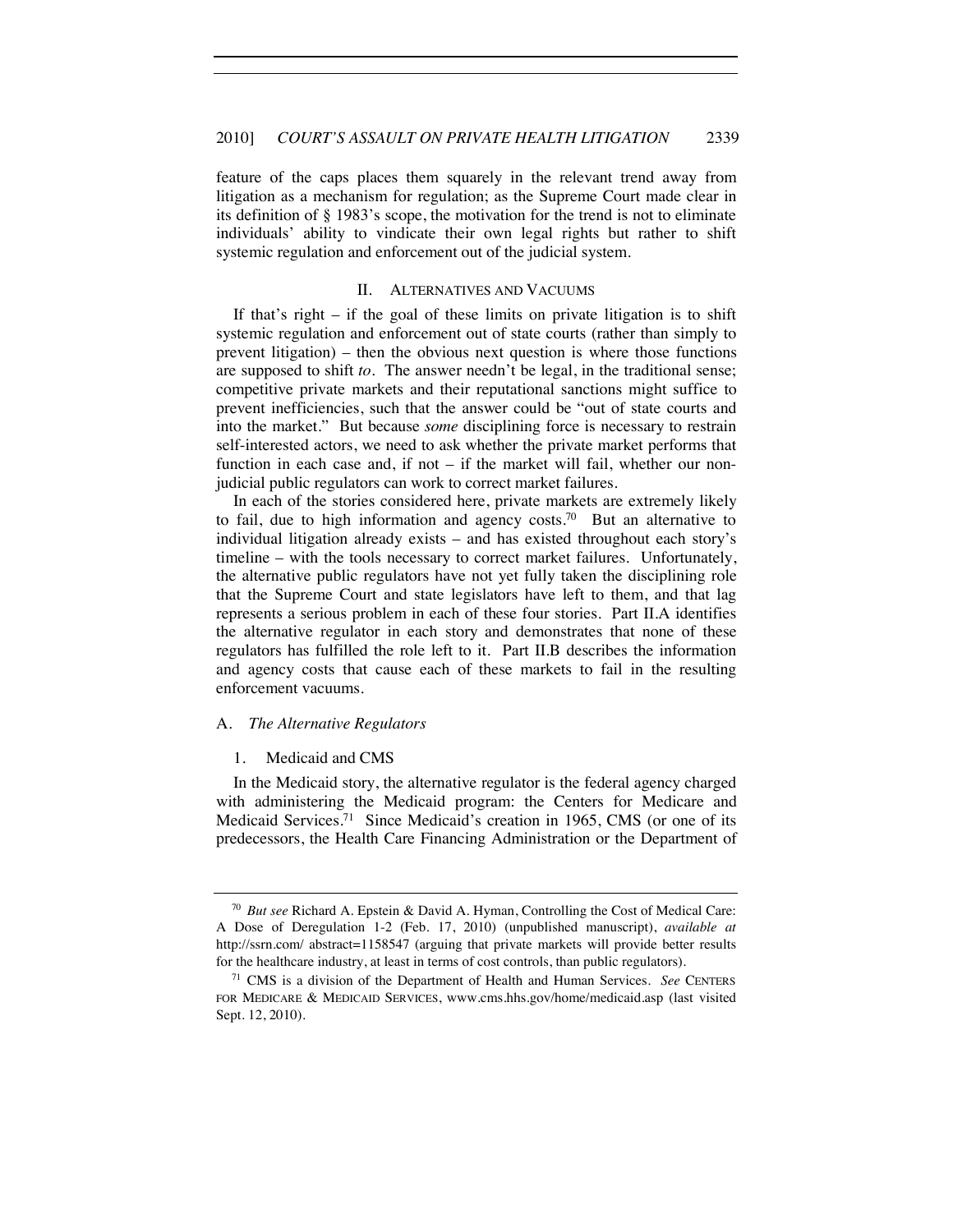Health, Education, and Welfare) has had statutory authority to approve or reject "state plans for medical assistance," i.e., state Medicaid plans.<sup>72</sup>

At its inception, the federal statute specified twenty-two conditions that state plans had to meet in order to qualify for federal funding, codified in 42 U.S.C. § 1396a(a).73 Even before the 2010 Medicaid expansion that accompanied President Obama's healthcare reform legislation, the § 1396a(a) list had grown to seventy-three requirements<sup>74</sup>; the 2010 legislation adds even more. Furthermore, countless new statutory sections have joined company with  $§$  1396a(a) in conditioning federal funds.<sup>75</sup> But the basic structure of the program has been the same since 1965: states submit plans for medical assistance, and the Medicaid Administrator (now in CMS) reviews those plans for compliance, either approving or rejecting federal funds.<sup>76</sup>

Given this structure, it might make sense to ask why we ever allowed litigation against state agents to enforce the federal statute. If CMS is doing its job, then no plan will receive federal funds and go into effect under the Medicaid moniker if it does *not*, in CMS's opinion, comply fully with the federal statute. Under such a program, it seems nonsensical to allow suit against the head of the *state* agency for violating the federal law; it would make more sense to allow an administrative suit or complaint against CMS for poor judgment in measuring the states' compliance – perhaps a claim of arbitrariness or capriciousness in approving state plans.77 If § 1983 had never been in the picture, that enforcement mechanism might well have developed.

Perhaps because § 1983 suits were permitted and sufficed to police violations, however, CMS and its predecessors have never served much of a gatekeeping function and have never answered for that failure in administrative litigation.78 Instead, CMS tends to rubber-stamp state plans and to pass the

<sup>76</sup> *See* Dunne, *supra* note 44, at 994-95 (discussing the options available to CMS for enforcing federal Medicaid requirements).

<sup>78</sup> *See* Edward A. Tomlinson & Jerry L. Mashaw, *The Enforcement of Federal Standards in Grant-in-Aid Programs: Suggestions for Beneficiary Involvement*, 58 VA. L. REV. 600, 619-20 (1976) (describing the weakness of the federal agency's incentives to enforce federal requirements against state agencies); Dunne, *supra* note 44, at 994-95 (explaining that CMS

<sup>72</sup> Pub. L. No. 89-97, § 1901, 79 Stat. 343, 344 (1965) (codified at 42 U.S.C. § 1396-1 (2006)) ("The sums made available under this section shall be used for making payments to States which have submitted, and had approved by the Secretary, State plans for medical assistance.").<br> $^{73}$  § 1902, 79 Stat. at 344-48 (listing twenty-two requirements).

<sup>74</sup> 42 U.S.C.A. § 1396a(a)(1)-(73) (West 2009)

<sup>75</sup> For example, 42 U.S.C. § 1396a passed in 1965 with three subsections, (a)-(c); even before the Patient Protection and Affordable Care Act (PPACA) passed, the list went all the way through subsection (ee). The Medicaid statute as a whole consisted of five sections when first passed: §§ 1901–1905. Even before PPACA, the statute included forty-five sections, codified between 42 U.S.C. § 1396a and 42 U.S.C. § 1396w-2. PPACA adds even more.

<sup>77</sup> *See* Administrative Procedure Act, 5 U.S.C. § 706(2)(A) (2006).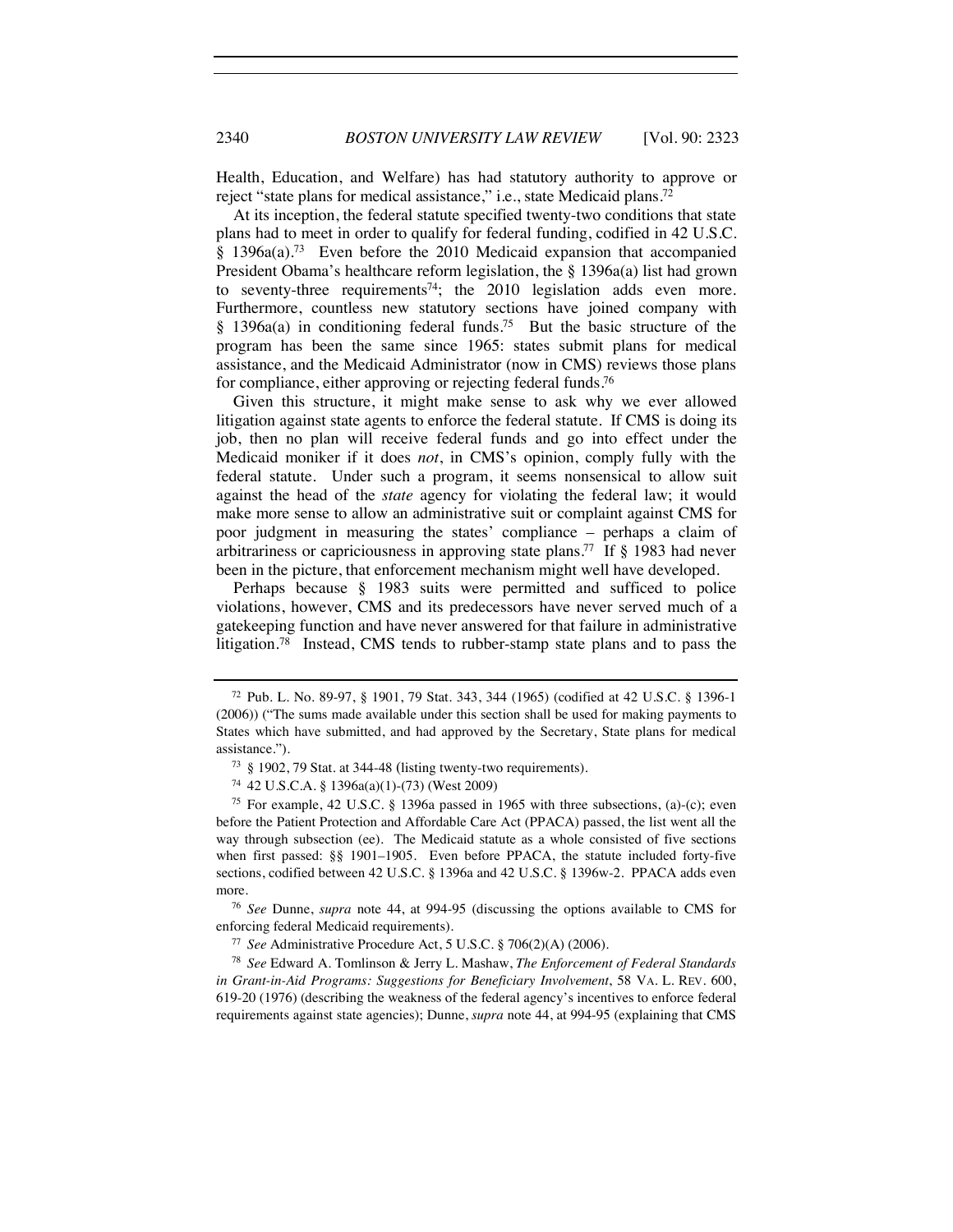buck to state agencies when providers and beneficiaries complain.<sup>79</sup> In fact, CMS directs more of its Medicaid resources to policing individual providers' compliance with Medicaid fraud and abuse laws than policing state agencies' compliance with the federal statute.<sup>80</sup> On the occasions that CMS does reject state plans or insist on amendments thereto, it almost always does so to protect its own funds from perceived state raids.<sup>81</sup> In that framework, CMS is unlikely to enforce something like the Equal Access Provision, which would, in its violation, *save* federal money. Furthermore, CMS has never developed a robust administrative remedy for individuals wanting to challenge CMS approval of Medicaid plans.<sup>82</sup> Although some administrative processes exist for raising challenges to Medicaid plans, including challenges to reimbursement rates, Medicaid's administrative process (unlike Medicare's) has never been an effective means of enforcing the federal statute.<sup>83</sup>

In the end, then, although CMS has the authority (the duty, really) to enforce the federal statute against state agencies, it has never created an enforcement scheme that would work to police state failures. Section 1983 suits have historically been the only effective means of enforcing the Medicaid Act against disobedient state agencies and state legislatures. Now, there seems to be no legal mechanism for doing so.

#### 2. ESI and DOL

In the employer-sponsored insurance (ESI) story, the primary alternative legal regulator is the Department of Labor (DOL),<sup>84</sup> which is charged with administering the Employee Retirement Income Security Act (ERISA).85

<sup>80</sup> *See* Huberfeld, *supra* note 1, at 466. 81 *See generally* U.S. GEN. ACCOUNTING OFFICE, GAO-04-574T, MEDICAID: INTERGOVERNMENTAL TRANSFERS HAVE FACILITATED STATE FINANCING SCHEMES (2004) (describing CMS and Congressional efforts to curtail state financing schemes that inappropriately increase federal Medicaid matching payments).<br><sup>82</sup> *See* Huberfeld, *supra* note 1, at 465.<br><sup>83</sup> *Id*. Part of the reason for this failure, as many commentators have noted, is that the

only regulatory tool that CMS has in the Medicaid program is withdrawal or withholding of funds. Dunne, *supra* note 44, at 994-95. That enforcement mechanism would have perverse effects if CMS's goal were to force states to provide more generous – rather than less generous – coverage; the withdrawal of federal funding would obviously harm the states' capacity to be generous.

<sup>84</sup> The Department of Health and Human Services has become an important secondary regulator with the passage of the Patient Protection and Affordable Care Act, which charges the HHS Secretary with enforcing external review requirements. *See* Patient Protection and Affordable Care Act, Pub. L. No. 111-148, § 1104(4), 124 Stat. 119, 151 (2010).

<sup>85</sup> 29 U.S.C. § 1135 (2006) (authorizing the Secretary of Labor to promulgate regulations for interpretation and enforcement of ERISA); Dietz et al., *Pensions and Retirement Funds*,

rarely, if ever, enforces federal requirements "in a punitive sense" and discussing reasons for that failure). 79 *See* sources cited *infra* note 107.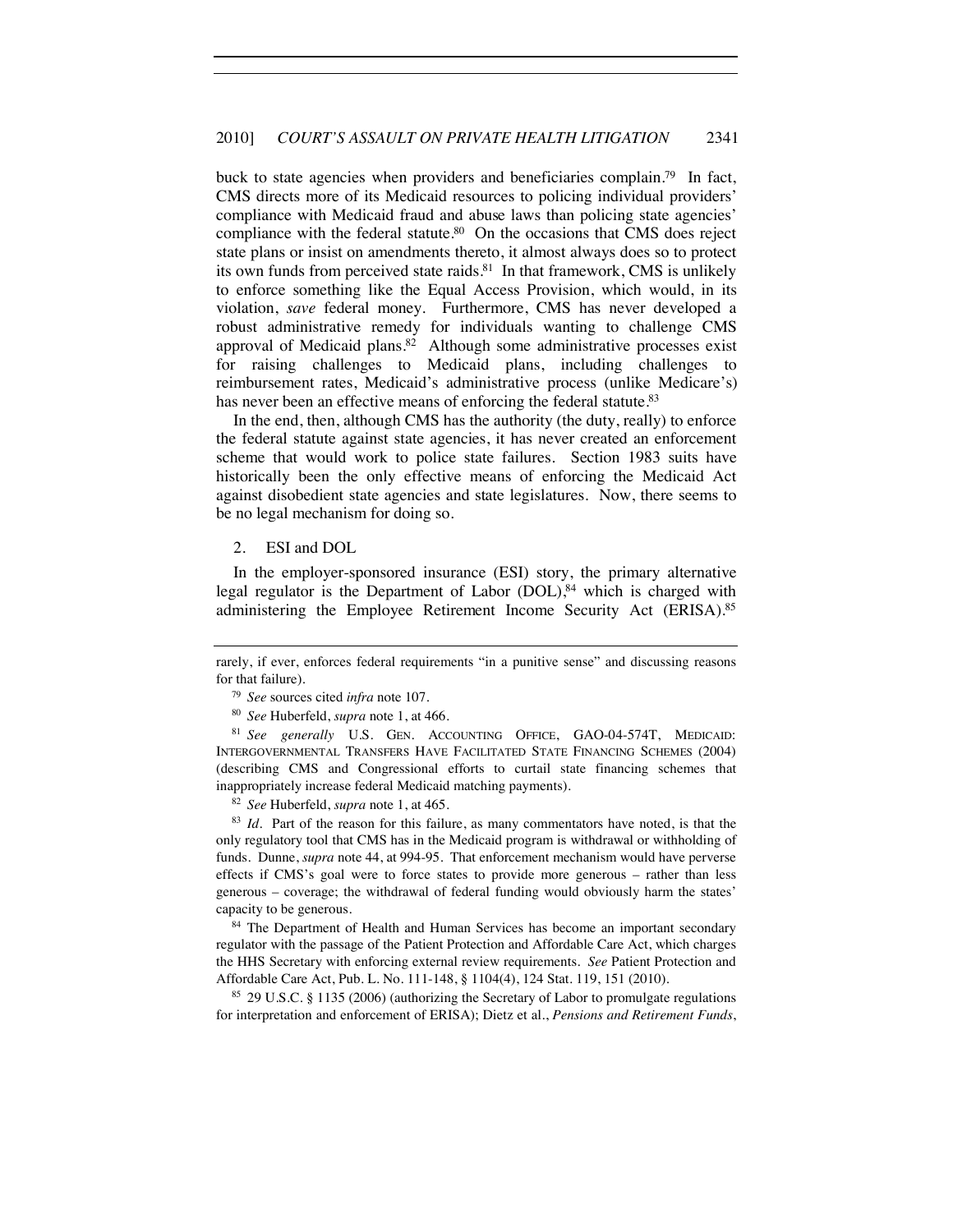ERISA gives DOL broad statutory authority to enforce its terms, such that the agency has a variety of mechanisms available for regulating ESI generally and for regulating employer-sponsored MCOs' claims processing decisions in particular.86 First, the agency could set up an administrative complaints process, adjudicating individuals' claims itself and ordering the "equitable relief" (however defined) that ERISA provides for benefits denials.<sup>87</sup> Second, it could issue a formal interpretation of the statutory term "equitable relief,"88 holding that ERISA allows make-whole relief not only for the denied benefits but also for the injuries resulting from the benefits denial. (Such an interpretation would, of course, be entitled to judicial deference and would thereby create a private enforcement mechanism in federal court.89) Third, DOL could monitor employer-sponsored MCOs' claims decisions and seek penalties against abusive firms, without itself providing or ordering any compensation to harmed patients beyond that which is currently available in federal court.90 Any of these options would provide a reasonable substitute for state tort claims against injurious MCO benefits denials.

DOL has, however, done none of these things. The agency has set standards for claims processing by health benefits plans and has set rules for internal appeals and external review, $91$  but it has not created an enforcement

against the administrator of an employee benefit plan for an injunction against ERISA violations or for other equitable relief). *See also supra* text accompanying notes 52-53 (explaining that individuals have the same access to civil actions as the Secretary under the terms of the statute,  $29 \text{ U.S.C.} \S 1132(a)(3)$ .

<sup>88</sup> § 1132(a)(5).

<sup>89</sup> *See* Chevron v. Natural Res. Def. Council, 467 U.S. 837, 842-43 (1984) (holding that an agency's interpretation of its governing statute is entitled to judicial deference as long as the statute's meaning is ambiguous and the agency's interpretation is reasonable).

<sup>90</sup> ERISA and DOL already require employer-sponsored benefits plans to submit annual reports with information about their financial and accounting statuses and practices. *See* 29 U.S.C. § 1132(c) (2006); DOL Administration and Enforcement of ERISA, 29 C.F.R. § 2520.103-1(b) (2010). DOL has authority to impose civil penalties against non-complying plans. *See* 29 U.S.C. § 1132(c)(2); DOL Administration and Enforcement of ERISA, 29 C.F.R. § 2560.502c-2 (2010). ERISA and DOL do not, however, require any reporting related to claims processing or claim denials.<br><sup>91</sup> For pre-PPACA regulations, see 29 C.F.R. § 2560.503-1 (2010); Employee Retirement

<sup>60</sup>A AM. JUR. 2D *Pensions* § 764 (2009) (outlining DOL's authority and obligations as ERISA administrator).

<sup>86</sup> Between 1995 and 2001, Congress regularly considered legislation to increase DOL's regulatory authority, but the legislation, commonly known as the "patients' bill of rights," never made it to the President's desk. Frances H. Miller, *Why Don't Doctors & Lawyers (Strangers in the Night) Get Their Act Together?*, 102 MICH. L. REV. 1295, 1303 (2004). Some of those regulatory provisions made it into the PPACA, but even without those changes, the Department's authority has been sufficiently broad to allow it to regulate employer-sponsored MCOs. The Department has simply chosen not to engage in the project.<br><sup>87</sup> 29 U.S.C. § 1132(a)(5) (2006) (allowing the Secretary of Labor to bring a civil action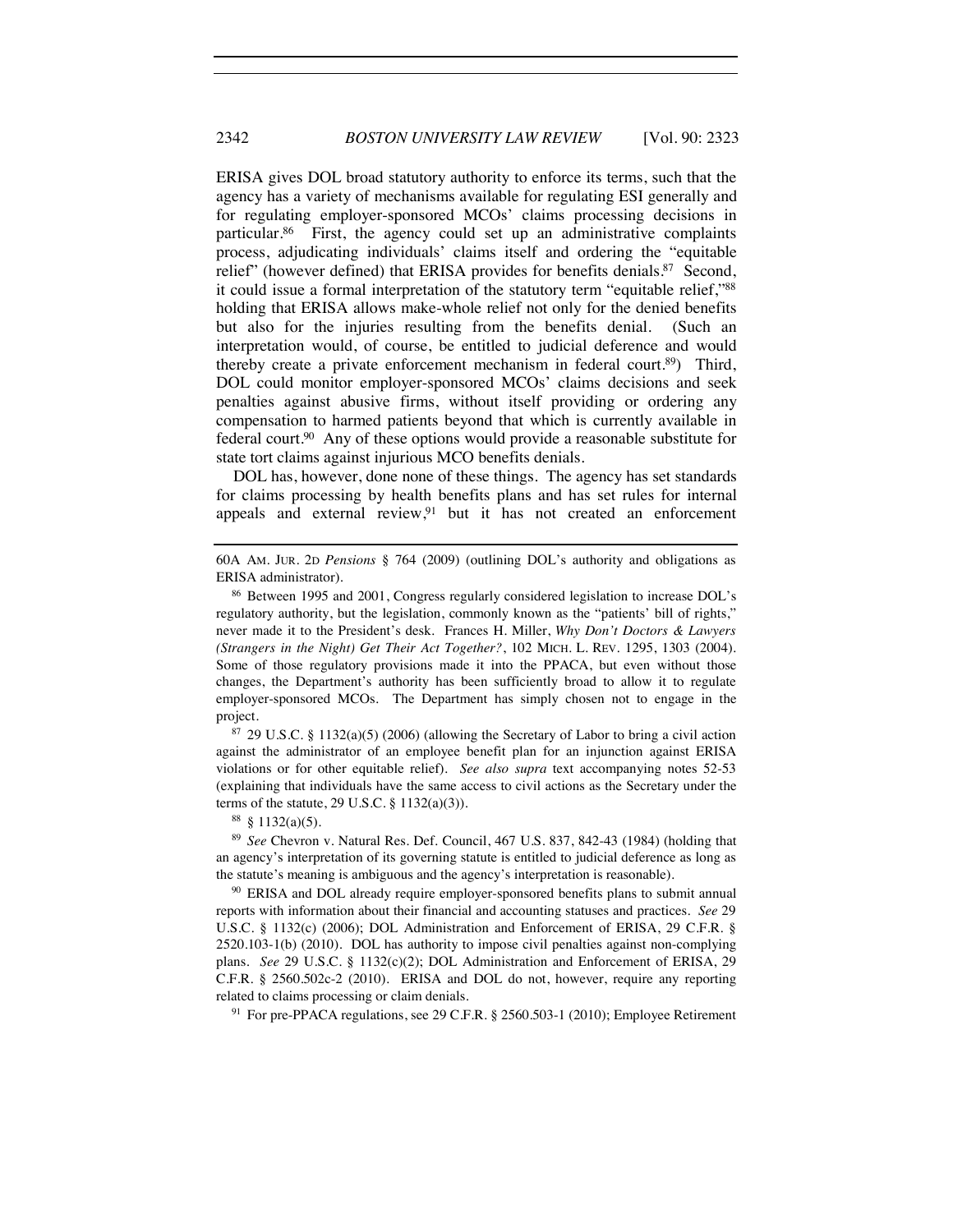mechanism for punishing plan administrators that fail to comply with those rules.92 Nor has it ever monitored claims denials itself or sought to punish abusive plans. Although DOL seems aware that claim denials can be a problem, it has not created a regulatory enforcement scheme to avoid that problem.

Additionally, although DOL apparently believes that "equitable relief" ought to be interpreted to allow for make-whole damages, having filed amicus briefs to that effect<sup>93</sup> (a litigating position that is not entitled to deference<sup>94</sup>), it has not issued a formal rule advancing that interpretation. At the time of the Supreme Court's decision in *Davila*, therefore, private enforcement was the only operational mechanism available for punishing a health benefits plan that refused to honor coverage claims, and the Supreme Court eliminated that mechanism.

#### 3. Medical Devices and FDA

For medical devices, the alternative regulator is, of course, the Food and Drug Administration (FDA). Not only is FDA responsible for ensuring a device's safety and efficacy before it goes to market, but also FDA has the authority to monitor that device's safety and efficacy once it is *on* the market. FDA is then statutorily obliged to withdraw approval from devices that, after marketing, prove unsafe or ineffective over time.<sup>95</sup> Furthermore, FDA obliges

Income Security Act of 1974; Rules and Regulations for Administration and Enforcement, 65 Fed. Reg. 70,246 (Nov. 21, 2000) (codified at 29 C.F.R.§ 2560 (2010)). PPACA set additional rules for external review and involved HHS in the enforcement of those rules. *See* Patient Protection and Affordable Care Act, Pub. L. No. 111-148, § 1001(4), 124 Stat. 119 (2010).<br><sup>92</sup> Indeed, DOL holds that exhaustion of internal appeals to the benefits plan constitutes

exhaustion of administrative remedies for purposes of litigation. 29 C.F.R. § 2560.503-1 (l) (2010).

<sup>93</sup> *See, e.g.*, Brief for the United States as Amicus Curiae at 8-15, Amschwand v. Spherion Corp., 128 S. Ct. 2995 (2008) (No. 07–841) (signed by the United States Solicitor General as well as the Department of Labor's Solicitor, Associate Solicitor, and Counsel for Appellate and Special Litigation, urging the Supreme Court to grant certiorari); Brief of Amicus Curiae Elaine L. Chao, Sec'y of the U.S. Dep't of Labor as Amicus Curiae supporting Appellee Requesting Affirmance at 20-21, Ferrer, Poirot & Wansbrough PC v. Bombardier Aerospace Emp. Welfare Plan, 541 U.S. 1072 (2004) (No. 03-10195).

<sup>94</sup> Bowen v. Georgetown Univ. Hosp., 488 U.S. 204, 212 (1988) ("We have never applied [deference rules] to agency litigating positions that are wholly unsupported by regulations, rulings, or administrative practice."); *see also* United States. v. Mead Corp., 533 U.S. 218, 226 (2001) (holding that agency enactments are entitled to deference only if they carry the "force of law").

<sup>95</sup> *See* Riegel v. Medtronic, Inc., 552 U.S. 312, 319-20 (2008) ("The FDA has the power to withdraw premarket approval based on newly reported data or existing information and must withdraw approval if it determines that a device is unsafe or ineffective under the conditions in its labeling." (citing 21 U.S.C. §§ 360(e)(1), 360h(e) (2006)).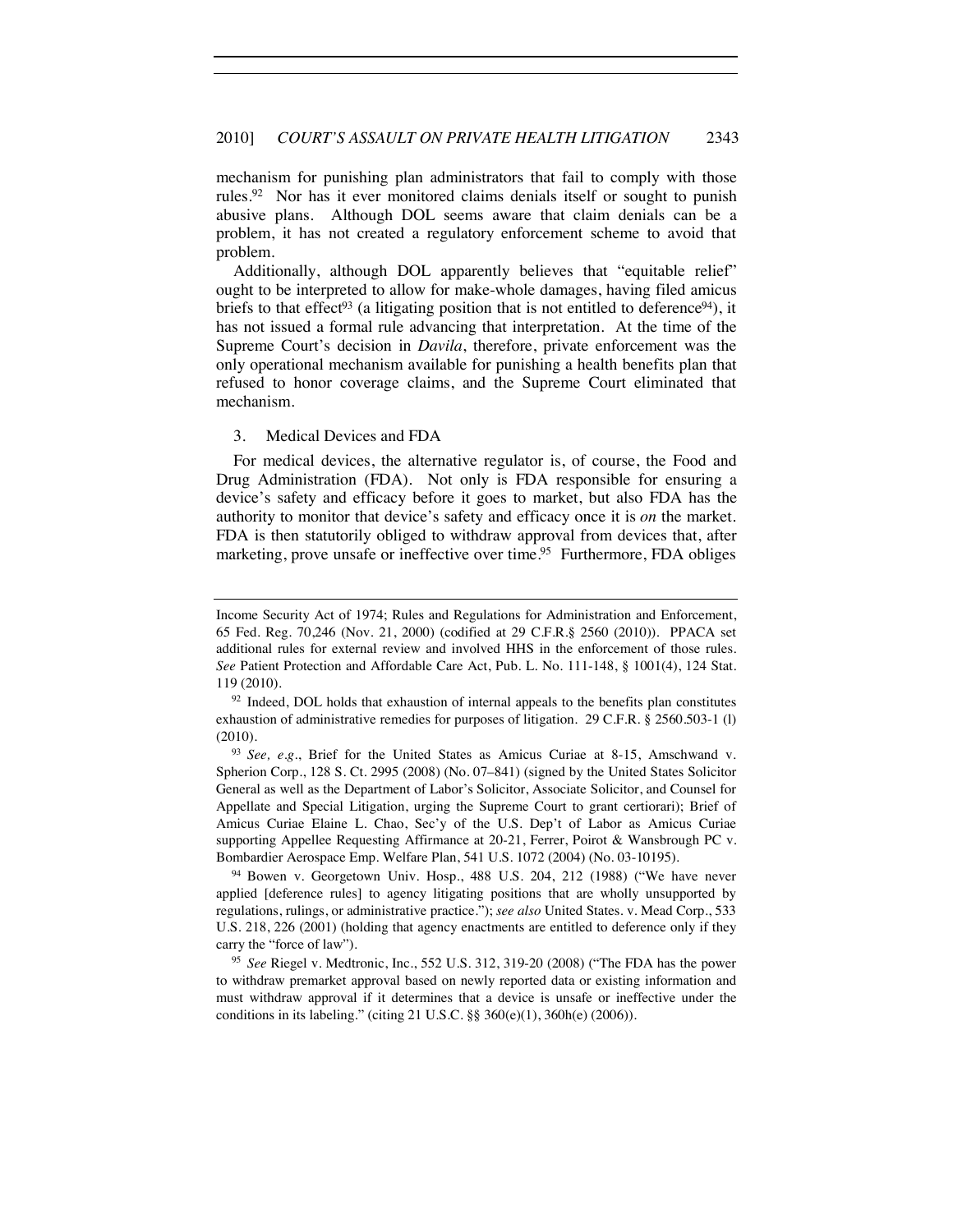device manufacturers to report instances of death or injury that may have resulted from the device's use and to report instances of device malfunction that might contribute to death or injury in the future.<sup>96</sup>

If this regulatory structure operated effectively, the tort system – at least in its whistleblower and deterrent capacities – might well be unnecessary. Manufacturers must blow the whistle on their own devices or risk losing their premarket approval for failure to comply with FDA regulations, and FDA can (without the aid of punitive damages) prevent the continued sale of unsafe devices by withdrawing premarket approval.<sup>97</sup> Granted, this scheme leaves the individuals harmed by unsafe devices without compensation for their injuries, but the point here is only that the plaintiffs' and courts' role as regulators is perhaps unnecessary given FDA's authority to force whistle-blowing and to effect deterrence. Furthermore, FDA could almost certainly establish an administrative hearing process and an administrative remedy to recompense injured patients without relying on state tort systems.

The problem is that FDA doesn't actually play these roles with the vigor required to supplant the tort system and to prevent injuries. Although FDA is perhaps the best of the four alternative regulators considered here insofar as it acknowledges post-market regulation as one of its central duties,<sup>98</sup> the agency does not yet have the resources necessary to watch its preapproved devices for post-market problems and to correct the problems that arise.<sup>99</sup> Again, therefore, the Supreme Court's opinion seems to leave behind an enforcement vacuum in which manufacturers can continue to market and sell dangerous devices with legal impunity.

#### 4. Medical Error and CMS or Professional Associations

In the story of medical error, there are two alternative regulators that could enforce quality standards against licensed providers: CMS and state licensure

<sup>96</sup> *Id.* (citing 21 U.S.C. § 360i (2006); 21 C.F.R. § 803.50(a) (2005); 21 C.F.R. § 814.84(b)(2) (2007)).

<sup>97</sup> *See* FDA Premarket Approval of Medical Devices Rule, 21 C.F.R. § 814.46(a)(2) (2010) (authorizing FDA to withdraw market approval if manufacturer has failed to meet "any postapproval requirement imposed by . . . regulation").

<sup>98</sup> *See, e.g*., Richard Platt et al., *The New Sentinal Network – Improving the Evidence of Medical-Product Safety*, 361 NEW ENG. J. MED. 645, 645 (Aug. 13, 2009) (describing FDA's new efforts, congressionally authorized in 2007, to use electronic medical records to monitor medical product safety).

<sup>99</sup> *See* Gostin, *supra* note 63, at 2314 (describing FDA's severe "resource deficits" and observing that those deficits "have resulted in high-profile regulatory failures"); *The Medical Device Safety Act of 2009: Hearing on H.R. 1346 Before the Subcomm. on Health of the H. Comm. on Energy and Commerce*, 111th Cong. 14 (2009) (statement of Richard M. Cooper), http://energycommerce.house.gov/Press\_111/20090512/testimony\_cooper.pdf (admitting, in the context of testimony supporting the Court's decision, that "better systems and methods are needed generally to monitor the safety of medical products after they have been approved").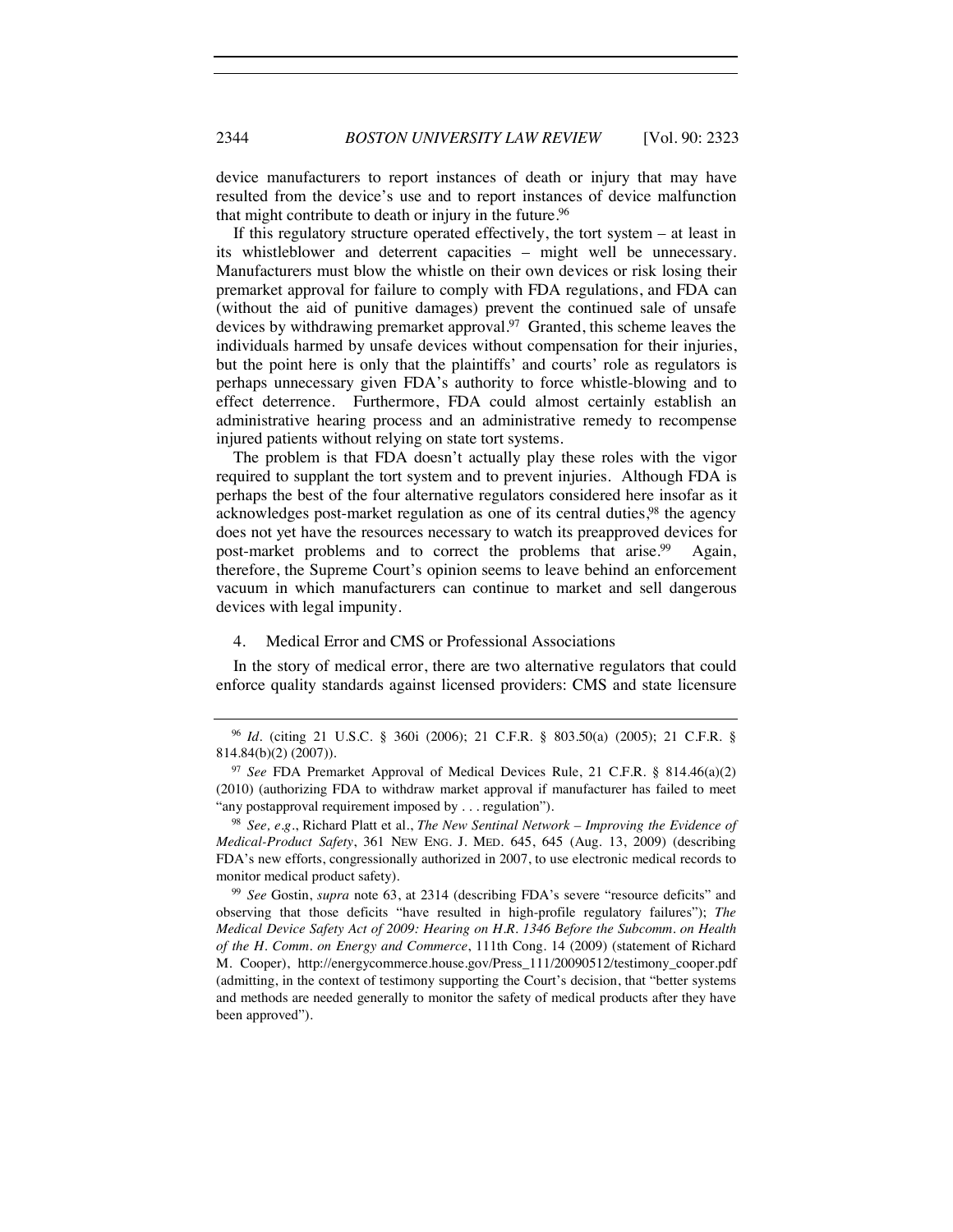boards. To some extent, CMS has already started playing this role, and PPACA will strengthen CMS's hand in quality control in the coming years. Even prior to PPACA's passage, CMS had created a "never events" policy, by which it refuses to reimburse providers that make certain listed errors;<sup>100</sup> and it had instituted a variety of "pay for performance" initiatives, by which it calibrates hospitals' and providers' reimbursement formulae based on evidence of the providers' success rates and general quality.<sup>101</sup> PPACA requires both the Medicare and Medicaid programs to expand these and similar policies and to study their usefulness in quality control.<sup>102</sup>

State licensure boards also play a quality-controlling role to a certain extent, revoking licenses from providers that commit egregious violations (such as practicing the wrong kind of medicine).<sup>103</sup>

<sup>101</sup> *See Details for: Medicare "Pay for Performance (P4P)" Initiatives,* CTRS. FOR MEDICARE & MEDICAID SRVS. (Jan. 31, 2005), http://www.cms.hhs.gov/apps/media/pres s/release.asp?counter=1343 (describing CMS's initiatives that link hospital and physician reimbursement rates to quality measures).

<sup>102</sup> PPACA prohibits Medicaid plans from paying for services associated with hospitalacquired conditions (HACs), i.e., complications or co-morbidities contracted by patients during a hospital stay. *See* Patient Protection and Affordable Care Act, Pub. L. No. 111- 148, § 2702, 124 Stat. 119, 318-19 (2010). The Secretary is required to identify HACs and implement appropriate regulations by July 1, 2011. *Id.* Similarly, PPACA also adjusts Medicare payments for hospitals to incentivize reductions in HACs. Beginning January 1, 2015, hospitals in the top quartile of all hospitals, relative to the national average of HACs, will receive ninety-nine percent of applicable Medicare payment at discharge. *Id.* at § 3008. Prior to 2015, HHS must provide confidential reports to such hospitals, and inform the public regarding HACs at such hospitals. *Id.* This public information must be posted to the Hospital Compare website. *Id.* Further, PPACA requires the DHHS to conduct a study on expanding the HAC payment reduction policy to other facilities that receive Medicare payments. *Id.* DHHS must submit this study and associated recommendations to the Congress by January 1, 2012. *Id.*

<sup>103</sup> *See, e.g.*, MED. BOARD CAL. (last visited Sept. 16, 2010), http://www.medbd.ca.gov/ ("The mission of the Medical Board is to protect health care consumers through the proper licensing and regulation of physicians and surgeons and certain allied health care professions and through the vigorous, objective enforcement of the Medical Practice Act, and, to promote access to quality medical care through the Board's licensing and regulatory functions."); MINN. BOARD MED. PRAC., http://www.state.mn.us/portal/mn/jsp/home.do?age ncy=BMP (last visited Sept. 16, 2010) ("The mission of the Minnesota Board of Medical Practice is to protect the public's health and safety by assuring that the people who practice medicine or as an allied health professional are competent, ethical practitioners with the necessary knowledge and skills appropriate to their title and role."); *State Board of Medical Examiners*, N.J. DIV. OF CONSUMER AFFAIRS, http://www.state.nj.us/lps/ca/bme/index.html (last visited Sept. 16, 2010) ("New Jersey's Medical Board is responsible for protecting the public's health and safety by determining qualifications of applicants for licensure,

<sup>100</sup> *See* NAT'L QUALITY FORUM, SERIOUS REPORTABLE EVENTS IN HEALTHCARE 2006 UPDATE: A CONSENSUS REPORT 8-16 (2007) (examples of "never events" include surgery performed on the wrong body part, surgery performed on the wrong patient, and wrong surgical procedure performed on patient.).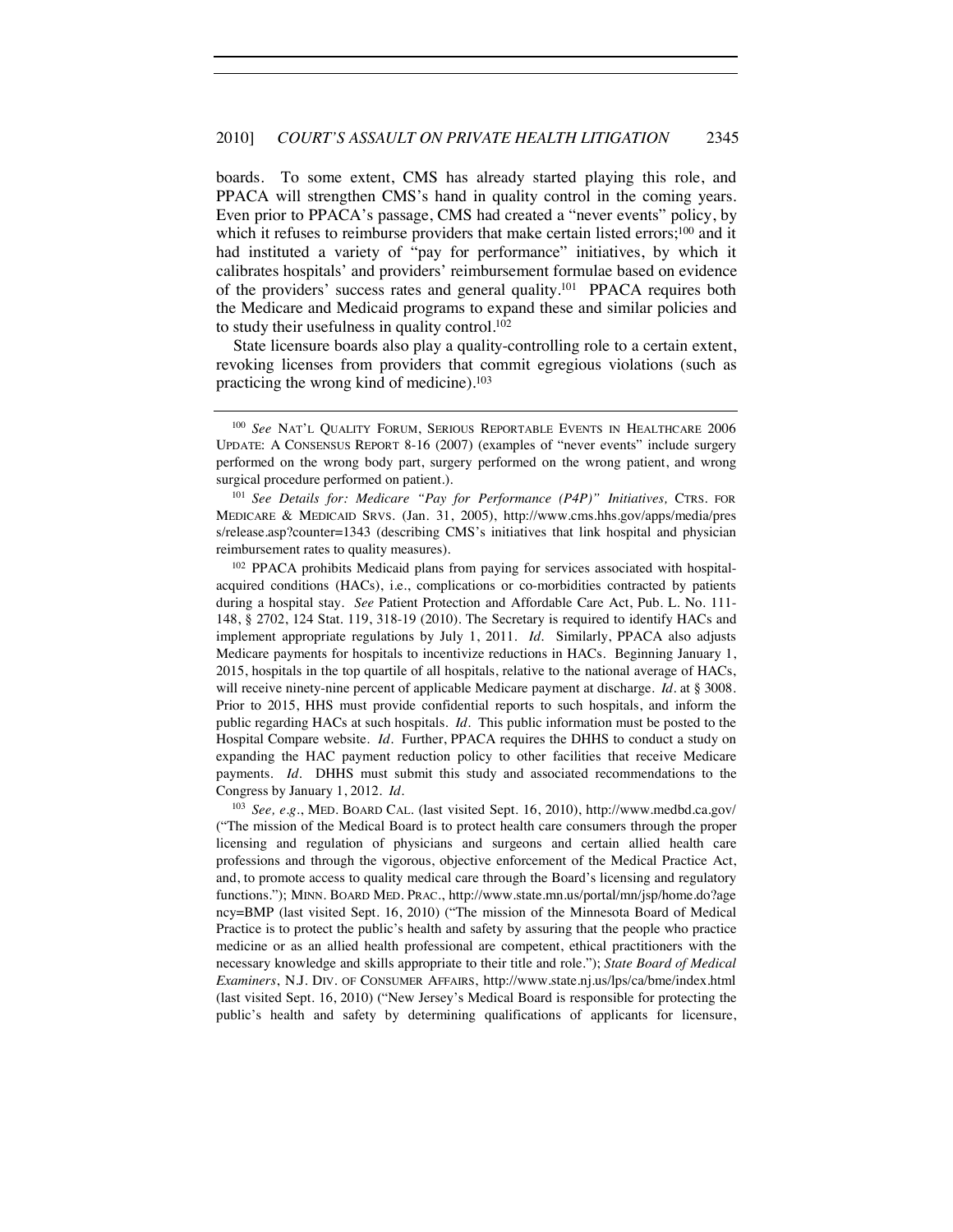Neither CMS nor licensure boards, however, engage in the kind of intensive quality regulation that the tort system has intended to provide. Uniquely among these four stories, the central problem here is that the regulators do not hear or register individual patients' claims, which for medical malpractice is necessary not only for individual justice but also for systemic regulation. Many individual instances of negligence and of resulting iatrogenic injury do not fall on the categorical list of "never events," do not constitute evidence of poor quality under the "pay for performance" program, and are not egregious enough to provoke license revocation. As a result, even if these programs worked well as intended (which they might not $104$ ), they would not catch or punish all instances of negligence. The reason for those programmatic gaps is that many instances of patient injury are extremely hard to judge; for a large percentage of bad outcomes in healthcare, the causal link between the patient's injury and the physician's care (or lack thereof) is hard to prove and is dangerous to impute.<sup>105</sup> Did the patient get sick after surgery because the surgeon did something wrong, or just because she got sick, like people do? We can't answer that question without looking into the circumstances of the individual patient.

The strategies, thus, that CMS and licensure boards have developed so far for deterring negligence – refusing reimbursement, altering reimbursement formulae, and revoking licenses – would dramatically over-deter negligence if triggered by every bad outcome. Unfortunately, though, these strategies underdeter negligence in their current form, triggered as they are by limited categories of bad outcomes (those that could result from nothing *but* negligence, such as amputation of the wrong leg) without punishing any instances of negligence that fall outside of those categories.

#### B. *Market Failures and Enforcement Vacuums*

Of course, the lack of a legal mechanism for enforcement of laws and contracts does not automatically prove the lack of *any* mechanism for such enforcement; markets, including political ones, sometimes suffice to prevent violations and inefficiencies. In each of the stories presented here, however, political and private markets systematically fail to achieve optimal deterrence and regulation. The problem is that healthcare markets are fraught with information and agency costs that prevent individual voters and consumers from representing their own interests. Each of these stories thus presents a vacuum in which actors can violate rules with impunity even despite the

establishing standards for practice, and disciplining licensees who do not adhere to those requirements."). 104 *See, e.g.*, Sandra J. Tanenbaum, *Pay for Performance in Medicare: Evidentiary Irony* 

*and the Politics of Value*, 34 J. HEALTH POL. POL'Y & L. 717, 717 (2009) (evaluating the pay for performance initiative and concluding that it does not function as intended but is instead a useful political tool). 105 Studdert & Mello, *supra* note 20, at S47-49.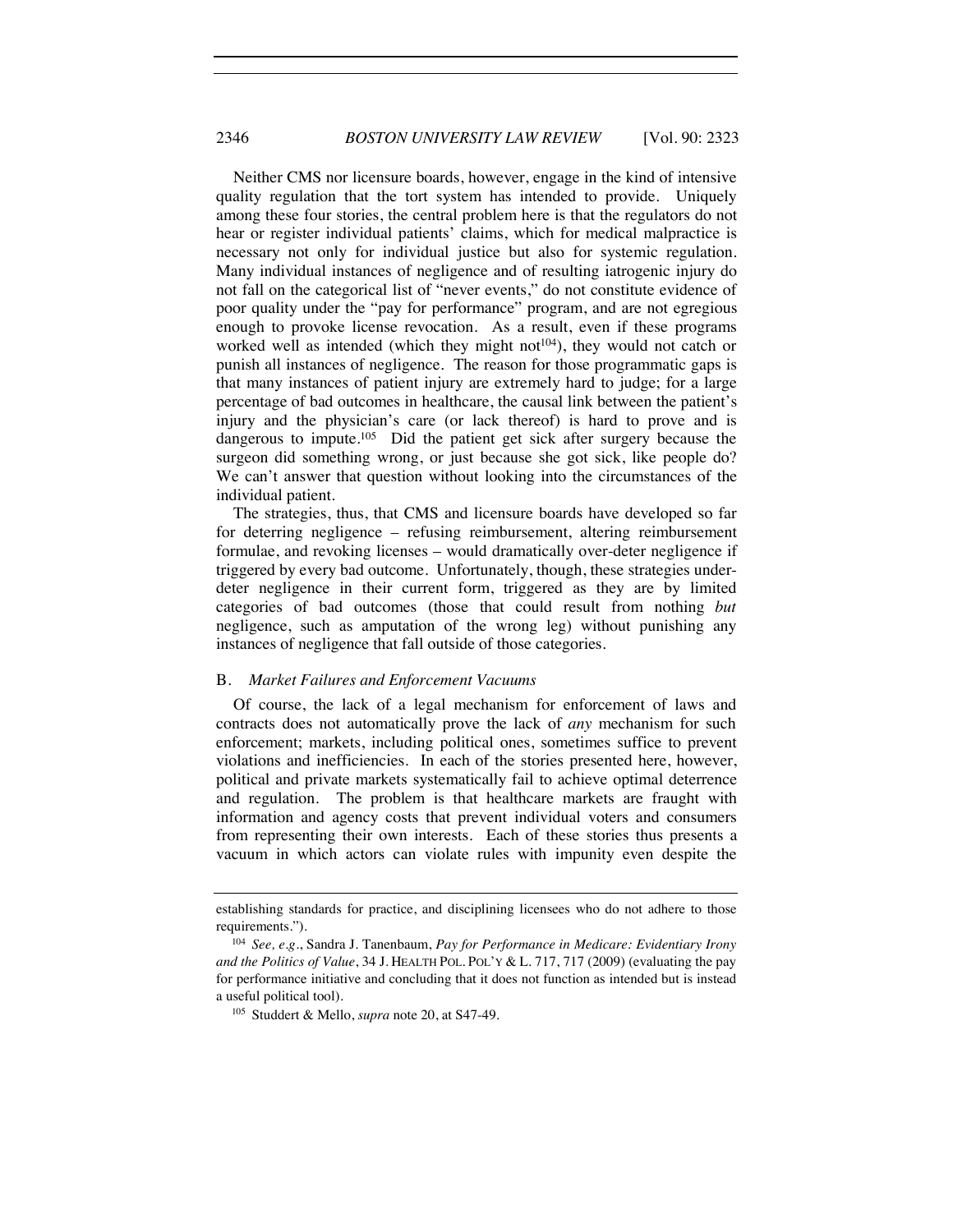presence of potential private regulators. In each story, therefore, a public legal regulator ought to start working to fill the void.

#### 1. Medicaid

Medicaid, of course, is not subject to many private market pressures. Although the rise of Medicaid managed care has allowed some private companies to serve as Medicaid intermediaries and although individual providers have the option of refusing to serve Medicaid patients (which might force the program to respond to providers' interests), the process for setting reimbursement rates is a decidedly public, political process. We must therefore look to political markets rather than private markets to restrain inefficiency.

Unfortunately, however, the political market for Medicaid regulation fails in two significant ways, both of which arise from its "cooperative federalist" structure.<sup>106</sup> First, because both state and federal lawmakers affect Medicaid decisions and because the federal requirements that supposedly bind state decision-makers are so complex, the two levels of government can (and do) engage in a constant cycle of buck-passing that destroys ordinary mechanisms of political accountability (a severe information cost).107 Second, because states have flexibility in setting reimbursement rates, they can engage in some Tiebout competition<sup>108</sup> for the best policy bundles, but in welfare programs

<sup>106</sup> Cooperative federalism is the "[d]istribution of power between the federal government and the states in which each recognizes the power of the other while jointly engaging in certain governmental functions." BLACK'S LAW DICTIONARY 664 (8th ed. 2004).

<sup>107</sup> *See* Joseph Fastiggi, *New York Medicaid: Never Can Say Goodbye*, 16 CORNELL J.L. & PUB. POL'Y 581, 609-10 (2007) (lamenting the lack of information made available to Medicaid recipients regarding "their health and the courses of recommended treatment" and discussing government administrators' propensity to shirk responsibility for Medicaid beneficiaries' well being); Joshua Tenzer, *Reaching the Final Frontiers in Medicaid Managed Care*, 62 N.Y.U. ANN. SURV. AM. L. 329, 354-57 (2006) (explaining that states shirk fiscal responsibility with Medicaid funds while the federal government "push[es] more responsibility on the states"); Sara Kay Wheeler & Tizgel K.S. High, *Medicaid Enforcement Amidst the Perfect Storm*, 9 J. HEALTH CARE COMPLIANCE 25, 25-26 (2007) (explaining how the joint regulatory nature of Medicaid forms the "perfect storm," creating a regulatory

vacuum which neither CMS nor states feel compelled to fix). 108 *See* Charles M. Tiebout, *A Pure Theory of Local Expenditures*, 64 J. POL. ECON. 416, 418 (1956); *see also* John D. Donahue, *Tiebout? Or Not Tiebout? The Market Metaphor and America's Devolution Debate*, 11 J. ECON. PERSP. 73, 75-77 (1997); Robert P. Inman & Daniel L. Rubinfeld, *Rethinking Federalism*, 11 J. ECON. PERSP. 43, 45-52 (1997); Moncrieff, *supra* note 4, at 869 (outlining the basic Tiebout theory); Larry Ribstein & Bruce Kobayashi, The Economics of Federalism 3-4 (Jan. 2006) (unpublished manuscript), *available at* http://ssrn.com/abstract=875626.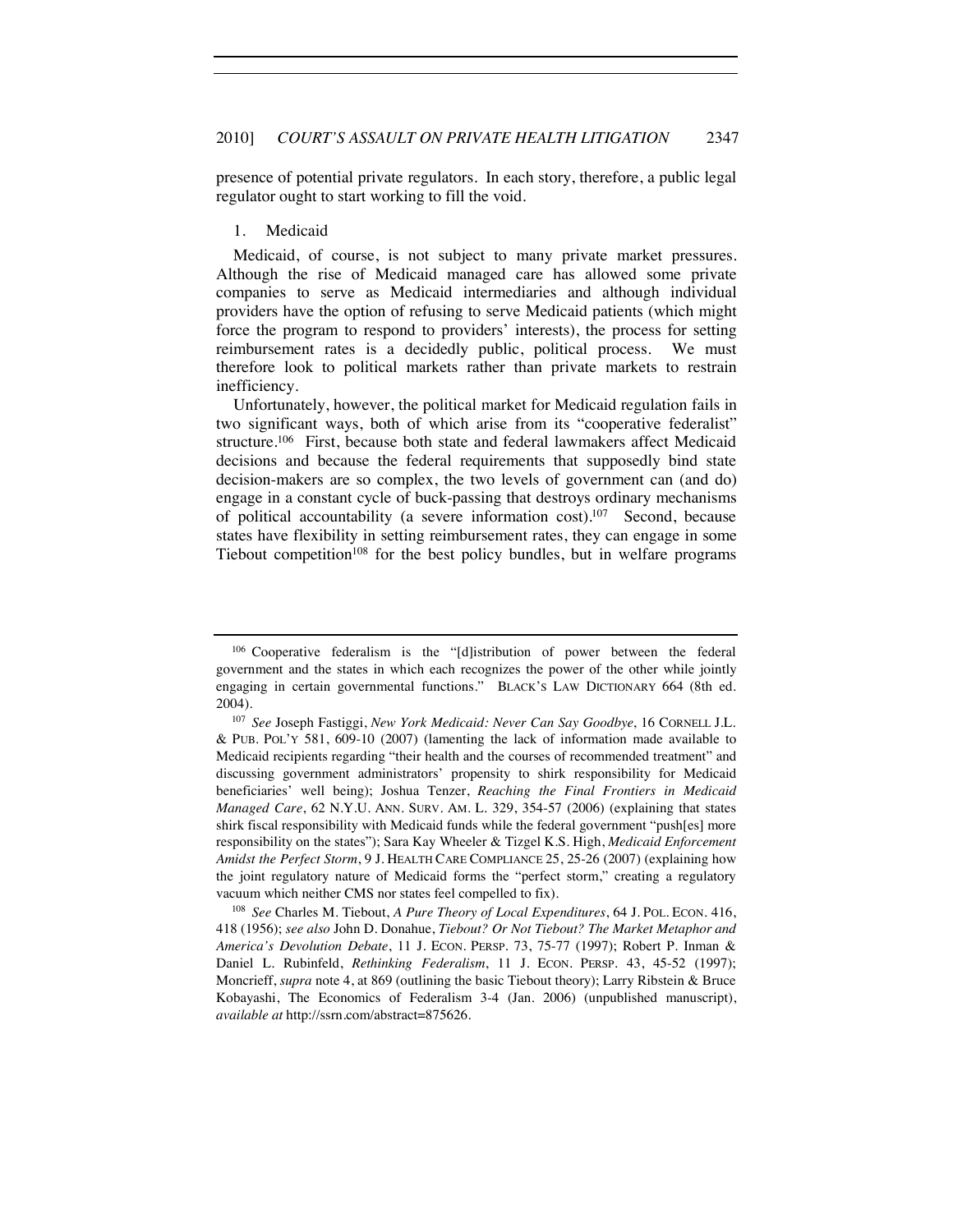like Medicaid, that competition often results not in optimality but rather in a "race to the bottom" (an agency cost of a sort).<sup>109</sup>

*Information Costs.* The most obvious political check on states' violations of federal law is voting. Medicaid decision-makers at the state level are all politically accountable; they are either state legislators who are directly subject to electoral incentives or state administrators who answer to an elected governor.110 If those decision-makers change their Medicaid programs in a way that violates federal law – and does so to the chagrin of state residents – those residents can theoretically punish their officials in the next election cycle.111

But in Medicaid, it is often hard for voters to know whom they should punish, and gathering accurate information on that score is costly. Because state Medicaid plans are subject to an extremely large and complicated web of federal requirements, state decision-makers can blame their unpopular moves on federal rules (disingenuously, of course, in the relevant case of a move that violates federal statute). In a mere political marketplace, the lie probably would not get caught. Information about the web of regulations is too costly to collect and verify, and individual voters, with their limited influence, act rationally in remaining ignorant of those regulations.

A more frequent strategy for state decision-makers is to blame the paucity of their programs on the paucity of federal funding. Because states are budget constrained, federal funding often determines the generosity of state Medicaid plans.112 The most common tale from state Medicaid agencies accused of federal statutory violations, thus, is that they lack the financial resources to do any better. According to the states, the federal statute requires generous reimbursements and benefits (perhaps to the point of aspirationalism), but the federal government refuses to put its money where its mouth is.113 The states'

<sup>109</sup> *See* Scott L. Greer & Peter D. Jacobson, *Health Care Reform and Federalism*, 35 J. HEALTH POL. POL'Y  $&$  L. 203, 219-21 (2010) (explaining that fiscal competition among states limits the ability of the states to raise revenue for redistributive health care programs).

<sup>110</sup> Susan Dorr Goold et al., *Choosing Healthplans All Together: A Deliberative Exercise for Allocating Limited Health Care Resources*, 30 J. HEALTH POL. POL'Y & L. 563, 594 (2005) (explaining that decisions regarding Medicaid are subject to "the usual methods of political accountability").

<sup>111</sup> This point presupposes, of course, that the Medicaid violations are politically unpopular. If such cuts are politically *popular*, then we need to ask whether the statutory violation is a problem at all and whether the state should continue to participate in the Medicaid program at all.

<sup>112</sup> Lisa Colosi, Wilder v. Virginia Hospital Association*: Making the Medicaid Reimbursement Rate Challenge a Federal Case*, 12 PACE L. REV. 139, 142 (1992) ("To cover the costs of providing medical services to the poor, states primarily rely on federal contributions . . . .").

<sup>&</sup>lt;sup>113</sup> In many of the Equal Access Provisions cases that reached the federal appellate level, the states' justification for cutting reimbursement rates was purely budgetary. For a list of such cases, see Orthopaedic Hosp. v. Belshe, 103 F.3d 1491, 1499 n.3 (9th Cir. 1997); Ark.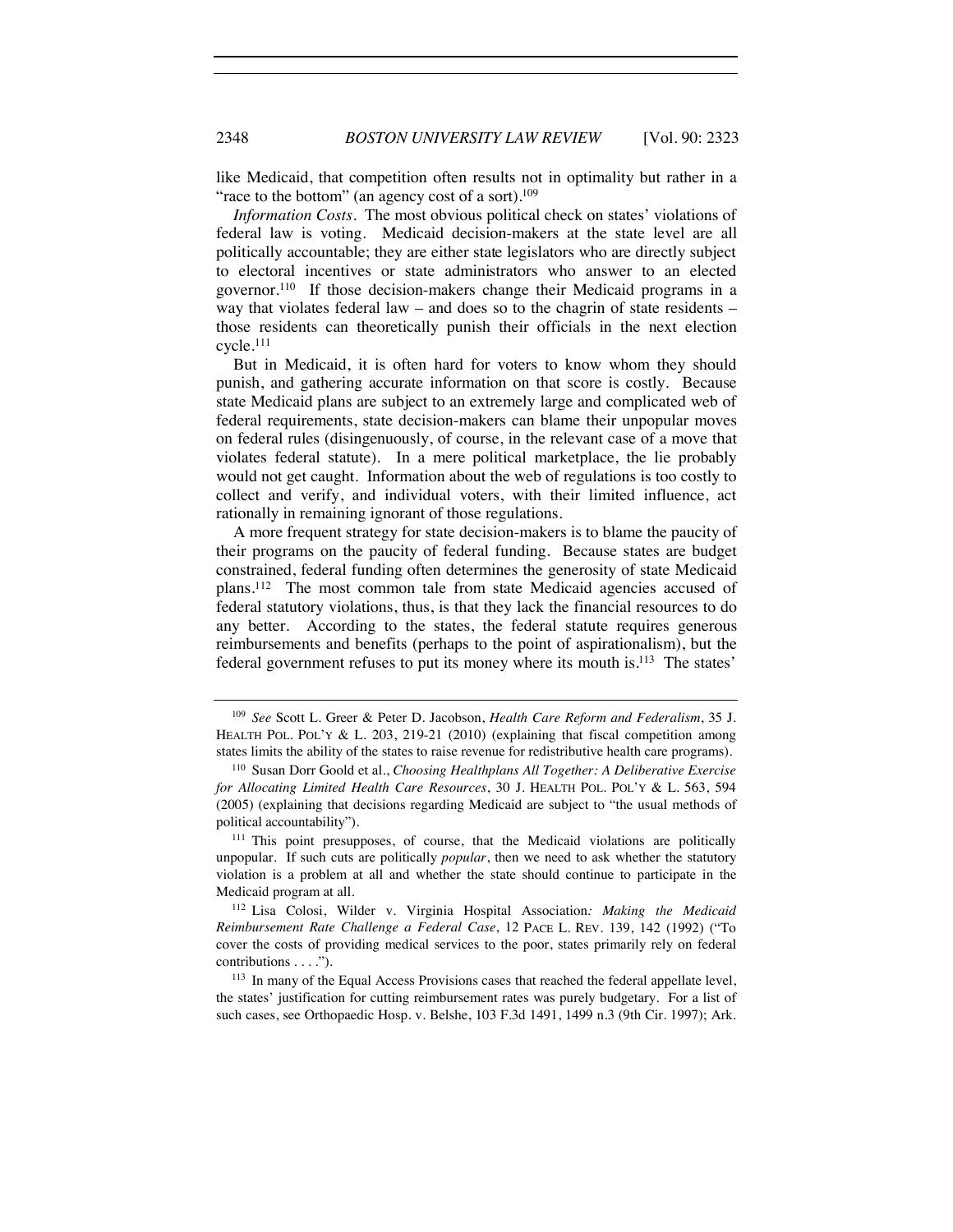political answer, then, is that Congress and the President, rather than the state legislature and the Governor, should be punished for Medicaid problems.

The federal government, in its turn, points out that the states demand and receive a great deal of flexibility in designing their Medicaid programs, including access to waivers that would allow eligibility or benefit cuts rather than reimbursement reductions.114 If a particular strategy for reducing the budget is unpopular, the federal government says, the state should try other options available for realizing savings. (What the federal government misses, perhaps strategically, is that any alternative budget-cutting strategy is likely to be just as unpopular.) Voters again have a hard time judging or verifying the reality of the situation because information about these programs is costly to gather, and voters are rationally ignorant of details.115

*Demonstration Waivers: Implications for Policy and Democratic Process*, 32 J. HEALTH POL. POL'Y & L. 971, 993-95 (2007) (discussing the impact of the Medicaid waiver process on democratic transparency and legitimacy). Some of this flexibility may diminish with the Medicaid expansions in PPACA, though, of course, we do not yet know how CMS will administer the new requirements. PPACA expands Medicaid eligibility to include all individuals with income at or below 133% of the federal poverty line, who are otherwise ineligible for Medicaid or Medicare coverage, and also allows for federal matching of state expenditures associated with expanded enrollment criteria. Patient Protection and Affordable Care Act, Pub. L. No. 111-148, § 2001(a)(1)(C), 124 Stat. 119, 271 (2010). The statute requires states to provide this population with "benchmark" or "benchmark equivalent" benefits by January 1, 2014. *Id.* at §§ 2001(a)(1)(C), 2001(a)(2)(A). A benchmark plan is equivalent to federal employees health benefit plan coverage, state employee coverage, coverage offered by the HMO plan that has the largest insured commercial, non-Medicaid enrollment in the state, or other DHHS secretary approved coverage. 42 C.F.R. § 440.330 (2010). PPACA also establishes Federal Medical Assistance Percentage (FMAP) rate for this category of Medicaid coverage to offset related state expenditures. Patient Protection and Affordable Care Act  $\S 2001(a)(3)(B)$ . From 2014 to 2016, FMAP is 100%, i.e., the federal government will match 100% of states' funds used for providing Medicaid coverage to this new category of enrollees. *Id*. The FMAP is scaled downward from 2017 onwards, and will be 90% from January 1, 2020. 42 U.S.C.A. § 1396d(y)(1) (West 2010). Additionally, PPACA requires states to provide Medicaid coverage to former foster children under twenty-six years of age by 2014. Patient Protection and Affordable Care Act § 10201. Previously, this requirement was optional for states. 42 U.S.C. 1396(a)(10) (2006).<br><sup>115</sup> Beneficiaries who are harmed by federal violations, of course, act rationally when

Med. Soc'y, Inc. v. Reynolds, 6 F.3d 519, 531 (8th Cir. 1993) (rejecting 'exclusively budgetary' justification for rate cuts to Medicaid providers); AMISUB v. Colo. Dep't of Soc. Servs., 879 F.2d 789, 801 (10th Cir. 1989) (rejecting state Medicaid plan that resulted in forty-six percent reduction in provider reimbursement as being based solely on budgetary constraints: "While budgetary constraints may be a factor to be considered by a state when amending a current plan . . . budgetary constraints alone can never be sufficient"). *See generally* Moncrieff, *supra* note 1 (explaining the budgetary strain that Medicaid creates for states and discussing the cases in which states reduced reimbursement rates in an attempt to avoid budget overruns). 114 *See* Frank J. Thompson & Courtney Burke, *Executive Federalism and Medicaid*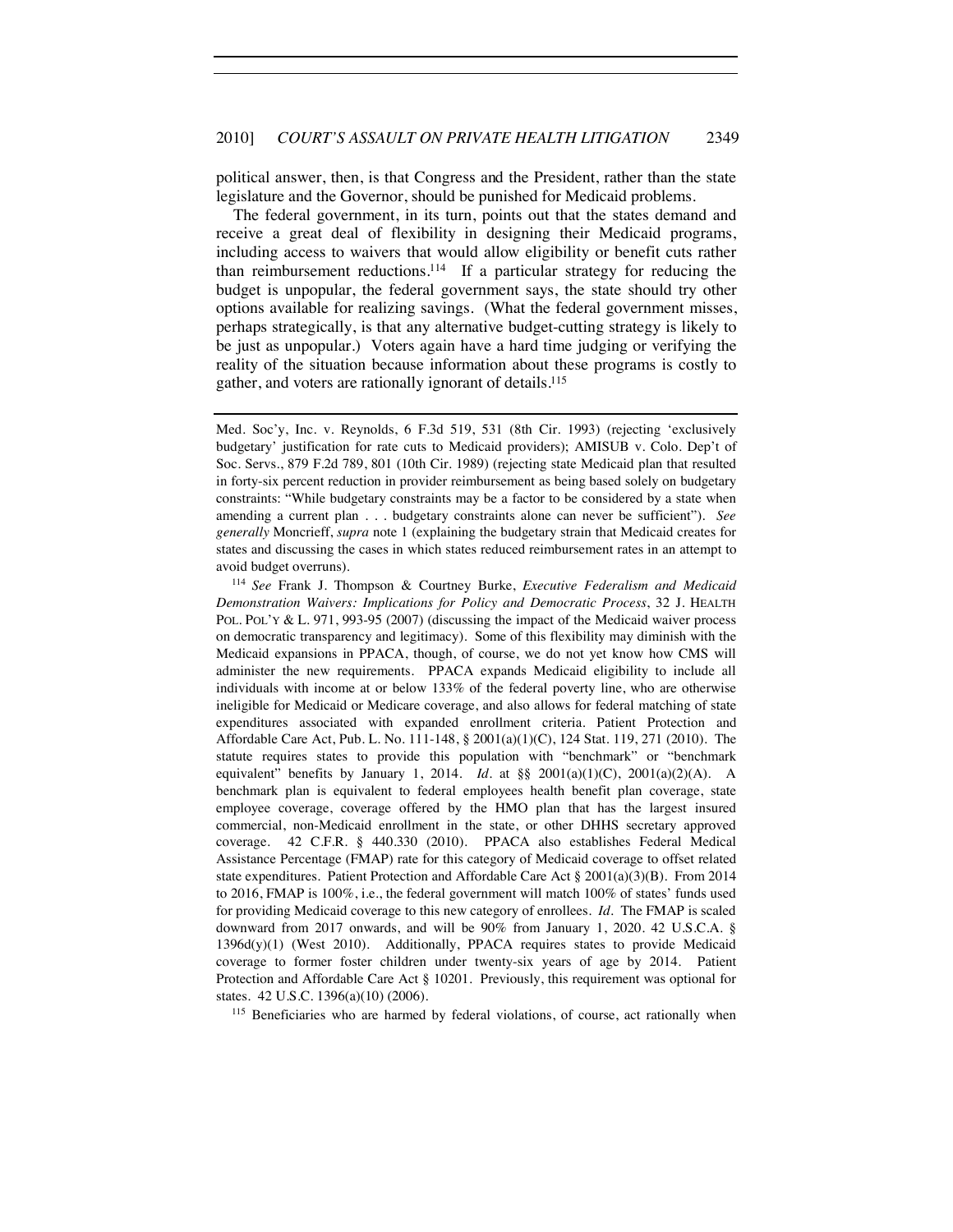Additionally, even if we assumed that all voters knew whom to blame for Medicaid policy choices, for the political marketplace to work, a large percentage of the electorate – beyond just beneficiaries and physicians – would need to understand and care about Medicaid decision-making enough to vote against legislators and governors that favored an ungenerous program. Even assuming that Medicaid was a voting issue for most of the electorate, an average voter would have a hard time evaluating the wisdom of a given Medicaid policy choice. Cutting reimbursements might be unquestionably bad for physicians – and might even be unidirectionally bad for already-covered beneficiaries – but it might be a good choice if it allows more people to be covered. Such complicated policy tradeoffs are hard for voters to evaluate without a lot of information about the policy landscape.

In the end, then, voters have a difficult time apportioning blame between state and federal governments and have a hard time evaluating Medicaid policy choices even when they know whom to blame for them. Political accountability therefore fails as a mechanism for cabining Medicaid abuses.

*Agency Costs.* The theory of Tiebout competition is that political subdivisions, such as states, will compete for resident taxpayers by providing appealing bundles of public goods, public services, and taxes. In other words, states will set themselves up as good agents of the public interest in order to attract principals and their concomitant revenue.116 Potential taxpayers will then sort themselves among those subdivisions according to their preferences regarding those bundles. Theoretically, this process should result in taxing and spending policies that optimally reflect the preferences of the states' residents (an optimal principal-agent relationship). $117$ 

The Tiebout theory fails, however, when the good or service at issue is one that will attract unappealing residents, such as those that take out of the tax system more than they put in.<sup>118</sup> If the public good or service is one that the country as a whole would benefit from providing but is one that each state would benefit from sloughing off onto its neighbors, then the states will compete to avoid the good or service and its consumers. They will race to the bottom.

they collect information about statutory violations, so long as the harm of the violation is sufficiently costly to outweigh the cost of the information. This point is one reason that litigation – or administrative adjudication – is a useful tool; it allows individuals who have an incentive to monitor lawfulness to blow a whistle, rather than relying on general voting populations.

<sup>116</sup> Tiebout, *supra* note 108, at 418; Moncrieff, *supra* note 4, at 869.

<sup>&</sup>lt;sup>117</sup> Tiebout, *supra* note 108, at 418.<br><sup>118</sup> *See Jan K. Brueckner, Welfare Reform and the Race to the Bottom: Theory and Evidence*, 66 S. ECON. J. 505 (2000); Craig Volden, *The Politics of Competitive Federalism: A Race-to-the-Bottom in Welfare Benefits?*, 46 AM. J. POL. SCI. 352 (2002) (explaining that some have argued interjurisdictional competition may lead to an undersupply of welfare services as jurisdictions cut services to repel undesirable welfare recipients).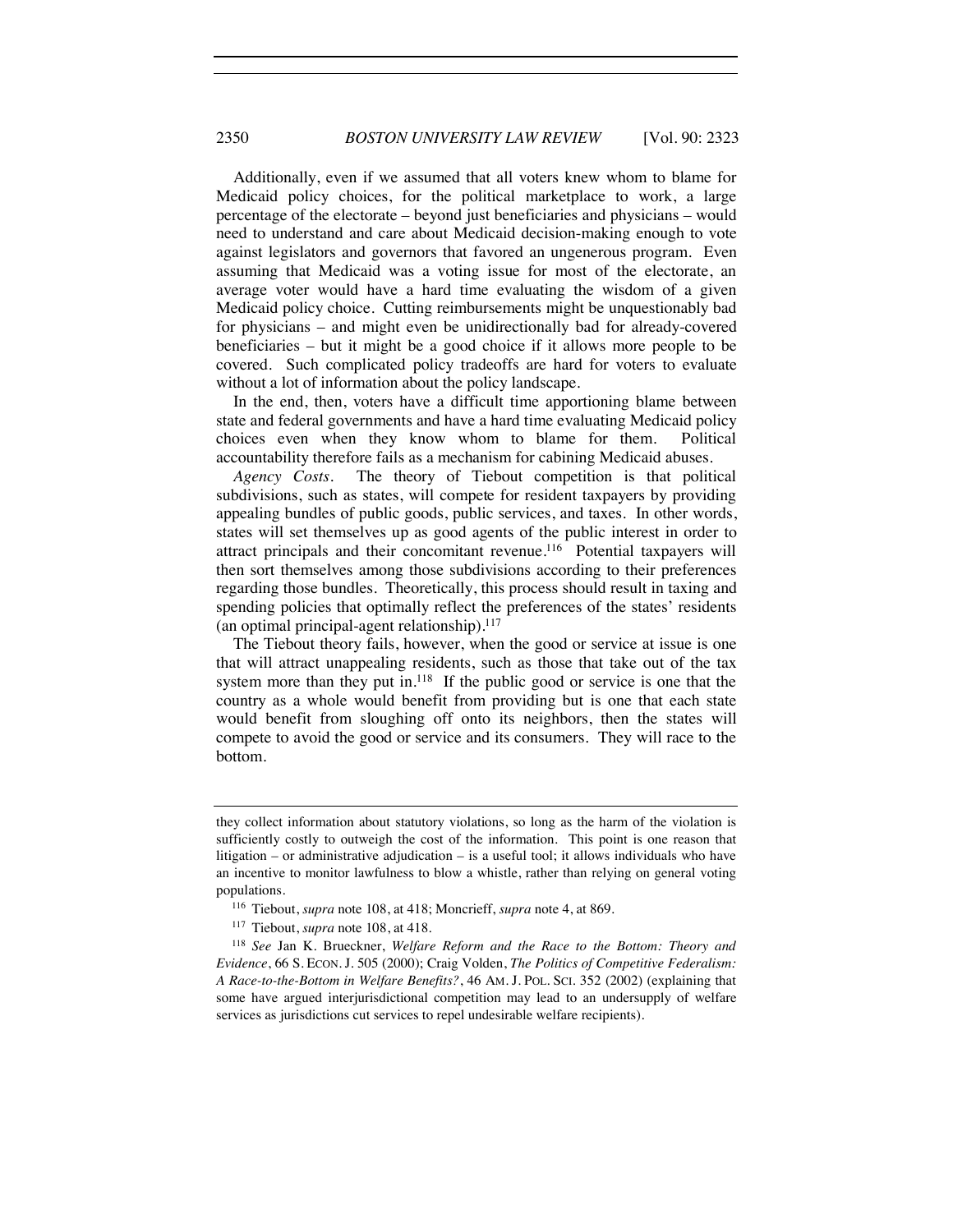With respect to Medicaid, just such a failure occurs.<sup>119</sup> The people that benefit from Medicaid and that would choose a state with generous Medicaid spending are, by programmatic definition, poor and sick. They are overwhelmingly living at or below the Federal Poverty Line; they are taking Supplemental Security Income; and they are *not* paying state taxes.<sup>120</sup> Medicaid recipients are therefore net losses for state tax systems. While it is good for the economy of the country as a whole if such people have pre-paid access to the medical market, no single state wants to attract those people to its jurisdiction. Tiebout's interjurisdictional market, therefore, imposes on the states the opposite incentive of the one that the federal government intended with the Medicaid Act, and it imposes the opposite incentive of the one that taxpayer-principals ought collectively (i.e., nation-wide) to prefer. Each state's incentive is to make its program as small as possible, at least relative to its neighbors' programs, so that Medicaid eligible residents will move out.

It is possible that providers, as resident taxpayers, might counteract that effect by choosing to leave states with low Medicaid reimbursements in favor of states with higher Medicaid reimbursements, causing a dearth of practicing physicians in states with low Medicaid reimbursement rates. But that effect seems unlikely to correct the problem given that most providers (unlike Medicaid beneficiaries) do not depend on the Medicaid program and are thus less likely to uproot themselves to find a better Medicaid system. Providers generally can make enough money from privately-insured and Medicare patients to run a good business, allowing them simply to opt out of Medicaid if reimbursement rates fall too low.

Interstate competition, thus, probably does not provide enough of a check on state violations of the Medicaid statute. In fact, it may be counter-productive, incentivizing states to make their Medicaid programs as unappealing to beneficiaries as possible, regardless of what federal law requires.

#### 2. Employer Sponsored Insurance

In the case of employer-sponsored insurance (ESI), a robust private market exists that could, if operating efficiently, cabin abuses on the part of managed care organizations (MCOs), including abuses in claims processing.121 That private market has two critical parts: insurance companies competing for employers and employers competing for labor.<sup>122</sup> Unfortunately, both

<sup>119</sup> *See* Greer & Jacobson, *supra* note 109, at 219; Paul E. Peterson, *Devolution's Price*, 14 YALE L. & POL'Y REV. 111, 118 (1996).

<sup>120</sup> *See* 42 U.S.C. § 1396(a)(10) (2006) (listing eligibility groups).

<sup>121</sup> *See* David Blumenthal, *Employer-Sponsored Health Insurance in the United States – Origins and Implications*, 335 NEW ENG. J. MED. 82, 82 (2006) ("More than 159 million Americans – 62.4 percent of the nonelderly population – had health care coverage through employer-sponsored insurance in 2004.").

<sup>122</sup> *See* James Maxwell & Peter Temin, *Corporate Management of Quality in Employee Health Plans*, 28 HEALTH CARE MGMT. REV. 27, 27 (2000) [hereinafter *Corporate*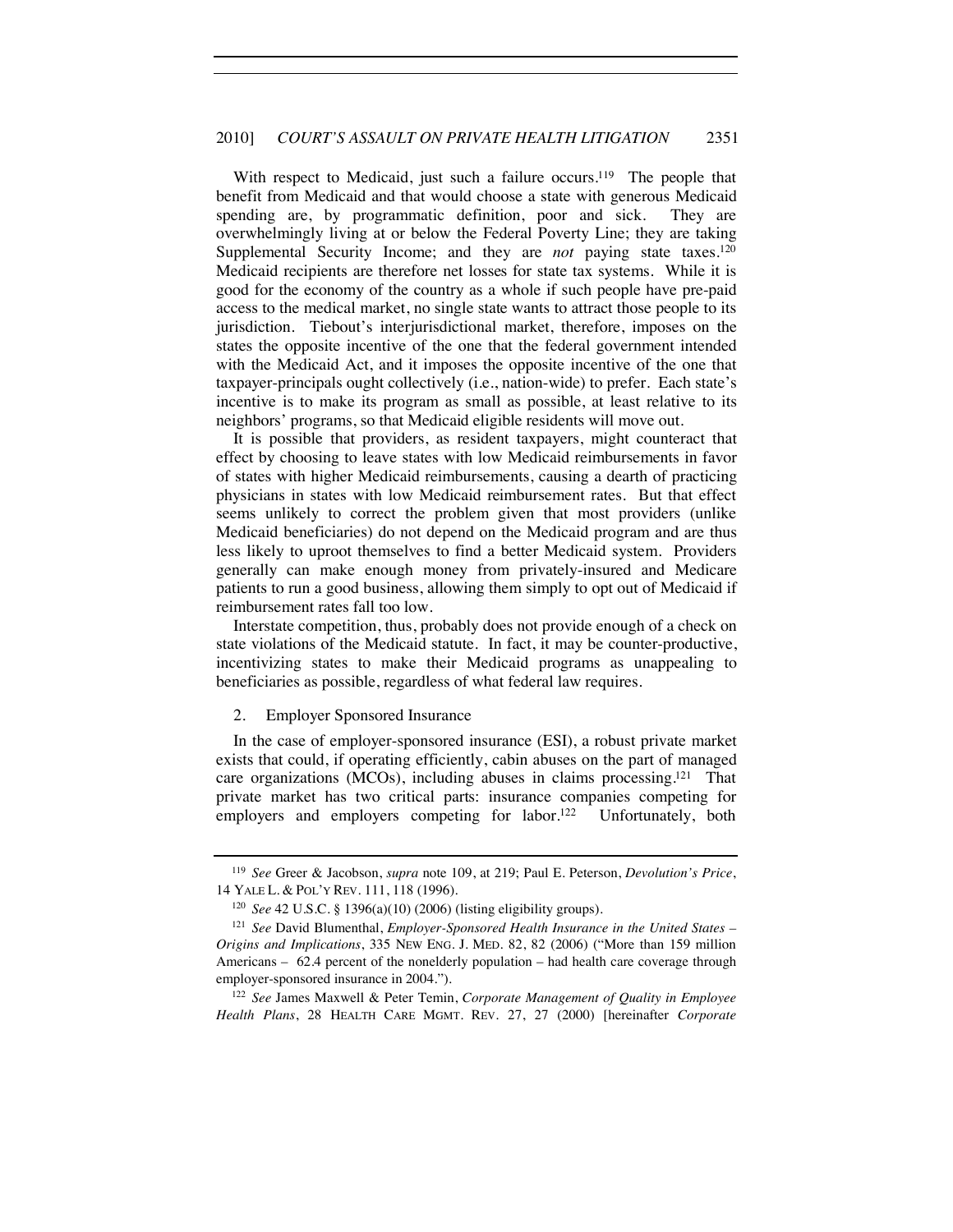2352 *BOSTON UNIVERSITY LAW REVIEW* [Vol. 90: 2323

components of that market suffer from high transaction costs that weaken the market's regulatory capacity.<sup>123</sup> The first – the insurance market – is fraught with information costs, preventing individual patients and even large employers from judging the quality of a given insurance contract. Employers could bear those information costs with sufficient investment, but they will be willing to optimize that investment only if they are good agents for their employees, which (despite the robust labor market) they often are not.<sup>124</sup>

*Information Costs.* The market for employer-sponsored health insurance is undoubtedly a competitive one, with many MCOs and other insurers trying to sell their products to many employers.<sup>125</sup> In the relevant case – in the only case that is governed by the ERISA shield – the employer does not hire the MCO to bear the financial risk of its employees' healthcare losses. ERISA protects from liability only those employer-sponsored plans that are "selfinsured," in which the employer is financially responsible for its employees' healthcare claims. The employer-sponsored MCO, then, is responsible only for administering benefits, deciding whether a claim is payable or not; it does not bear any financial risk.

In that market for MCO administration, employers ought to be trying to maximize value. That is, if employers are good agents for their employees, they will try to spend as little as possible but as much as necessary to get a healthcare administrator that operates honestly and well, optimizing the costbenefit trade.<sup>126</sup> Part of that value in the case of an MCO (which is charged

<sup>124</sup> *See, e.g.*, *Corporate Management*, *supra* note 122, at 28 (finding that Fortune 500 employers use a broader definition of health care quality that focuses more on service quality and less on clinical quality).<br><sup>125</sup> *See* James Maxwell et al., *Corporate Health Care Purchasing and the Revised Social* 

*Contract with Workers*, 39 BUS. & SOC'Y 281, 287 (2000) [hereinafter *Revised Social Contract*] ("Consumers (employees) keep down the cost of health care by forcing health plans to compete among themselves, just as the producers of other goods and services do."). 126 *See* Galvin & Delbanco, *supra* note 123, at 1549 (arguing that employers' economic

interest and expertise in supply-management chain "should result in employers' using their procurement expertise to increase the value of their health care expenditures"); Pamela B. Peele et al., *Employer-Sponsored Health Insurance: Are Employers Good Agents for Their Employees?*, 78 MILBANK Q. 5, 7 (2000) (hypothesizing that if employers are good agents, they will "understand[] their employees' health plan preferences" and "establish mechanisms for . . . providing useful information to their employees about their health

*Management*] (finding that employers have been "conducting intensive price negotiations with health plans"); *see also* JAMES MAXWELL ET AL., CORPORATE HEALTH CARE PURCHASING AMONG THE FORTUNE 500, at 8 (2001) [hereinafter FORTUNE 500] ("Large companies have a competitive need to attract and retain skilled employees, especially in today's tight labor markets."). 123 *See* Robert S. Galvin & Suzanne Delbanco, *Why Employers Need to Rethink How* 

*They Buy Healthcare*, 24 HEALTH AFF. 1549, 1550 (2005) ("Quantitative data are critical to procurement, yet fewer than half of firms perform financial analysis on their health care costs, and fewer than a third use hard-dollar 'return-on-investment' calculations in their decisionmaking.").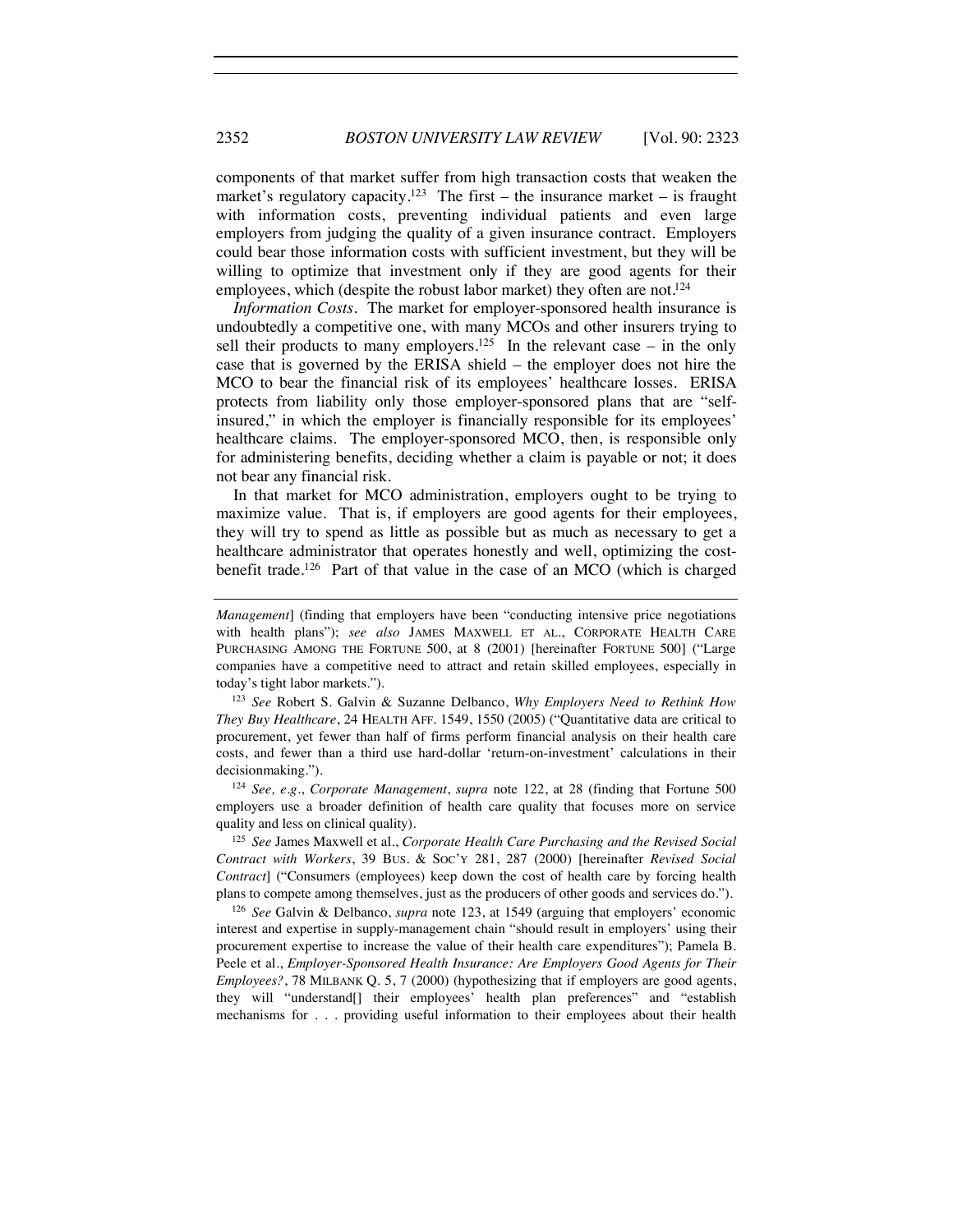with determining eligibility for benefits on a case-by-case basis under "medical necessity" review) would undoubtedly be the MCO's claims processing habits. An MCO that habitually denies valid claims – maliciously or negligently deeming them medically unnecessary<sup>127</sup> – ought to fail in the competitive ESI market.128

But in order to determine whether an MCO is abusive or arbitrary in claims processing, one needs to aggregate information across patients and over time; individual complaints or stories are insufficient to draw conclusions.<sup>129</sup> Because we *want* MCOs to deny claims for medical services that are unnecessary and because both doctors and patients have incentives to overconsume medical care,<sup>130</sup> we cannot deem every denial of benefits about which a patient or doctor complains to be negligent or abusive. Furthermore, because causation is difficult to prove, we cannot impute MCO malice or negligence from a patient's bad outcome. Only by examining trends in claims processing can an MCO consumer determine whether the insurer has a bad or abusive habit of denying claims. Part of the value of the ESI system, then, is that employers (and other large-group purchasers) are well-positioned to aggregate information across employees and over time.<sup>131</sup> Unlike individual consumers, large-group purchasers have the capacity to become well-informed consumers in the MCO market.132

insurance offerings"); WATSON WYATT WORLDWIDE, 12TH ANNUAL NATIONAL BUSINESS GROUP ON HEALTH/WATSON WYATT SURVEY REPORT 2 (2007), *available at* http://www.corp syn.net/Special/images/SPC\_090607\_WatsonWyatt.pdf (declaring that "best-performing companies" have significantly lower annual expenditure increases for their health care programs).<br><sup>127</sup> One reason that the ERISA shield applies only to self-insured employer plans – i.e.,

plans under which employers directly bear the risk of their employees' healthcare losses – is that the MCO that processes claims in the relevant case does not have a financial incentive to deny claims. Because the MCO's finding that a claim is "medically necessary" and therefore valid will cause the employer rather than the MCO to lose money, the likelihood of malicious denial is relatively low in the relevant case, as compared to the non-relevant

case of a fully insured employer. 128 *See* Stephen Blakely, *The Backlash Against Managed Care,* NATION'S BUS. At 16 (July 1998), *available at* http://findarticles.com/p/articles/mi\_m1154/is\_n7\_v86/ai\_ 20797610/?tag=content;col1 (describing patients' growing discontent with managed care).

<sup>129</sup> *See* Peele et al., *supra* note 126, at 15-16 (finding that employees were hesitant about making plan choices on their own and felt that employers "were much better equipped to sort through the plans and options than they were individually").

<sup>130</sup> For a thorough review of health care consumer and provider incentives, see generally CHARLES E. PHELPS, HEALTH ECONOMICS (Addison Wesley 3d ed. 2002).

<sup>131</sup> Peele et al., *supra* note 126, at 15-16. 132 *See Corporate Management*, *supra* note 122, at 38 (stating that Fortune 500 companies "routinely collect large amounts of data and use them in their purchasing decisions"). This distinction is, incidentally, part of why the *individual* market for MCOs fails so completely, and it is a good reason for maintaining private actions against MCOs that are not employer-sponsored.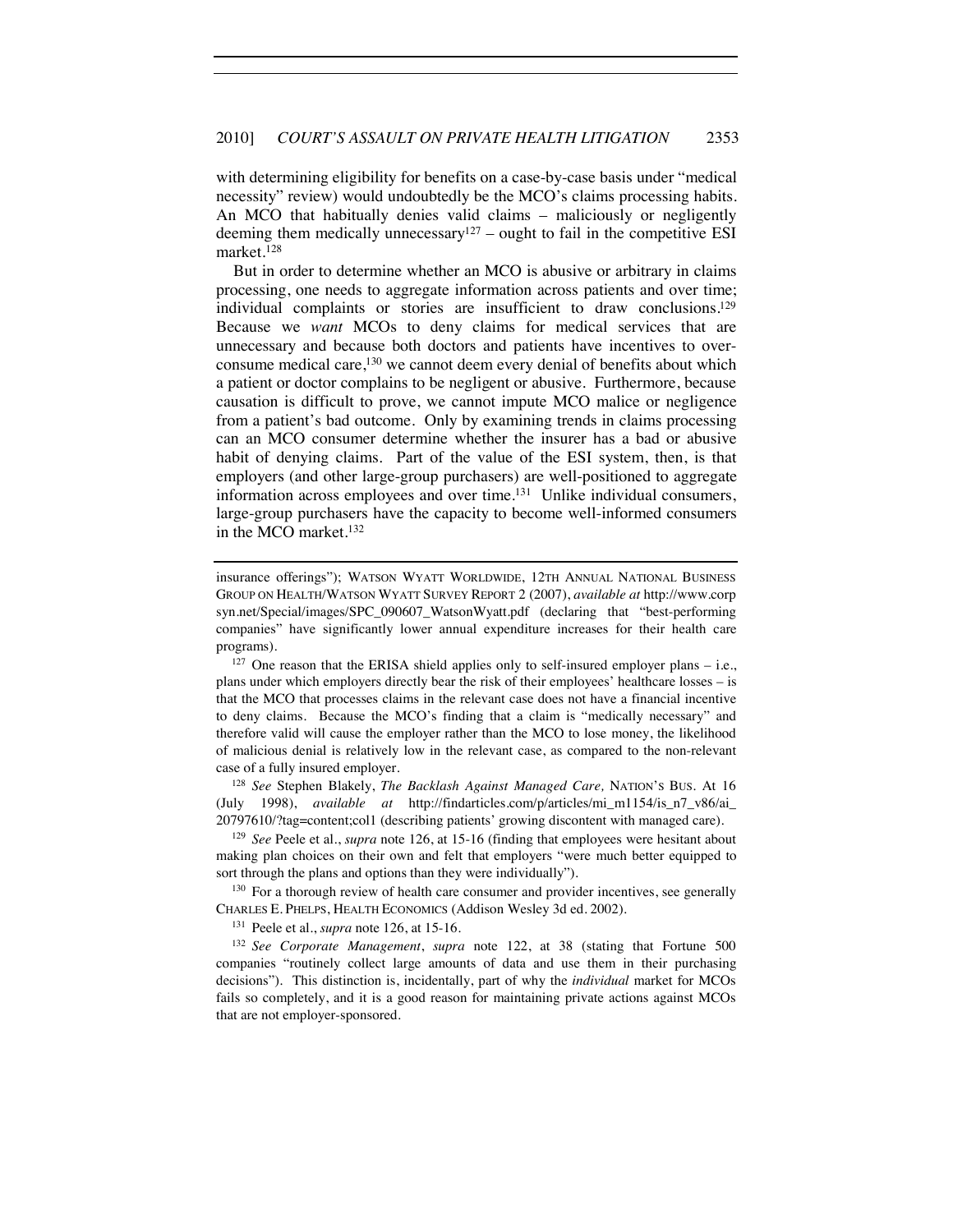But such information aggregation is expensive. Employers would need to establish reporting mechanisms so that they would know when claims were denied, and they would need to analyze trends in claims denials. Employers would also need to investigate causation – a tricky question in any medical case – when a denial correlated to an injury, in order to determine whether the MCO should have known ex ante that denying the claim would likely cause harm.

The good news is that employers do play this role to some extent.<sup>133</sup> Particularly large corporate purchasers are aware of quality differentials among MCOs, and many large employers do have reporting systems in place that allow their employees to file complaints when their claims are denied. The bad news is that employers probably do not monitor MCOs sufficiently to eliminate abuses or even to optimize regulation, even though it would certainly be in their employees' interests for them to avoid bad MCOs.<sup>134</sup>

*Agency Costs.* The natural next question is whether we have any reason to believe that employers are investing less in this information than their employees would choose to invest if they were deciding for themselves. In other words, is there agency slack between employers and employees that results in sub-optimal investment, relative to employees' preferences? And the answer is probably yes.

The cost of employees' health insurance premiums comes out of employees' wages, not shareholders' profits.135 As a result, when it comes to spending on insurance premiums, employers should be willing to spend any amount that their employees are willing to spend. That is, employers have no incentive to under-invest in *premiums* relative to their employees' preferences. But the administrative cost of monitoring a health insurance company and the administrative cost of punishing insurers for abuses might be a different story; those costs might be much harder to pass on to employees in the form of decreased wages. Although there is evidence that employees will choose an

<sup>133</sup> *See, e.g.*, Blumenthal, *supra* note 121, at 86 ("Pressed by rising costs, private employers have pushed insurance companies to develop new approaches to organizing and financing care that they hope will limit expenses without alienating their employees."); Galvin & Deblanco, *supra* note 123, at 1550 ("[A] minority [of employers] factor quality information into health plan selection and contracting."); James Maxwell et al., *Corporate Health Care Purchasing Among Fortune 500 Firms*, 20 HEALTH AFF. 181, 186 (2001) [hereinafter *Corporate Health Care Purchasing*] ("The study documents relatively widespread awareness of quality measurement among the Fortune 500, with companies reporting the routine collection of large amounts of quality related data.").

<sup>134</sup> *See, e.g.*, Galvin & Delbanco, *supra* note 123, at 1550 (arguing that employers do not focus enough resources or the right resources for employees' ESI plans).

<sup>135</sup> *See, e.g.*, Blumenthal, *supra* note 121, at 85 ("This dynamic leads economists to argue that ultimately employers pass the costs of health care on to workers who pay for their own health insurance in the form of wages or others benefits foregone."); Peele et al., *supra* note 126, at 5 ("Economists argue that employees effectively pay for most of their nonwage benefits through lower wages.").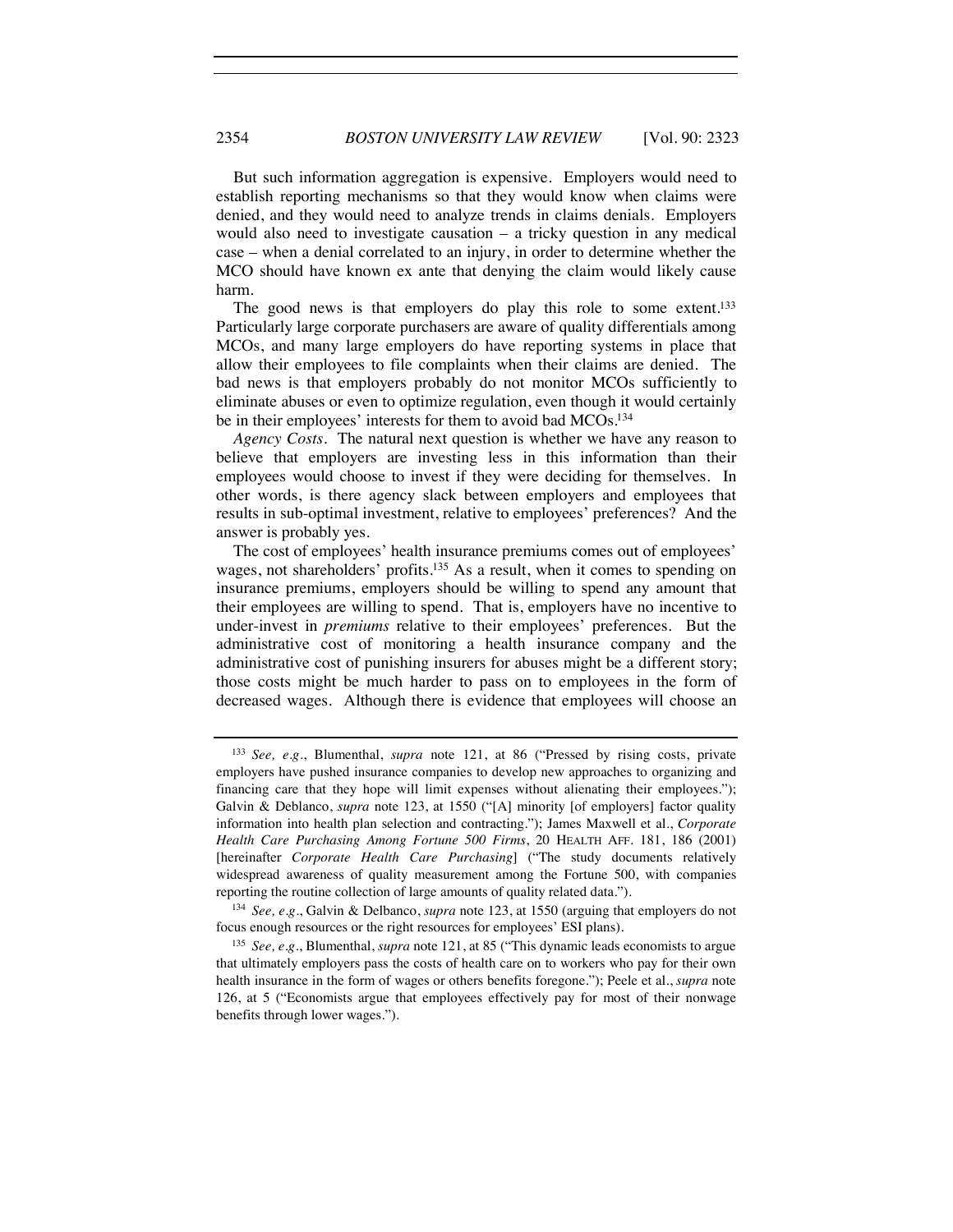employer based on general generosity of the benefits package,<sup>136</sup> it is much less likely that employees will choose an employer based on a specific MCO's quality or based on the employer's efforts to ensure MCO quality. Those things are simply harder for prospective employees to see and measure than the general scope of the benefits package and the premiums paid for insurance, particularly given that prospective employees lack the aggregate information needed to judge MCO quality.

Even in a competitive labor market, therefore, the employer might not have much of an incentive to invest in information about MCO quality in order to compete for good labor, and the employer might not be able to charge its employees for the service of aggregating information if it chooses to do so on the employees' behalf. The employer's incentive might, therefore, be to do what's cheapest, not what's best.<sup>137</sup>

The bottom line here is that employers have the capacity to "regulate" MCO abuses through market competition, and they do play that role to some extent. But employers' abilities are limited by the information costs of monitoring MCO behavior and by the failures in the agency relationship between employers and their employees.

#### 3. Medical Devices

As with ESI, there are several competitive markets operating in the medical device story that might cabin manufacturers' ability to sell unsafe products. First, manufacturers must sell their products to doctors and hospitals, both of which have incentives to provide good care in order to attract insurance contracts and patients. Second, manufacturers must convince public and private insurance companies to cover their new technologies, and those insurers have incentives to avoid costly injuries to their patients. Those markets, however, fail in ways essentially identical to the ESI markets, with the providers, hospitals, and insurance companies serving as the agents positioned to aggregate information about device quality.

*Information Costs.* As with MCOs, devices are hard to judge based on individual stories. In any given case, a patient's bad outcome might not have been the device's fault at all. And even when the device clearly malfunctions, its failure might have been the doctor's fault or simply a single bad device whose malfunction will not be replicated. In order to draw the conclusion that a device is generally unsafe or ineffective, one needs to see a trend of harmful malfunctions or a trend of unsatisfactory patient outcomes. Individual patients, of course, cannot easily see those trends when deciding whether to use a particular device. In fact, at the point of purchase, individual consumers are not likely to have any basis for judging the device's safety; consumers have not

<sup>136</sup> FORTUNE 500, *supra* note 122, at 9 ("Health benefits were viewed as contributing most to employee attraction . . . .").

<sup>137</sup> *Corporate Health Care Purchasing*, *supra* note 133, at 186 (suggesting that employers care more about driving down cost than quality of care).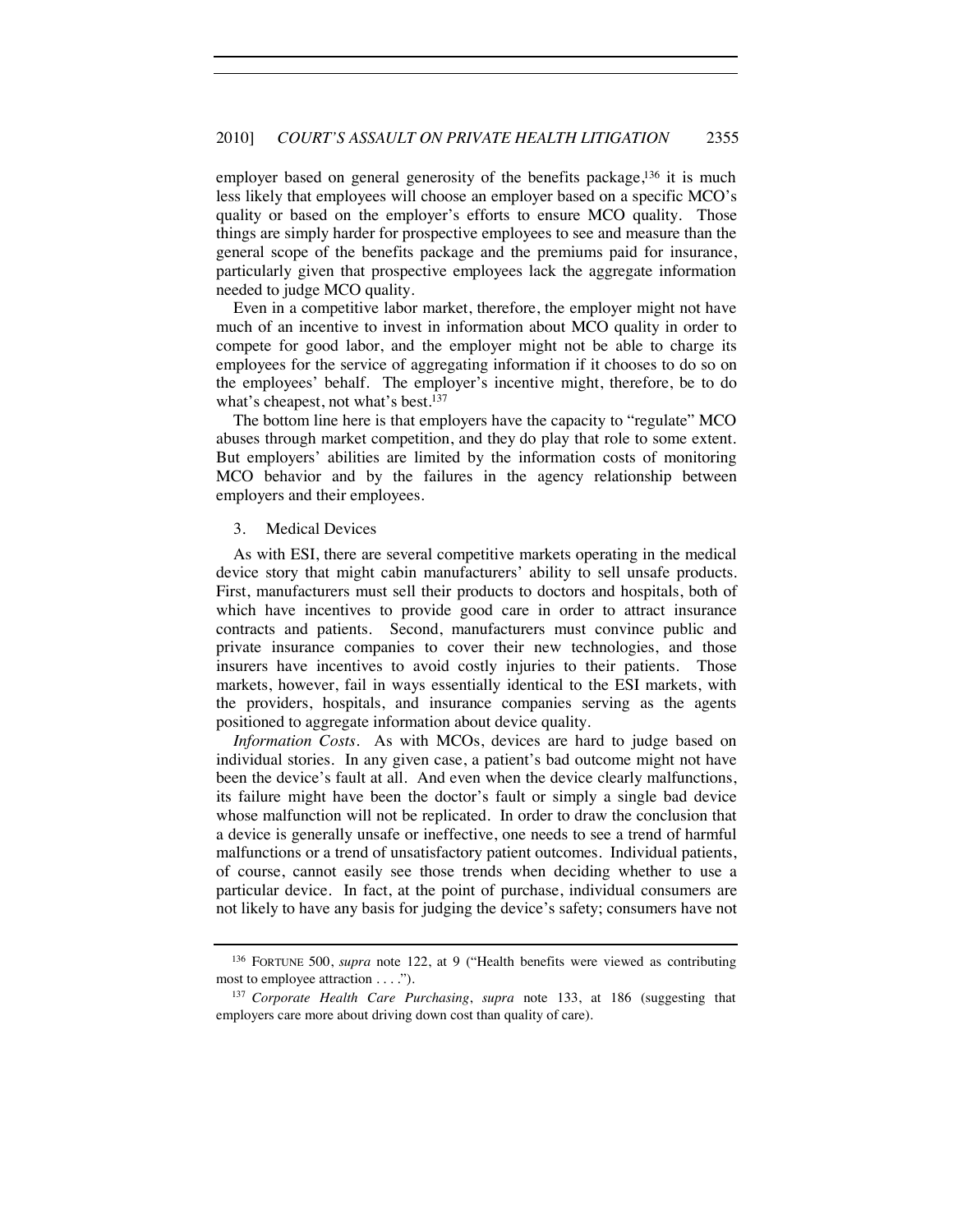yet had any experience with the device themselves, and few will have had exposure to other patients who have used the device.

Fortunately, doctors, hospitals, and insurance companies are (at least somewhat) well-positioned to see such trends. Not only does each individual doctor gain experience with a given device as she uses it across patients, but also each hospital and insurer can see the device's utility and success across *doctors*. If a device is unsafe or ineffective, doctors and hospitals can simply stop buying it and stop using it on their patients, regardless of whether the device retains FDA approval or not, and insurance companies can refuse to reimburse for such devices.

As in the ESI case, though, this process of aggregating information and learning from emerging trends is not free. Doctors, hospitals, and insurance companies would need to establish mechanisms for monitoring device malfunctions and bad outcomes, and they would need to analyze the individual cases of malfunction to ensure that those cases were actually attributable to the device rather than to the doctor or patient. Although the benefits of that information for patients might be quite high, there is no doubt that the information is extremely costly.

*Agency Costs.* The question, then (as in the employer case), is whether the actors that are positioned to aggregate information have the right balance of incentives to optimize their investment. Will they invest the same amount that their patients collectively would choose to invest in gathering information about device quality? And the answer, once again, is probably not. Most of the costs of malfunctioning devices are borne by patients, not doctors, hospitals, or insurers,<sup>138</sup> so that the agents in this case do not internalize the full cost to their principals.

Perhaps counter-intuitively, doctors and hospitals might be worse agents for their patients in this case than insurers. Although the Hippocratic Oath and the markets for doctors and hospitals prevent egregious abuses, all providers have incentives to provide as much care as they can, especially if they are reimbursed on a fee-for-service basis (as most doctors still are).<sup>139</sup> Even if not on fee-for-service, providers have incentives to provide the care that brings them the highest possible profits. Doctors and hospitals, thus, might want to continue using risky devices for as long as possible in order to bill for the extra intervention, and they might therefore want to avoid information about the devices' malfunctions.

<sup>138</sup> *See* James T. O'Reilly, *Pin the Tail on the Other Donkey: Allocating and Avoiding Injury Losses After Drug or Device Approval*, 62 FOOD & DRUG L.J. 559, 571 (2007) ("No one looks forward to being an injured plaintiff, no one aspires to be the subject of Form FDA-3500 adverse experience reports, so the loss from medical and product error stays with the least effective lobbying force, the patients.").

<sup>&</sup>lt;sup>139</sup> INST. OF MED., REWARDING PROVIDER PERFORMANCE: ALIGNING INCENTIVES IN MEDICARE 4 (2006) (suggesting that fee-for-service pay structures encourages over use and thus higher costs and substandard care).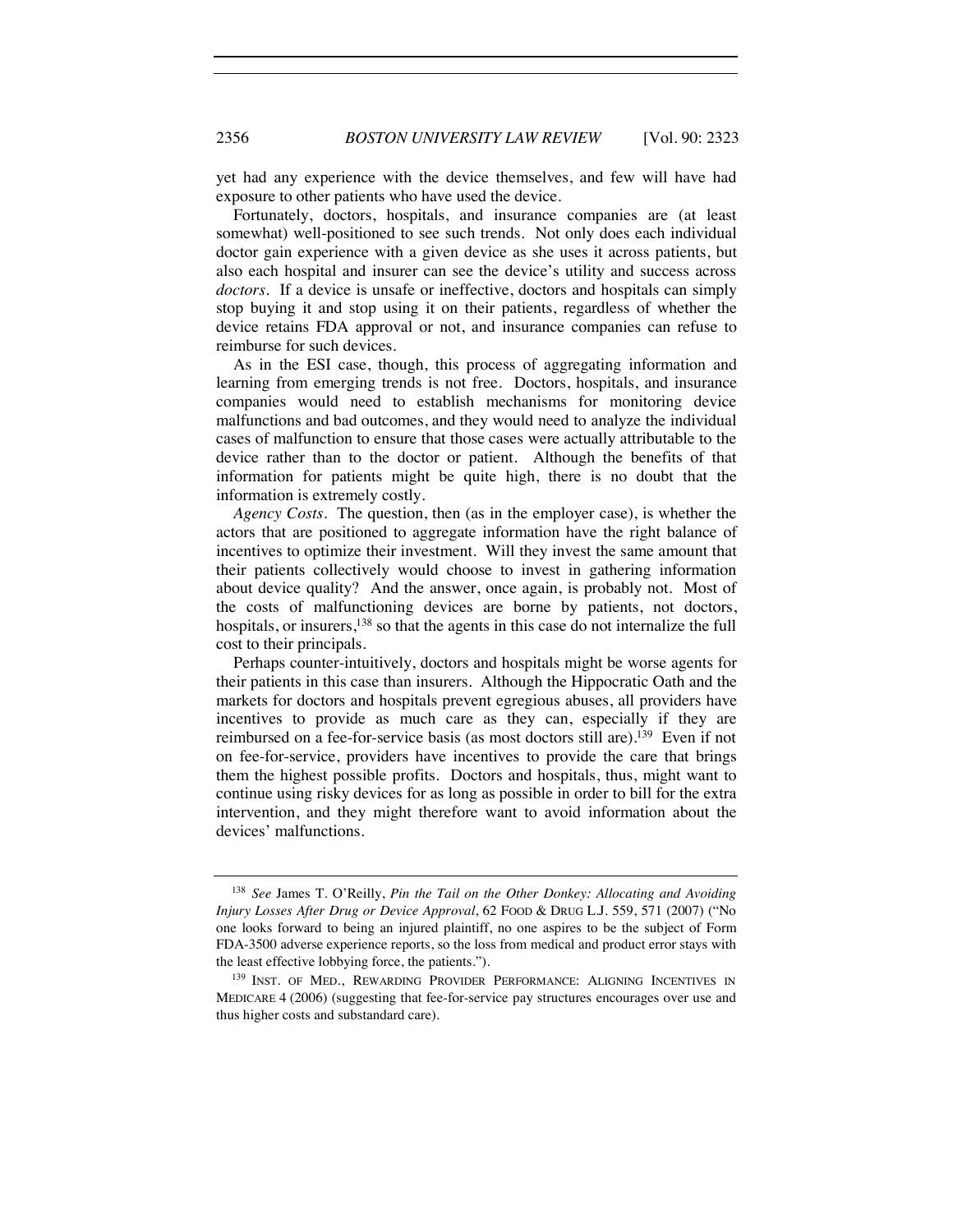To take the point to a macabre extreme that one hopes and expects to be rare: doctors and hospitals in the current system actually get paid more for injuring their patients than for curing them. If doctors or hospitals use a device that malfunctions, they get paid for the initial intervention as well as for any interventions that become necessary to fix resulting injuries (excepting reimbursement for the consequences of "never events" from payers with such policies<sup>140</sup>). Even after discovering new evidence of a device's risks, therefore, an unscrupulous doctor might continue to use it.

Insurers' incentives, by contrast, at least follow the same vector as their patients' incentives because the insurers often get stuck with higher costs when their patients get injured. Unlike doctors, insurers lose money as the number of interventions increases; they pay for initial *and* post-injury interventions on behalf of the patients they cover. As a result, insurers might want to set incentives for doctors and patients to avoid using risky devices, such as by refusing to cover certain technologies or by setting strict guidelines for coverable uses of such technologies, in order to avoid paying consequential claims when devices malfunction. Insurers, thus, might well have the right incentives to monitor device malfunction and to tinker with the private market for device purchase and use, effectively punishing sloppy manufacturers by shrinking their market.

Unfortunately, though, most insurers (indeed, all insurers but Medicare) do not keep their patients long enough to suffer the full cost of disabling injuries. If a device malfunctions in a way that causes a lifelong disability, the insurance company will bear the cost of treatment only until the patient qualifies for public insurance, at sixty-five or at a point of coverable disability (whichever comes first).<sup>141</sup> Even if an injury is not fully disabling, private insurers often find ways to terminate coverage rather than bearing consequential costs.142 For example, insurers (prior to PPACA) have placed caps on yearly and lifelong claims, and some have habitually terminated contracts when patients started consuming too much medical care. Insurers have also refused coverage for preexisting conditions – including lasting effects of prior injuries – such that an insured might lose coverage for the injury when he or she changes jobs or otherwise switches insurance. PPACA addresses all of these problems to one degree or another, though it might allow plans to terminate contracts in some cases.143

<sup>&</sup>lt;sup>140</sup> *See supra* Part II.A.4.<br><sup>141</sup> *Who Is Eligible for Medicare?*, MEDICARE, http://questions.medicare.gov/app/ answers/detail/a\_id/10/kw/eligibility (last updated June 10, 2009).

<sup>142</sup> *See Largest U.S. Health Insurer Rewarded Employees That Cancelled Coverage Of Sick Patients – Consumer Watchdog Calls on Congress to Ban Bonuses for Canceling, Delaying or Denying Medical Care*, CONSUMERWATCHDOG.ORG (June 16, 2009), http://ww w.consumerwatchdog.org/patients/articles/?storyId=27969.

<sup>143</sup> PPACA prohibits all group health plans from establishing lifetime limits from September 23, 2010 onwards or January 1, 2011 for calendar year plans. Patient Protection and Affordable Care Act, Pub. L. No. 111-148, § 10101(a), 124 Stat. 119, 883-84 (2010).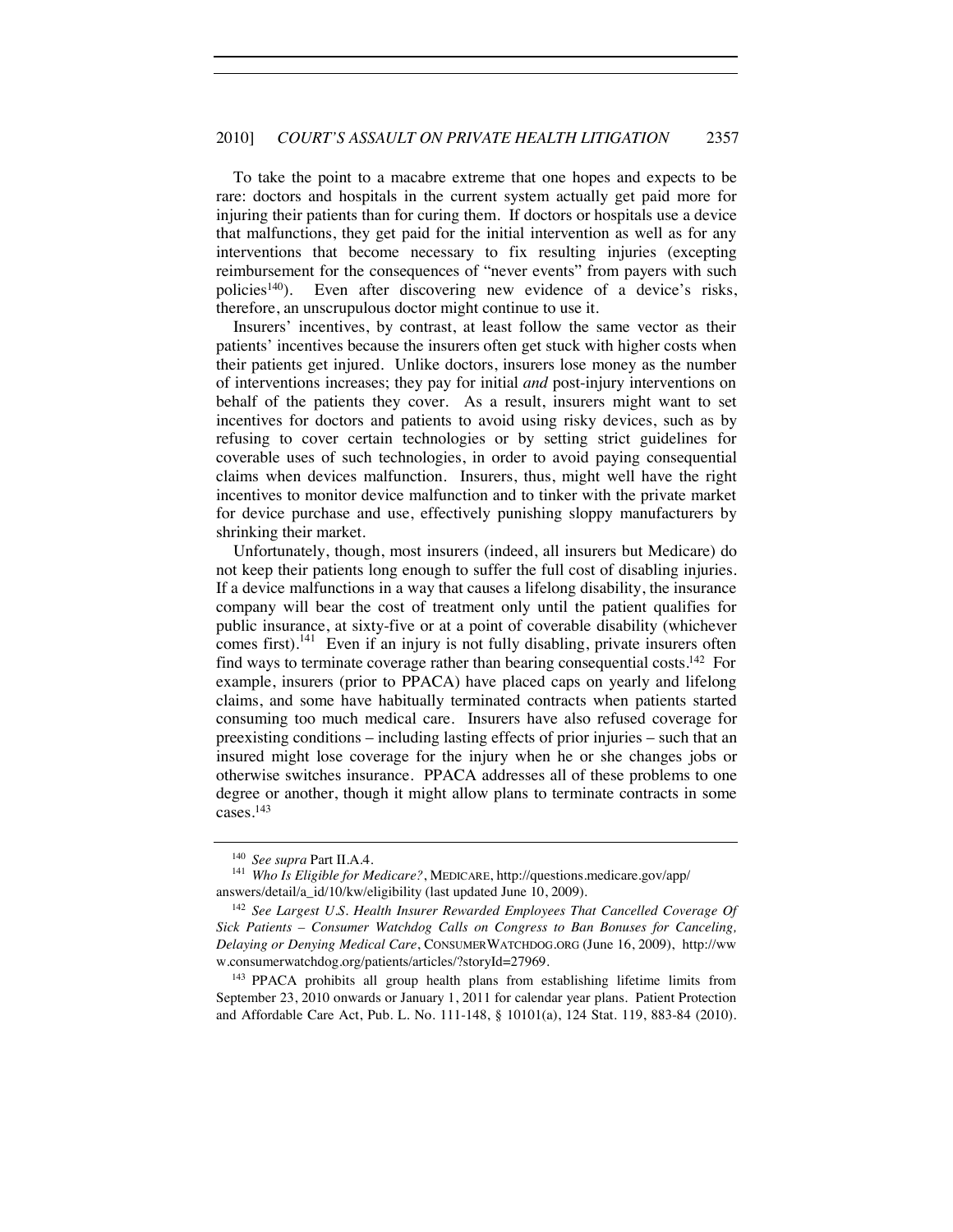In the end, then, insurers' incentive might be better aligned with patients' interests, but because insurers often avoid the full costs of exposure to dangerous devices, they do not have a full incentive to avoid those costs. Insurers might, therefore, gather some information about devices and refuse coverage to the worst ones, but their investment in the regulatory project will likely fall short of what rational patients would be willing to spend to avoid bad devices.

Of course, patients usually get to choose their doctors, hospitals, and insurance companies, so maybe patients could use competition within these groups to encourage monitoring. In other words, patients could give more business to doctors, hospitals, and insurers that invest correctly in monitoring device malfunction. But as in the case of ESI, patients are ill-positioned to enforce their preferences through their agents because patients lack the information necessary to hold their agents accountable. Again, an individual patient who has a bad experience with a medical device does not have a credible story to tell about the device's general safety or efficacy, which prevents patients from determining whether the doctors', hospitals', and insurers' purchasing decisions are good or not. Should the doctor have known that the device was risky and refused to provide it? Or was the patient's bad experience a rare or even unique event – a fluke?

Even if patients incapable of judging individual devices knew that they should prefer insurance companies that actively monitor device safety and efficacy, it is not clear that they could determine which insurance companies were doing so – or at least which companies were doing so *well*. First, insurance contracts are so long and complicated that it would be hard to discover which devices were and were not covered, and second, even if a consumer had clear lists of covered devices for various competing insurance contracts, it would be impossible to distinguish between good and bad lists

Plans may not set annual limits from 2014 onwards. *Id.* Prior to 2014, however, plans may only establish restricted annual limits as defined by the Secretary of Health and Human Services, to assure access to needed services with minimal impact on premiums. *Id.* With respect to benefits that are not "essential health benefits . . . a plan or issuer may impose annual or lifetime per-individual dollar limits on specific covered benefits." Patient Protection and Affordable Care Act: Preexisting Condition Exclusions, Lifetime and Annual Limits, Rescissions, and Patient Protections, 75 Fed. Reg. 37,191 (June 28, 2010) (to be codified at 26 C.F.R. 54.9815–2711T, 29 C.F.R. 2590.715–2711, 45 C.F.R. 147.126). Finally, the PPACA forbids plans from rescinding coverage, except in case of fraud or misrepresentation. *Id.* at 37,192. PPACA also prohibits group and individual health plans from denying coverage based on an applicant's preexisting condition. Patient Protection and Affordable Care Act, § 2704, 124 Stat. at 154-55. Although this prohibition is generally effective for plan years beginning on or after January 1, 2014, it became effective for plan years beginning on or after September 23, 2010 for enrollees who are under nineteen. Patient Protection and Affordable Care Act: Preexisting Condition Exclusions, Lifetime and Annual Limits, Rescissions, and Patient Protections, 75 Fed. Reg. at 37,189-90.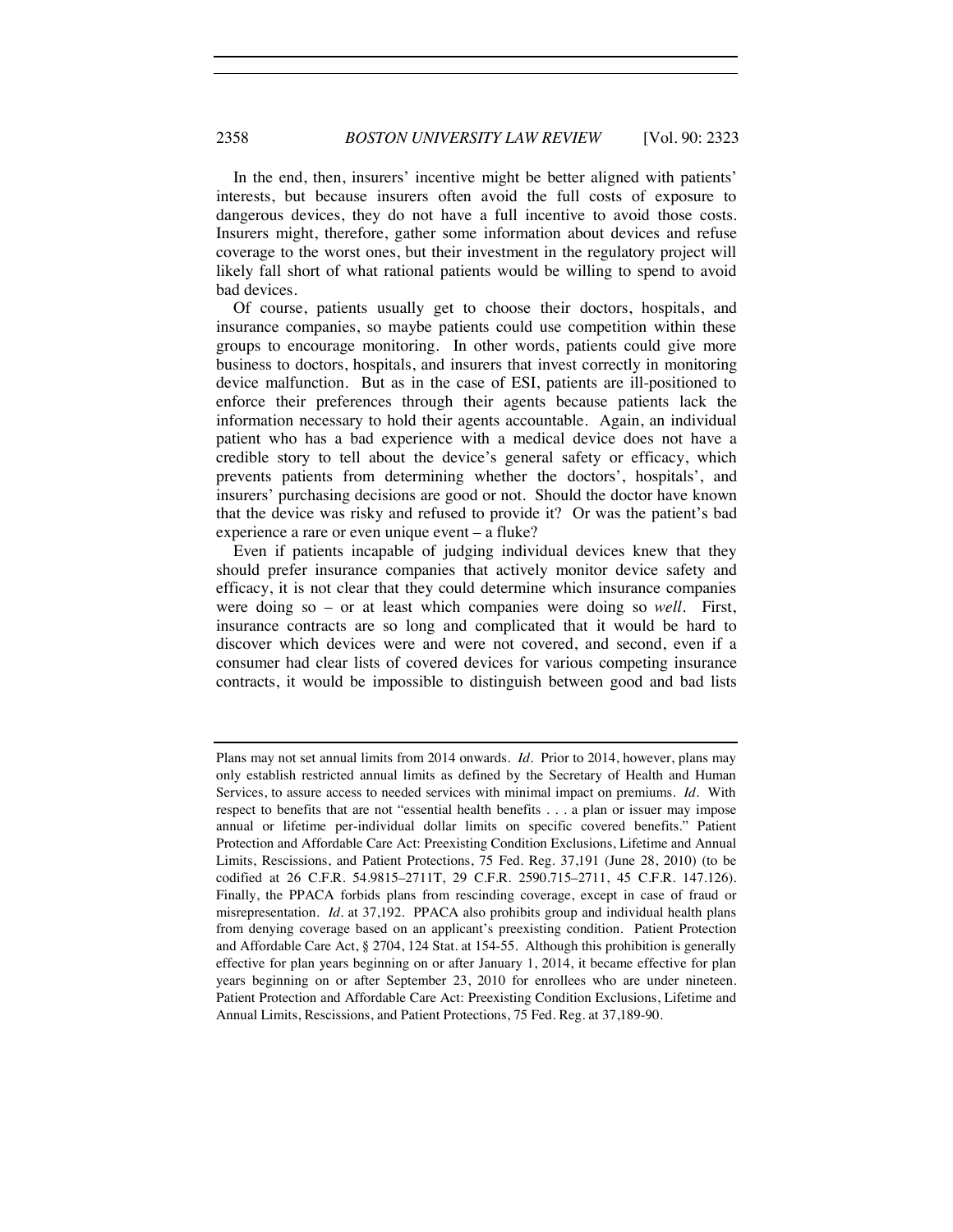(good and bad contracts) without knowing which devices *should* be covered. Again, that information is awfully hard for an individual consumer to gain.

In the case of medical devices, then, the private market actors that are best situated to gather information about unsafe and ineffective devices probably do not have sufficient incentive to bear the considerable cost of doing so. Even as agents for their patients, their incentives are not aligned because there is too much agency slack. The market, thus, does not adequately protect patients from unsafe and ineffective devices.

#### 4. Medical Error

As in the prior cases, there is a private market that could cabin medical negligence, but as in the prior cases, that market fails due to high information and agency costs. In this story, doctors compete for insurance contracts (meaning that they compete for "preferred provider" status with large insurance companies),<sup>144</sup> and they compete for individual patients. (Some doctors choose not to compete for the insurance status and throw their fates to the individual patients' choices; others compete for insurance status and then compete for patients within those insurer pools.) But there are failures in the medical malpractice case that are again virtually identical to the failures in ESI and devices: individual experience is insufficient to draw conclusions about doctor quality, and the actors positioned to aggregate information – the insurers, in this case – are poor agents for their patients.

*Information Costs.* As in the prior stories, the primary information cost here is the need for aggregate data. With respect to provider quality, one cannot draw reliable conclusions about an individual provider without knowing something about the provider's overall injury and error rates. All doctors make some mistakes, and many patients have bad outcomes through no fault of their provider's. But the information cost is actually a bit higher here than in the prior cases. Even comprehensive data about a provider's morbidity and mortality rates would not tell us enough about that provider's quality because we would need to risk adjust those statistics – to account for the possibility that the individual provider habitually treats sicker, riskier patients who are simply more likely to experience bad outcomes. That is, unlike with devices that regularly malfunction or MCOs that regularly deny claims, we cannot confidently conclude that a doctor that regularly fails to save her patients' lives is a malfunctioning or abusive doctor. We need to account for the possibility that any doctor treating the particular patients at issue would have had the same mortality rate because those patients were simply beyond medical help.<sup>145</sup>

<sup>&</sup>lt;sup>144</sup> This point holds less true in states with "any willing provider" laws, which require MCOs to enlist any provider that wants to participate in the MCO's "preferred provider" network, but even under those laws MCOs can place conditions on participating providers, presumably including quality controls.

<sup>145</sup> For an example of risk-adjusted morbidity and mortality rates, see David Emmons, *Data on Employee Physician Profiling*, 26 AM. HOSP. ASS'N J. HEALTH & LIFE SCI. L. 73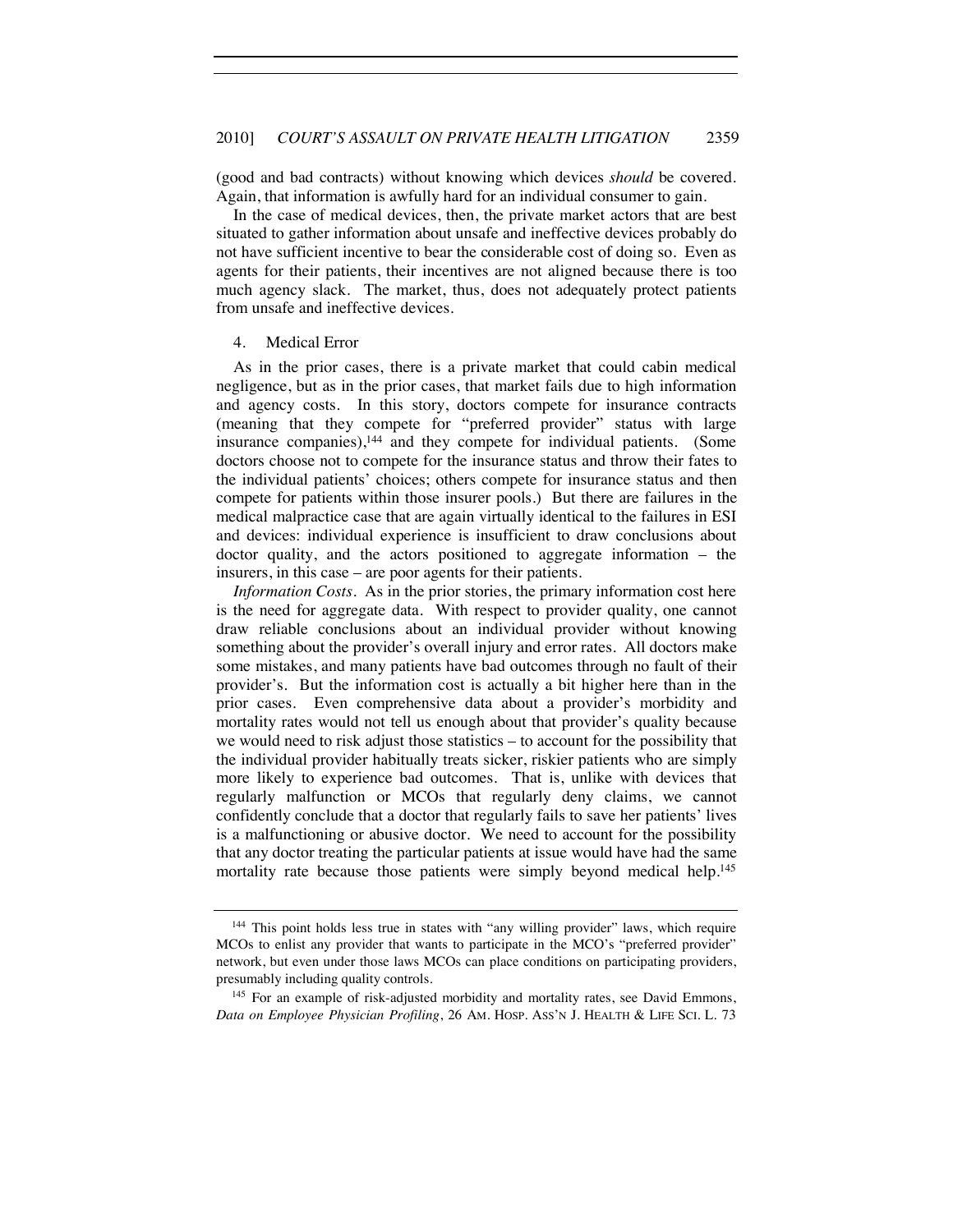Such risk adjustment requires conclusions about causation that cannot be reached without close, expert analysis of individual outcomes. Clearly, that task would outstrip an individual patient's capacity, even if the patient had access to lots of data.

Of course, one good reason to buy an MCO, such as a preferred provider organization, is to delegate the task of choosing doctors to an insurance company, which has better capacity to aggregate and analyze information. Insurance companies have good access to data about doctors' successes across patients, reasonable access to data about individual patients' risk factors, and excellent infrastructural capacity to gauge risk in the form of actuarial departments. Perhaps, then, the private market could work to regulate doctor error if MCOs would engage in intensive quality controls, such as refusing reimbursement to – or cutting reimbursements for – doctors that have high error rates and whose errors seem attributable to doctor failure rather than patient risk. As previously noted, CMS is leading the way on just such a project with its "pay for performance" and "never events" initiatives, and many private insurers have begun to adopt these programs.146

That said, if insurers were truly to supplant medical malpractice as a regulatory mechanism, their reimbursement and other quality control programs would need to be rigorous and precise. Insurers would need to be careful to deny payment for avoidable errors while continuing to pay for unavoidable ones and to refuse contracts to sloppy doctors while continuing to contract with doctors that take on high-risk patients. As in the prior stories, such a system is possible but costly to implement and execute.147

<sup>(1993) (</sup>outlining physician profiles created by the New York Department of Health).

<sup>146</sup> *See* Meredith B. Rosenthal et al., *Early Experience With Pay-for-Performance: From Concept to Practice*, 294 J. AM. MED. ASS'N 1788, 1788, 1792-93 (2005) (noting the growing adoption of pay-for-performance programs among private payers but concluding that the programs do little to increase provider quality); Devin S. Schindler, *Never Events, Defensive Medicine and the Continued Federalization of Malpractice*, 12 QUINNIPIAC HEALTH L.J. 209, 213-14 (2008-2009) (discussing CMS' advent of "never-events" and the growing trend that doctors and hospitals are not reimbursed for provider-induced injuries); Maura Lerner, *Minnesota Is First State With Policy to Stop Billing After Medical Errors*, STAR TRIB. (Minneapolis-St. Paul), Sept. 19, 2007, http://www.startribune.com/local/11590 481.html (describing how Minnesota hospitals decided to stop charging for follow-up care caused by their own mistakes); Stephen Smith, *Medical Mistakes No Longer Billable: Bold Steps Taken to Reduce Hospital Errors*, BOSTON GLOBE, June 19, 2008, http://www.boston.com/news/local/articles/2008/06/19/medical\_mistakes\_no\_longer\_billabl e/. *See generally* Kristin Madison, *The Law and Policy of Health Care Quality Reporting*, 31 CAMPBELL L. REV. 215 (2009) (discussing payers' use of quality "report cards" as a possible means of improving provider quality).

<sup>&</sup>lt;sup>147</sup> And, as noted, the systems that are in place so far do not seem to be working very well. *See, e.g.*, Rosenthal et al., *supra* note 146, at 1792-93 (concluding that current private insurers' quality improvement programs do not work well for some kinds of providers); Tanenbaum, *supra* note 104, at 722-40 (reviewing empirical studies of pay-for-performance initiatives in CMS and private insurers and concluding that they generally have not effected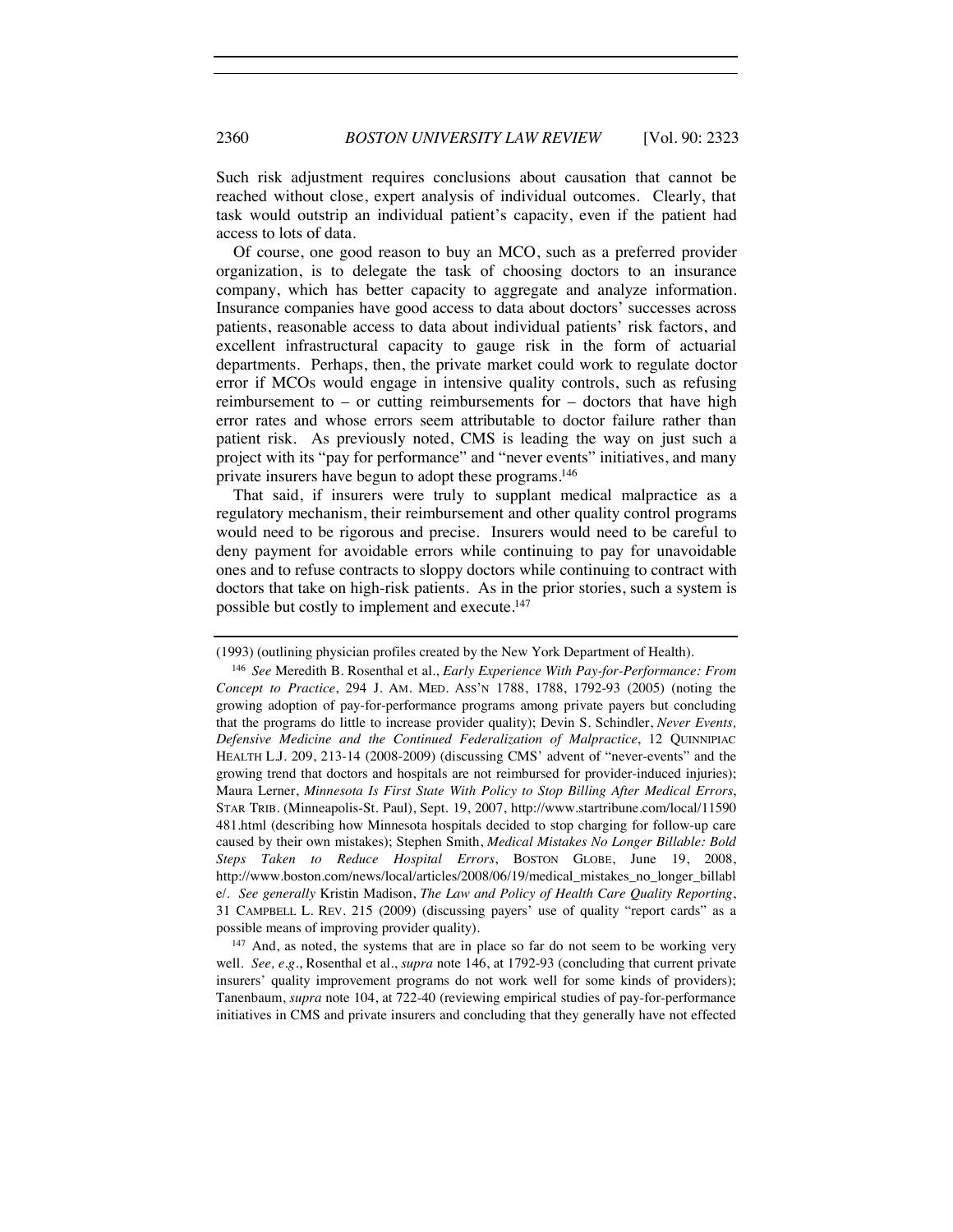*Agency Costs.* Consumers, of course, might be willing to bear the cost of such a system if it prevented patient injury, and if that were the case, then insurance companies would theoretically be able to pass the cost of their monitoring systems on to their patients in the form of higher premiums. There are two problems, though, that stymie this possible market innovation. First, patients would have a hard time evaluating the MCOs' efforts and might therefore get hoodwinked into paying more for an MCO that doesn't actually regulate quality well. As noted in the ESI and device stories, MCO habits are hard to monitor, even for large group purchasers with lots of market power.<sup>148</sup> Second, patients might irrationally undervalue such a system out of optimism bias (either because every patient thinks she is unlikely to get sick or because every patient thinks her doctor is better than average).<sup>149</sup> Once again, then, agency costs in the form of information asymmetry come into play; patients lack necessary information to demand and evaluate this service.

Nor do insurance companies' incentives align with their patients' incentives sufficiently for the insurance companies to play a paternalistic role, monitoring doctor quality absent patient insistence and forcing patients to accept resulting costs. Insurers' incentives are somewhat aligned with their patients', of course, since insurers suffer some costs from doctor error if they wind up paying for post-injury care. But, as in the device case, insurers often avoid such costs by terminating coverage or by shifting patients to other payers.<sup>150</sup> Furthermore, even if insurance companies could never avoid paying for postinjury care, they still would not have a full incentive to avoid patient injuries because the most the insurance company has to pay is the medical cost of treating the iatrogenic injury. Insurers internalize less than the full monetary cost since they do not pay for lost productivity, and they internalize none of the non-monetary cost (like pain).<sup>151</sup>

The insurance company thus does not have a full incentive to protect its patients from bad doctors. Patients themselves are not good at evaluating insurance companies' relevant policies because they are not good at judging doctor quality and because they are not easily capable of perceiving MCO habits. Even if the market for health insurance were perfectly competitive, therefore, there still would be agency slack between insurers and patients.

<sup>150</sup> *See supra* Part II.B.3.<br><sup>151</sup> *See generally* INST. OF MED., *supra* note 11 (describing and quantifying the many costs of iatrogenic injury).

quality improvements).

<sup>148</sup> *See supra* Parts II.B.2 & II.B.3. Furthermore, the agency slack between employers and employees, see *supra* Part II.B.2, might cause employers to under-invest in information about MCO quality controls.

<sup>149</sup> *See generally* Neil D. Weinstein & William M. Klein, *Resistance of Personal Risk Perceptions to De-biasing Interventions*, *in* HEURISTICS AND BIASES: THE PSYCHOLOGY OF INTUITIVE JUDGMENT 313 (Thomas Gilovich, Dale Griffin & Daniel Kahneman eds., 2002) (describing the persistence of optimism bias in patients' judgments of their own health risks).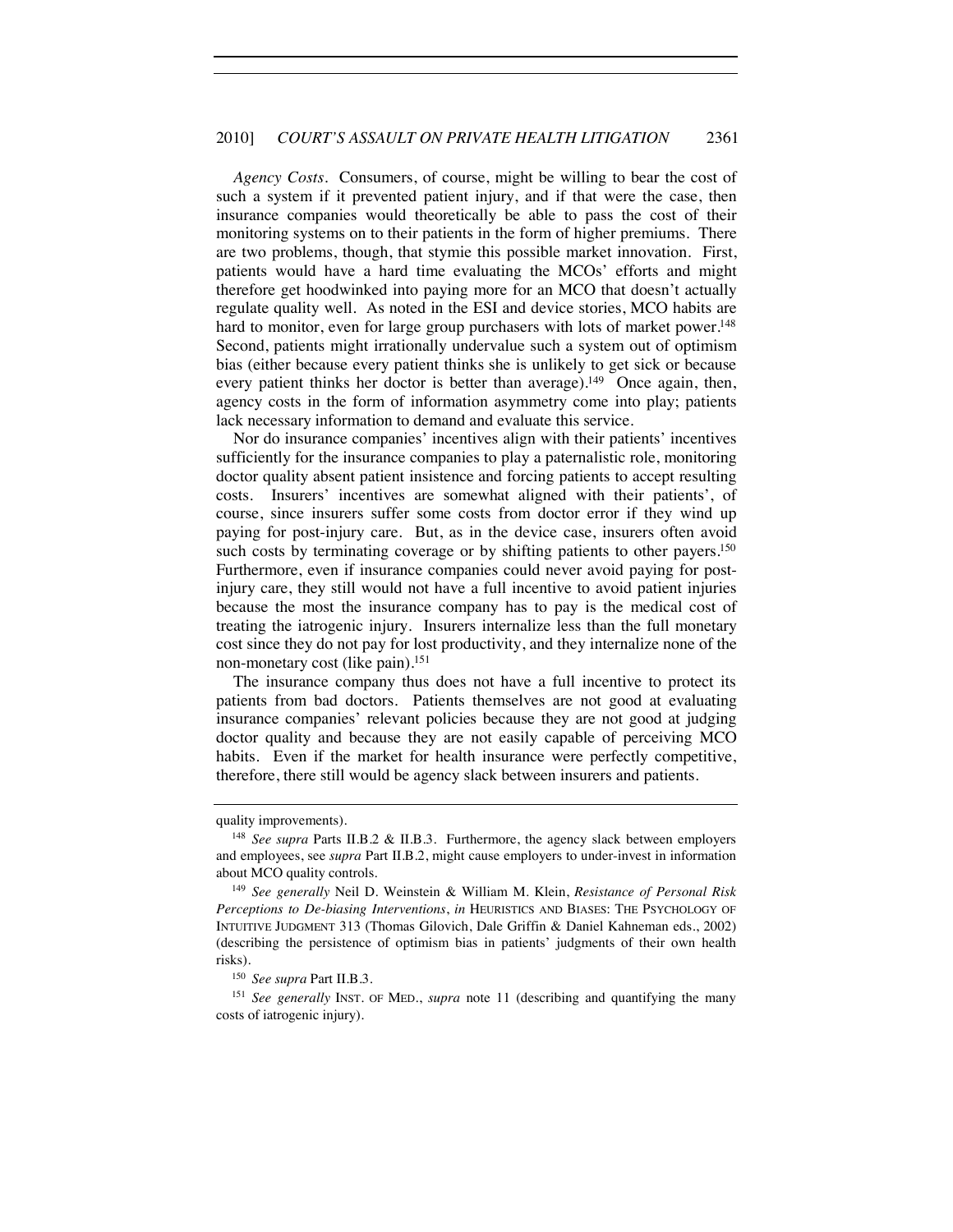In the end, then, the private market, even with MCOs as agents for their patients, does not suffice to regulate doctor quality. Individual patients are bad at evaluating individual doctors, and they are bad at evaluating MCO qualitycontrol programs.

\* \* \*

Note that the four markets considered here – and, in fact, most if not all healthcare markets – suffer from the same two sets of transaction costs: information costs and agency costs. Indeed, we can be more precise. In the three private market cases, the informational problem has two components: (1) a need for aggregation of information across patients and doctors, and (2) a need for critical (and difficult) evaluation of causation in individual cases. The agency costs also have two components in all four cases: (1) an asymmetry of information between patients and their agents, and (2) a misalignment of incentives between patients and their agents (or a failure of agents to internalize their principals' full costs). In all four cases, these information and agency costs cause healthcare markets to fail, necessitating regulatory intervention.

#### III. FROM STATE JUDICIAL TO FEDERAL EXECUTIVE ENFORCEMENT

Given that healthcare markets require legal regulation to operate efficiently, we ought now to ask the comparative institutional competence question: Which legal entity is best situated to correct healthcare's information and agency costs? The Supreme Court's and state legislatures' decisions to eliminate private enforcement suggest part of the answer: *not* state courts. And the presence of the alternative regulators suggests the other part of the answer: federal agencies. In all four of the stories considered here, the assault on litigation and the presence of federal regulatory alternatives present an opportunity. Without much statutory change or congressional action, we can fill our enforcement vacuums by embracing the trend from state judicial to federal executive regulation, further empowering the federal executive to fulfill its regulatory role.

Importantly, the point here is not that executive agencies are already doing a good job at regulating. In fact, our experience with federal executive regulation so far might well give readers pause in accepting my suggestions here. But the central thesis of this Article is that a regulator that can operate nation-wide through ex ante regulation has greater institutional *capacity* to address healthcare's particular market failures than any regulator that must operate case-by-case through ex post evaluation. That simple theoretical point, which seems uncontroversial in itself, strongly suggests that we should invest in strengthening our federal executive system of healthcare regulation rather than reverting to our state judicial system.

This Part fleshes out the reallocation trend as it arises in our four stories and considers the advantages and disadvantages of the shift for Medicaid, ESI, devices, and medical malpractice.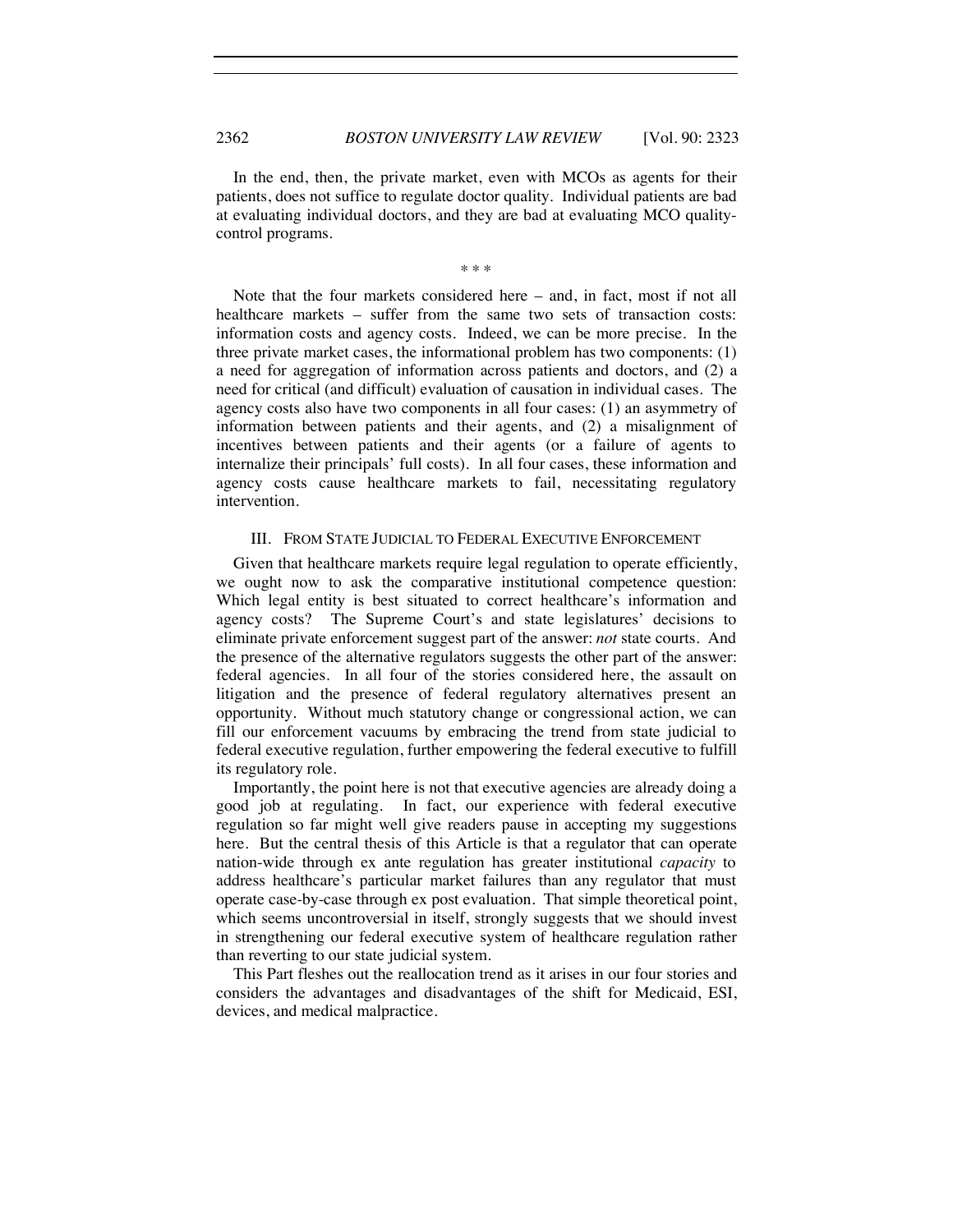#### A. *The Reallocation Trend*

The migration of regulatory authority from judicial to executive forums is quite clear in our four stories; in all four, the problem is that private litigation (i.e., judicial action) is no longer available, and in all four, one apparent solution is to let the alternative regulators (executive entities) supplant private litigation. The migration of authority from state to federal forums is clear in two of our stories and real (though less clear) in the other two; the device and ESI cases, premised as they are on federal preemption of state law, present clean shifts of authority from state to federal forums, while the Medicaid and medical malpractice cases represent more muddled shifts in the general direction of federal forums.

#### 1. Separation of Powers

In limiting private enforcement, the Supreme Court and state legislatures also effectively limit judicial enforcement. The point may be obvious, but: Without individual lawsuits, the judiciary is powerless to make or alter healthcare regulations. The judicial branch's regulatory power – in common law systems by creating rules and in statutory regimes by interpreting them – is always contingent on case-by-case adjudication, the resolution of private litigation. And in all four cases considered here, private litigation has disappeared in favor of executive enforcement through rulemaking. Courts can no longer hear any challenges to Medicaid compliance, any claims for consequential or punitive damages against abusive employer-sponsored MCOs, any allegations of dangerousness against preapproved medical devices, or any large claims for noneconomic or punitive damages against negligent providers.

That said, the elimination of private causes of action – if we shift from pure litigation to executive enforcement – does not completely obliterate the judiciary's role in the regulatory regime. First, administrative agencies' rules, regulations, and interpretations are subject to Article III review for both procedural and substantive compliance.152 Second, in the four cases considered here, as Part III.B will argue, the relevant agencies would be well advised to establish adjudicatory processes for individual claims, which would allow for private, individual challenges to executive decision-making as well as private claims for compensation. The agencies' resolution of such claims would then also be subject to Article III review.

The judiciary will therefore retain some role in these four regulatory regimes even if the executive fully displaces private litigation as the regulatory mechanism, but the judiciary's role will be different and lesser. Courts will owe deference to many of the agency rules and adjudications that reach Article

<sup>152</sup> *See* Administrative Procedure Act of 1946, Pub. L. No. 89-554, §§ 701-706, 80 Stat. 392, 392 (1966) (codified at 5 U.S.C. §§ 701-706 (2008)); Chevron v. Natural Res. Def. Council, 467 U.S. 837, 844 (1984) ("Such legislative regulations are given controlling weight unless they are arbitrary, capricious, or manifestly contrary to the statute.").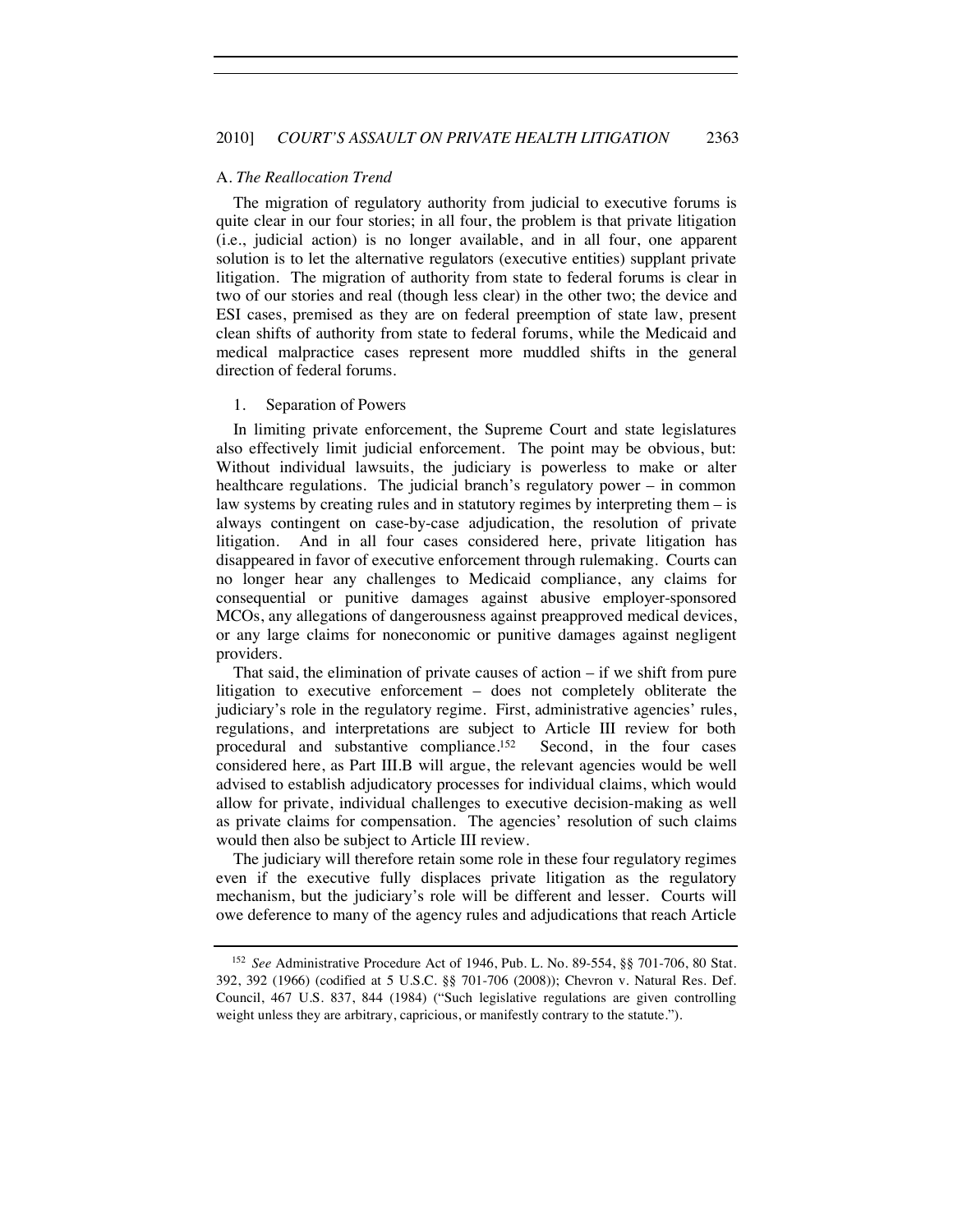III review,153 and many of the quotidian regulatory decisions that might have belonged to the judiciary in the past will never reach the courts, having been sufficiently settled through administrative processes. The judiciary will therefore retain a role as a mediator of executive regulation, but it will not be a creator of regulatory rules.

The judiciary, thus, has largely ceded to the executive the power to enforce federal Medicaid rules, ESI contracts, and medical device safety, and the state legislatures have largely shifted the power to enforce medical malpractice standards out of the judiciary.

#### 2. Federalism

The federalist shift is obvious for ESI and medical devices, though less so for Medicaid and medical malpractice. In the regulatory regimes for ESI and medical devices, private enforcement mechanisms have disappeared only because the Supreme Court held that federal law preempts state law (even where federal law fails to provide its own private right of action). *Davila* and *Riegel* prohibit states from setting rules for MCO negligence and for products liability, leaving that responsibility entirely with the federal government, with only ERISA and the FDCA – federal statutes – available for constraining MCO and manufacturer abuses.

In Medicaid, the entity responsible for enforcing the statute *prior* to *Gonzaga* was usually a federal entity; federal courts could have heard (and heard most if not all of) the § 1983 suits against state Medicaid agencies.<sup>154</sup> Regulatory authority itself, therefore, did not as clearly shift away from state governments in the Medicaid story since state courts were never solely responsible for enforcing the statute. But the effect of *Gonzaga* has been to absolve state agencies from liability or responsibility for their violations of the federal statute and to shift responsibility for the statute's enforcement entirely to the federal agency, CMS. The story therefore represents a shift of responsibility from state to federal entities, just not the same shift of active regulatory oversight that is at issue in the ESI and device cases.

In medical malpractice, the state legislatures have disarmed their own common law systems without proactively encouraging the federal government to step in. The effect, however, has been to leave CMS, through its reimbursement formulae, primarily responsible for ensuring provider quality. Furthermore, the states' actions in the medical malpractice arena have accomplished little if anything in terms of improving provider quality, which has emboldened Congress to step in with federal medical malpractice reform

<sup>153</sup> *See Chevron*, 467 U.S. at 844. 154 *See* Donenberg, *supra* note 18, at 1520 n.131 (citing Pa. Pharmacists Ass'n v. Houston, 283 F.3d 531, 543-44 (3d Cir. 2002); Evergreen Presbyterian Ministries, Inc. v. Hood, 235 F.3d 908, 927-28 (5th Cir. 2000); Visiting Nurse Ass'n v. Bullen, 93 F.3d 997, 1004 n.7 (1st Cir. 1996); Ark Med. Soc'y, Inc. v. Reynolds, 6 F.3d 519, 528 (8th Cir. 1993)).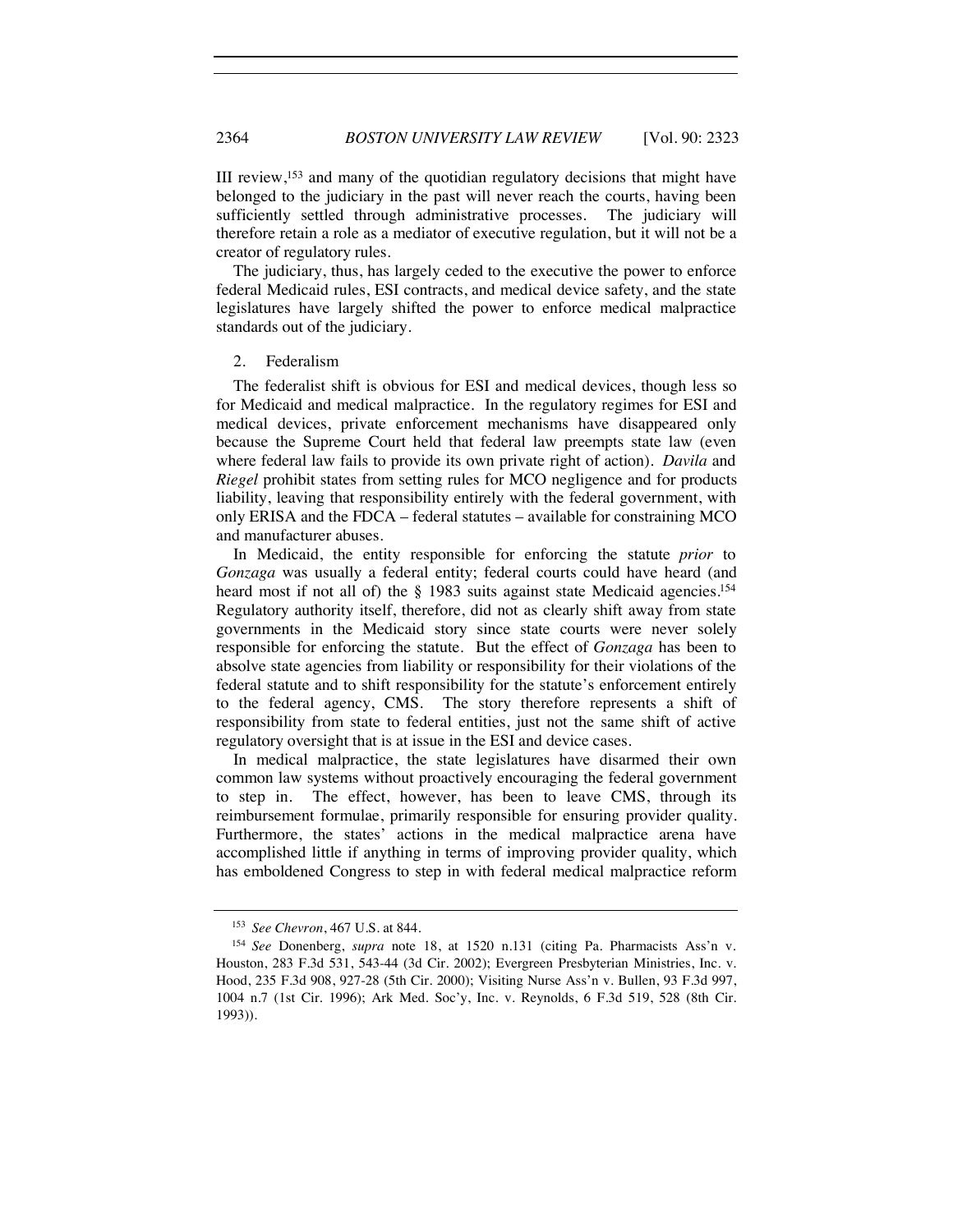proposals.155 The legislative caps have therefore effected a shift in governance, though probably unintentionally and certainly indirectly.

In all four stories, therefore, the federal government has taken over large swaths of regulatory responsibility from the states.

#### B. *Advantages and Disadvantage of the Shift*

The best regulatory forum in each of these cases will be the one that is best situated to address and correct the information and agency costs that confound healthcare markets. In all four stories considered here – and probably in most healthcare contexts – federal executive forums have significant advantages over state judicial forums in the project of correcting information and agency costs. Most importantly, federal agencies will be significantly better than state courts at aggregating and evaluating information. That said, state judicial forums might retain some advantage in correcting agency costs, and any future design changes to administrative regulation ought to try to minimize the regulators' agency failures.

#### 1. Information Costs

Federal executive forums bring two significant advantages to the project of gathering and evaluating information: expertise and scale. As Part II.B made clear, the biggest informational problem in healthcare markets is the need to aggregate data. This need arises primarily from causal uncertainty that pervades healthcare stories; in an individual case, we can rarely determine with confidence the cause of a patient's bad outcome. It might have been provider sloppiness, device malfunction, or MCO abuse, or it might have been simply that the patient was sick and didn't get better. Distinguishing among possible causes requires a high level of medical expertise.

That expertise, then, is the first advantage of executive forums over judicial forums. If DOL took over ESI regulation, the department created for evaluating MCO claims processing would, over time, become expert in the project, as DOL staffers would develop skill at identifying abusive claim denials. The same would be true for an FDA department devoted to monitoring devices and a CMS department devoted to evaluating provider quality: the staff of those departments presumably would come in with some expertise and would develop even greater expertise over time. This institutional learning contrasts starkly with lay juries that have been charged, one panel at a time, with evaluating plaintiffs' individual claims. Even if expert testimony worked flawlessly to inform lay jurors,<sup>156</sup> the jurors' evaluations of that testimony would be less sophisticated and more error-prone

<sup>155</sup> Moncrieff, *supra* note 4, at 857-58 (describing congressional and presidential interest in medical malpractice reform).

<sup>156</sup> Which it certainly doesn't seem to do. *See* Christopher T. Robertson, *Blind Expertise*, 85 N.Y.U. L. REV. 174, 177-78 (2010) (discussing how biased expert witnesses deprive factfinders of a clear view of the facts, leading to wrong decisions).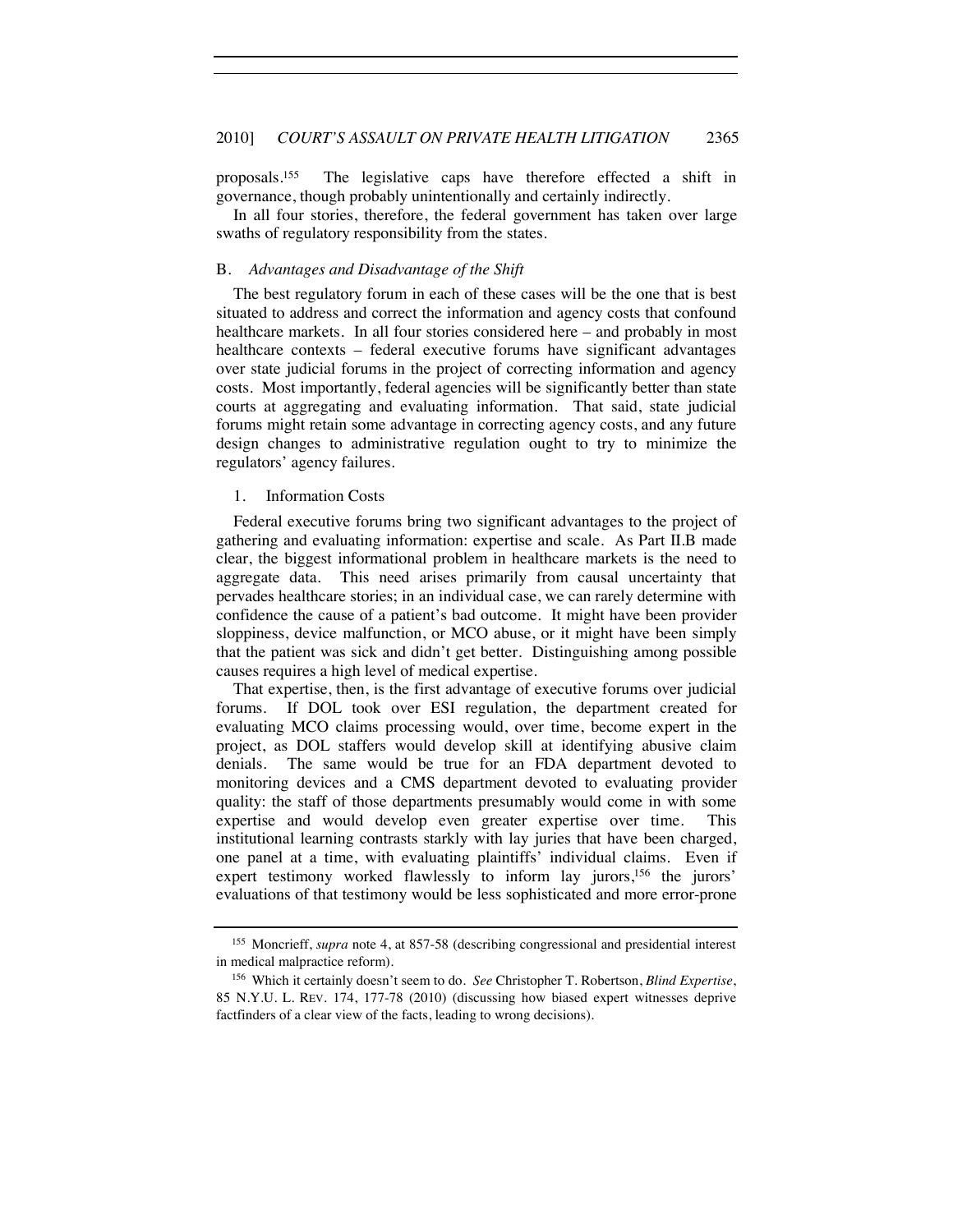than expert bureaucrats' own evaluations of individual cases, especially because the adversarial process encourages countervailing testimony that jurors might have a particularly hard time judging.

Of course, even when experts are charged with evaluating individual outcomes, their conclusions are limited to individual cases and might still be error-prone. From a single story of device malfunction, the most expert of experts may not be able to conclude with confidence that the device was responsible for the injury, and the expert certainly would hesitate to conclude from a single story that a device is generally unsafe and should be recalled or relabeled. Likewise for a single story of provider negligence, from which we might not be able to conclude that the provider was solely to blame for the injury and from which we ought not to conclude that the provider is generally sloppy and should be punished; and likewise for a single story of wrongful benefits denial, from which we might not be able to conclude that the MCO was to blame and ought not to conclude that the MCO is generally abusive and should be put out of business.<sup>157</sup> In order to draw final conclusions, we need to gather several stories – to aggregate data. That process of gathering large swaths of data allows evaluation of trends and also helps to smooth error that might occur in expert evaluations of individual cases. Indeed, the final evaluation drawn from a body of data becomes increasingly likely to be correct as the body of data grows, as long as the evaluating experts that produce the data are (on average) better than random in their individual evaluations.158

Hence the second advantage of federal executive forums (and the true advantage of federal over state forums): scale. It would be theoretically possible, of course, for a state court to watch for repeat offenders – for MCOs, devices, and providers that get sued often – and perhaps to assign high punitive damages to those repeat offenders in an effort to put them out of business. But an individual state court has limited jurisdiction and does not communicate all that well with other jurisdictions.159 A court's ability to aggregate information

<sup>&</sup>lt;sup>157</sup> Admittedly, the tort system does not generally draw such wholesale conclusions; liability rules do not put manufacturers, MCOs, or providers out of business. Instead, the damages recoverable in tort are specifically designed to allow injuries where efficient, such that a device manufacturer, MCO, or doctor will go out of business only if held liable on

several occasions. 158 *See* MARQUIS DE CONDORCET, *Essay on the Application of Mathematics to the Theory of Decision-Making*, *in* CONDORCET: SELECTED WRITINGS 33, 52-55 (Keith Michael Baker ed., 1976) (stating a mathematical theorem that voting groups become increasingly likely to choose correct results as the groups grow in membership, as long as the groups' members are, on average, more likely to vote for the right answer than the wrong one); *see also* Adrian Vermeule, *Forward: System Effects and the Constitution*, 123 HARV. L. REV. 4, 13 (2009) ("[W]here a group votes sincerely on two alternatives, one of which is correct, and the members of the group are even slightly more likely to be right than wrong, then as the number of members in the group increases, the probability that a majority vote of the group is correct tends towards certainty.").<br><sup>159</sup> States, of course, have high courts that can gather and see cases from all jurisdictions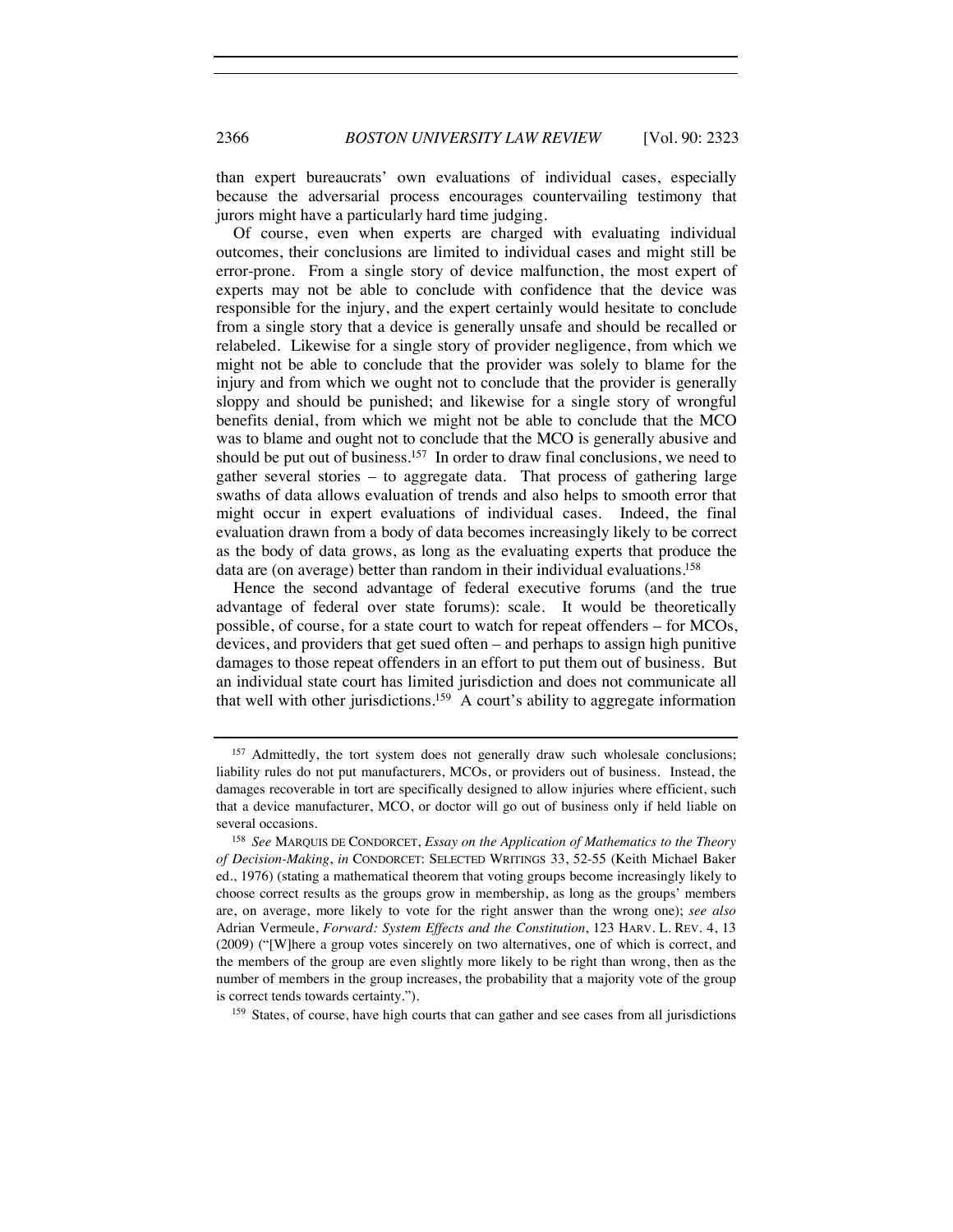across stories is therefore limited. A federal agency, by contrast, gathers stories nation-wide.

Furthermore, a federal agency can take note of any and all relevant information, including, for example, stories from other countries in the case of internationally marketed devices. This point presents another stark contrast with judicial systems, which must constrain their review to the information provided by the parties. Even in an adversarial system in which the parties have incentives to present as much information as possible, the parties' ability to collect and present information will be resource constrained; they will be able to collect only the information that they can afford to gather, and they will likely choose to dedicate much of their resources to trial strategy rather than information gathering. By contrast, executive agencies that have information aggregation and expert regulation as their primary mandate will be more likely to expend their resources on gathering and monitoring data.

In short, because the agency sees all individual stories in the nation and because the agency has a greater incentive than litigants to gather information, the federal regulator can reach more accurate conclusions<sup>160</sup> and faster conclusions than the state court. Federal executive agencies can therefore take more decisive action.

A word about Medicaid: The informational problem in Medicaid is somewhat different from the informational problems in the other three stories. For Medicaid, the problem is not that aggregate information is needed. Instead, the informational need for correcting Medicaid violations includes knowledge of the complicated web of federal regulations, understanding of the interactions between state and federal decision-makers, and appreciation for the programmatic tradeoffs that are necessary in running public insurance for the poor. Under the Equal Access Provision, for example, litigants ask courts to determine whether a given reimbursement rate reduction will cause Medicaid recipients to lose access to needed services, but determining the long-term effects of a reimbursement rate reduction is difficult if not impossible for a single, non-expert court.161 The problem is exacerbated by the need to consider programmatic tradeoffs that become necessary in the face of budgetary restrictions: Will Medicaid eligible people have better access to services if rates are low and benefits are generous, or vice versa? Will public health policy be better if lots of people are covered but are given only limited public benefits or if only the very poorest people are covered but are given

in the state, but they are not usually in the habit of punishing repeat tortfeasors more harshly because of the repetition. Furthermore, although it would not be difficult for one state court to see what other state courts have decided, they are certainly not bound by one another's law and probably do not bother to research foreign jurisdictions' experiences and decisions.

<sup>&</sup>lt;sup>160</sup> *See supra* note 158 and accompanying text.<br><sup>161</sup> Moncrieff, *supra* note 1, at 687-88 (discussing the difficulty that courts faced in determining whether Medicaid patients actually had "equal access" to healthcare services).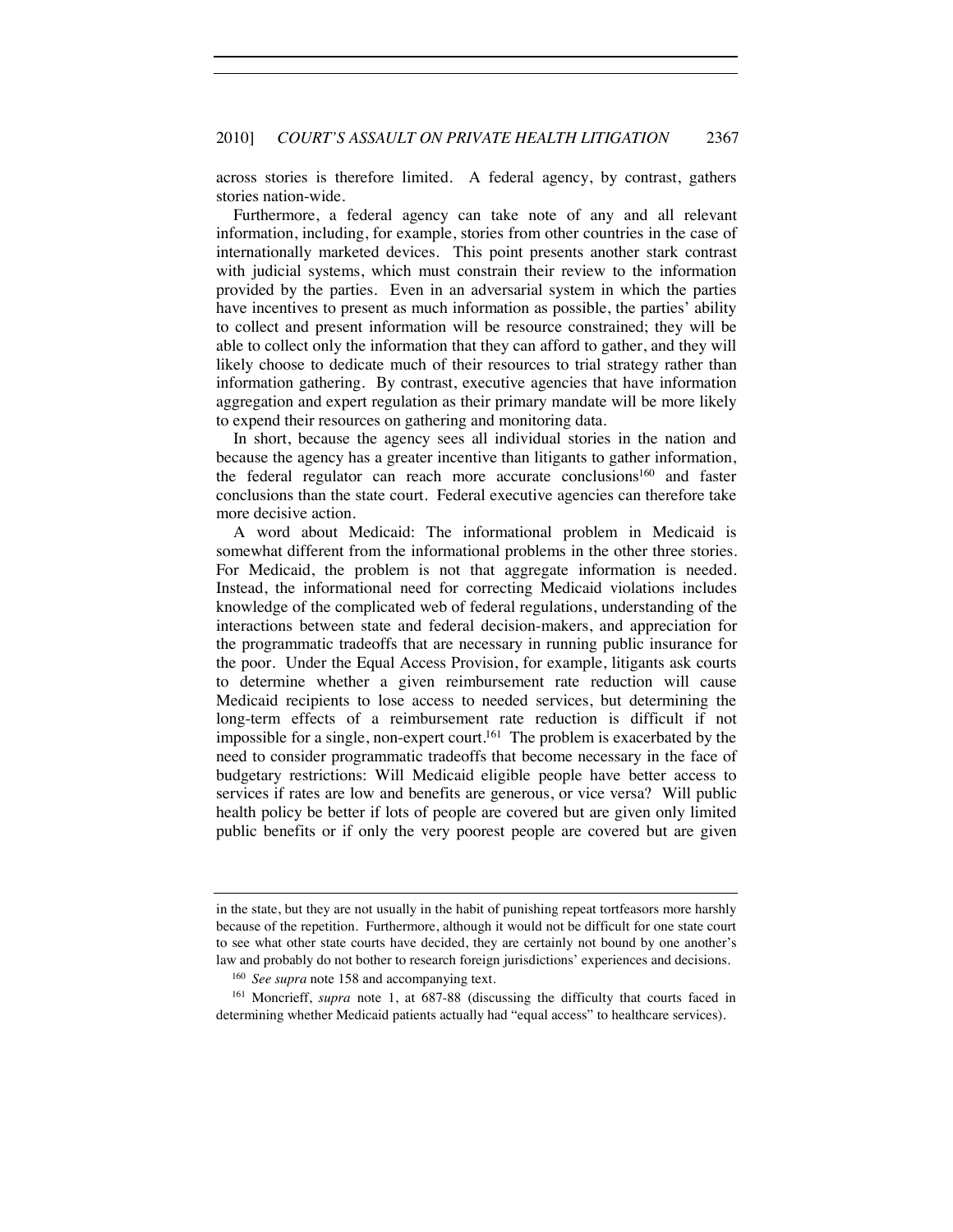generous public benefits? These systemic evaluations are better made in expert agencies than in generalist courts.

In all four stories federal executive regulators have significant advantages over state judicial regulators in their ability to correct informational failures. In the three private market stories, a single expert body, operating nation-wide, will do the best job of identifying and punishing bad actors. In Medicaid, agencies will do a better job than either courts or voters at making decisions about complicated policy tradeoffs.

#### 2. Agency Costs

With respect to agency cost, the benefits of federal executive regulation are less clear. Individual enforcement in state courts might better correct those costs by allowing individual victims to stand up for themselves (eliminating the need for an agent), while federal executive enforcement might replicate agency failures if it falls prey to interest group capture. That said, state courts are not immune to capture; healthcare regulations might be less subject to capture than fields like telecommunications and environmental law; and, to the extent that capture is a problem, federal agencies can use individual enforcement mechanisms to counteract (at least somewhat) their agency failures.

As discussed in Part II.B, the agency failures in healthcare markets occur for two reasons: an asymmetry of information and a misalignment of incentives between principals (patients) and agents (insurers and providers). To correct those failures, a legal regulator should not itself be subject to them. But as public choice theory makes clear, all legal regulators are at least somewhat subject to both of them. Since we have a choice between two possible regulators, though, the relevant question is which of the two – state courts or federal agencies – does a better job along these dimensions.

On the first, information asymmetry, state courts probably do better than federal agencies, but to the extent that that's true, it's more of a curse than a blessing. A single judicial proceeding is almost entirely transparent; the litigants are involved in the case from the word go, and the court decides the case based entirely on the information that the litigants present.<sup>162</sup> Litigants have easy access to (indeed, are usually given proactive notice of) all information provided and arguments presented on both sides, including any information that non-parties present, as through amicus briefs. As a result, all vested interests (patients, payers, and providers) can see the decision-making process of state courts without much difficulty, even if they are not particularly good at evaluating the big-picture regulatory quality of those decisions, and they can hold elected judges accountable for their regulatory decisions. Furthermore, a court's decision in a single case, if it will have precedential effect, must be published with reasons given for the decision. Parties are

<sup>162</sup> *See infra* Part IV.B.1 for further discussion of this function of private litigation and for the suggestion that the function can be replicated in agencies.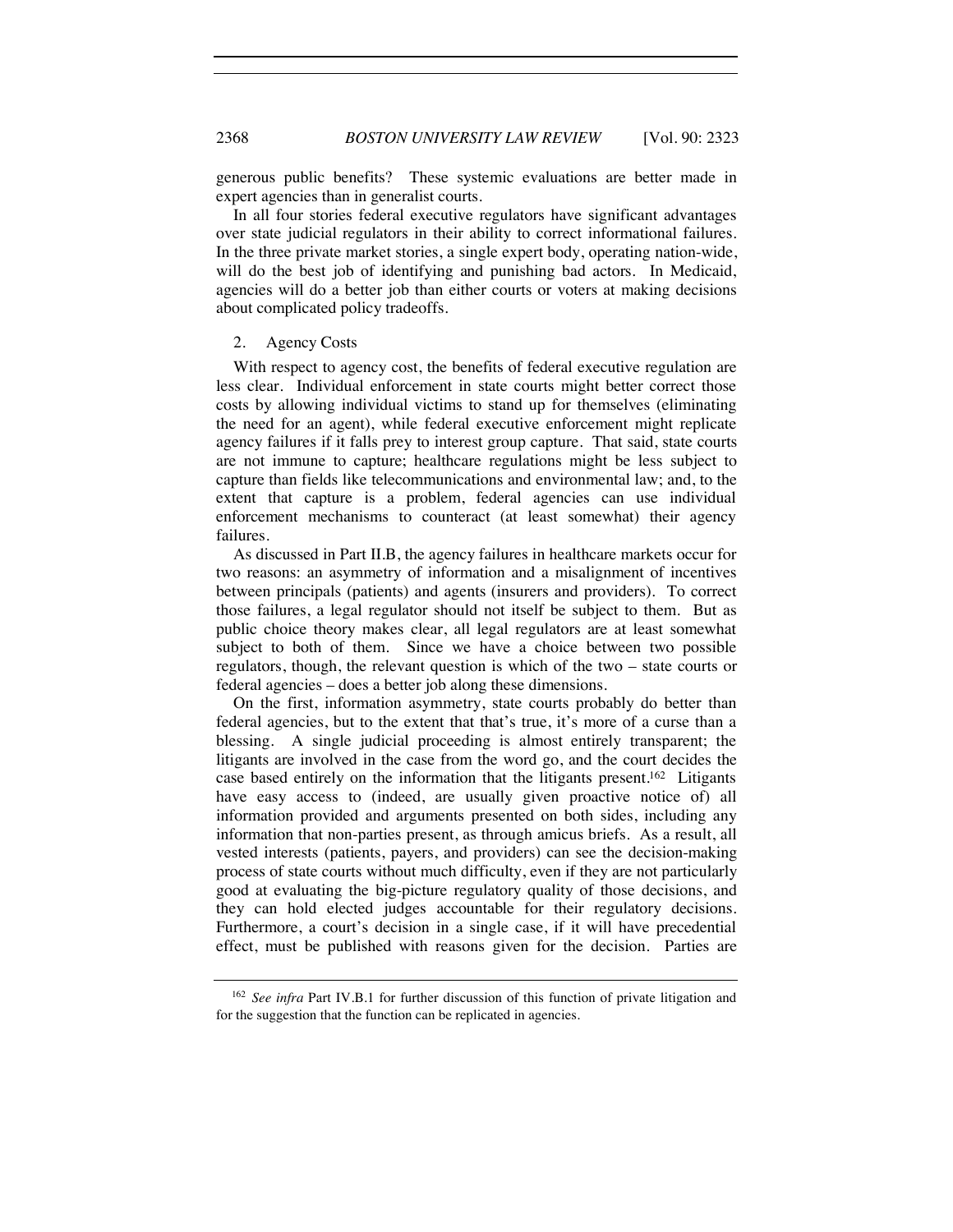therefore able to monitor not only the judiciary's resolutions of their particular conflicts but also the judiciary's overall regulatory approach to the relevant regime.

The federal executive, by contrast, makes its decisions based on expert evaluations and aggregated data that are hard for patients to understand. And even though the Administrative Procedure Act forces a certain degree of transparency in executive proceedings,<sup>163</sup> affected parties are not as intimately involved in executive regulatory decisions as they are in judicial ones. Furthermore, because executive decision-making is open for comment from any and all parties that might be interested in the decision, the regulatory process often involves far too much information for any single party to read and evaluate. Finally, regulatory decisions, unlike judicial ones, do not have to be explained. The executive is not required to publish an equivalent to the judicial opinion: a public expression of its logic for reaching a particular regulatory outcome.164 Executive agencies, thus, may have more leeway – less accountability – in regulating.

The state courts' success here, though, is not necessarily something to celebrate; it is merely the flip side of the courts' failure to aggregate information. True, state courts make transparent decisions based entirely on individuals' presentations. But that's exactly why they don't do a very good job of reaching optimal decisions for healthcare regulation. An agency's relatively opaque process of evaluating systemic problems and offering systemic solutions is, at worst, a necessary evil in a regime as complicated as healthcare. Information asymmetry is the price we pay for better-informed healthcare regulation.

On the second dimension of agency cost – misaligned incentives – state courts may do a bit better than federal agencies, but the state courts' advantage might be less significant in healthcare than in other regulatory regimes like telecommunications and environmental law. Here, the biggest risk is capture. The fear is that moneyed interests like insurers, doctors, and manufacturers can gain disproportionate influence over elected officials, especially as compared to dispersed, unorganized interests like patients. Regulators' incentive, then, would be to please the organized lobbies rather than to serve the public interest, creating a misalignment of incentives between patients and federal agencies.165 State judges, of course, are usually elected and therefore lack the

*Enron*, 35 CONN. L. REV. 1185, 1199 (2003) ("Big American business firms are not discrete and insular minorities. They have exceptional access to influence in legislatures, administrative agencies, and the courts through government advisory commissions, trade

<sup>163</sup> *See generally* Jody Freeman, *The Private Role in Public Governance*, 75 N.Y.U. L. REV. 543, 586-87 (2000).

<sup>164</sup> That said, administrative law provides significant incentives for agencies to develop records of their decision-making processes and to give public reasons for their decisions. *See* United States v. Mead Corp*.*, 533 U.S. 218, 237-38 (2000) (holding that only formal rules, which require creation of a public record, will be entitled to judicial deference). 165 *See* Robert W. Gordon, *A New Role for Lawyers?: The Corporate Counselor After*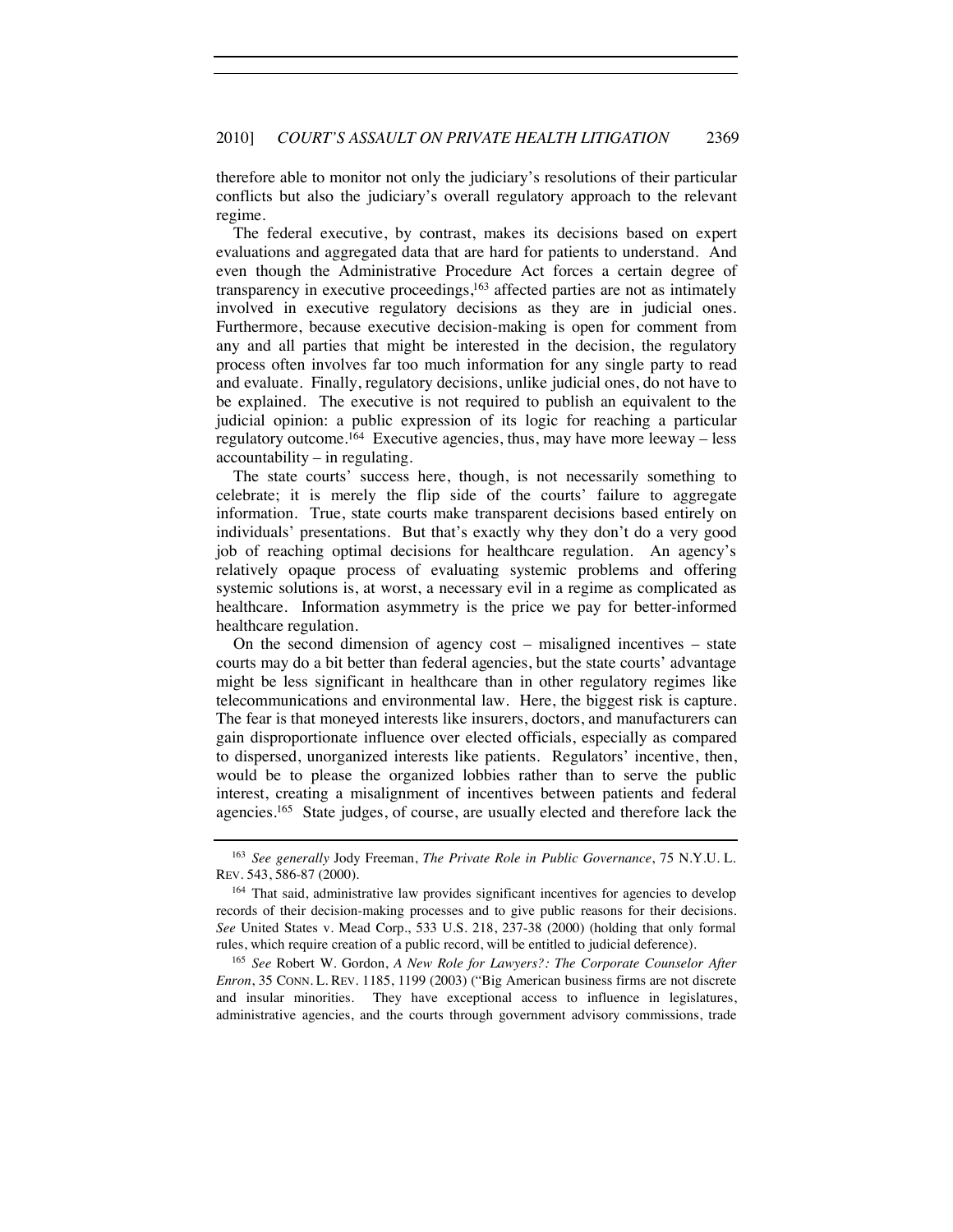political insulation of Article III judges,<sup>166</sup> but they might be less of a target than federal executive regulators simply because they make dispersed, case-bycase decisions. That is, because courts do not usually effect broad-sweeping regulatory change, even elected state judges might not attract the attention or the pressure of interest groups, at least not nearly to the same extent as federal agencies.

That said, even in individual litigation and even in litigation before insulated judges, the playing field is not exactly level. Just as moneyed interests can gain an advantage in wholesale regulation by donating to officials' campaigns and by monitoring regulatory processes, so too can these interests gain an advantage in litigation by outspending their individual opponents – by hiring better lawyers and fancier expert witnesses, filing more motions, dragging out trials, etc.167 This failure is not a traditional capture story, but it is a similar story of process failure that causes a similar distortion in regulatory incentives. State courts might well respond more favorably to organized interests than to disorganized ones, and they might therefore do only a marginally better job than agencies of basing regulatory decisions on the general public interest.<sup>168</sup>

Additionally, there may be reason to believe that the traditional capture story is less likely to be realized in healthcare than in other regulatory regimes. In typical regulated industries, there is a clear division between the moneyed interests and the public interest. In telecommunications law, one side of the policy debate is comprised of the regulated firms, which are organized and moneyed, while the other side is comprised of consumers, who are dispersed and unorganized. In environmental law, one side is comprised of big business polluters while the other is comprised of those that suffer from environmental degradation – a group that has become increasingly organized and moneyed over time but that still lacks the financial wherewithal and incentives of the polluting industrial lobby.

<sup>167</sup> *See* Einer R. Elhauge, *Does Interest Group Theory Justify More Intrusive Judicial Review?*, 101 YALE L.J. 31, 77 (1991) ("Small intensely interested groups are still likely to spend more on their litigation efforts than any large diffuse groups opposing them.").

<sup>168</sup> We have evidence of this kind of distortion in medical malpractice litigation, where juries are significantly more likely to err on the doctor's side than on the patient's side. *See* Studdert & Mello, *supra* note 20, at S49-S53.

associations, lobbies, and lawyers."); Thomas W. Merrill, *Institutional Choice and Political Faith*, 22 LAW & SOC. INQUIRY 959, 961 (1997) (discussion of public choice theory in relation to business lobbies influence on regulators); Jennifer Arlen, Comment, *The Future of Behavioral Economic Analysis of Law*, 51 VAND. L. REV. 1765, 1785 (1998) ("[P]owerful business lobbies may induce regulators to declare as safe products that are not in fact safe.").

<sup>166</sup> Stephen J. Choi et al., *Professionals or Politicians: The Uncertain Empirical Case for an Elected Rather Than Appointed Judiciary* (Univ. of Chic. Law Sch., Olin Ctr. for Law & Econ. Working Paper Series, No. 357, 2007), *available at* http://ssrn.com/abstract=1008989 (observing that most state judges are elected, not appointed).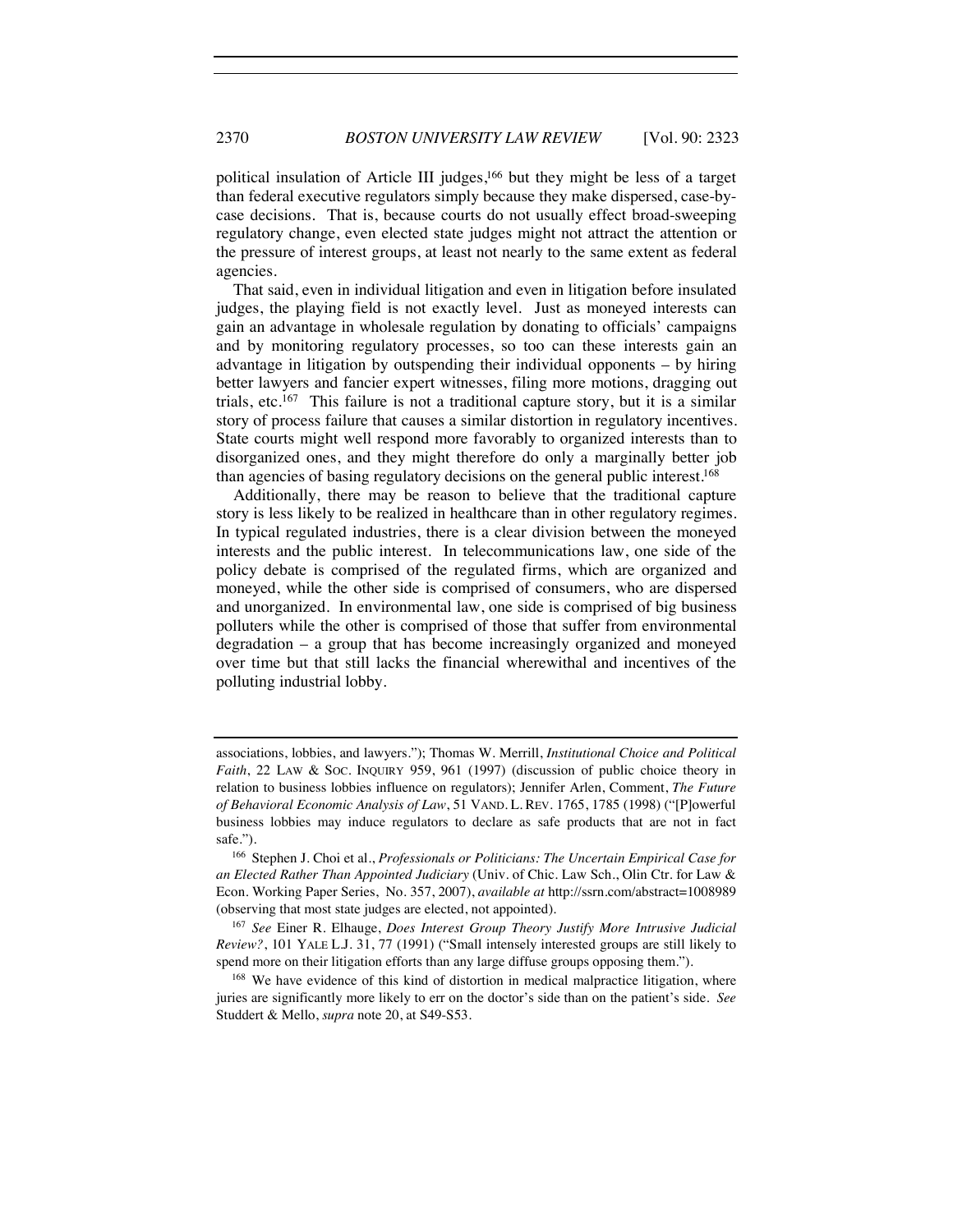In healthcare, by contrast, there are organized and moneyed interests on both sides of the policy divide. In the medical malpractice example, doctors (an organized lobby) might prefer professional self-regulation to anything that CMS would offer and might therefore push the agency towards a laissez-faire approach. But payers, including private insurance companies that are just as organized and moneyed as doctors, have incentives to minimize patient injuries and might therefore push CMS in the opposite direction, advocating hefty regulatory intervention. Likewise for ESI, MCOs would favor laissez-faire, but employers would favor regulation; for medical devices, manufacturers would favor laissez-faire, but payers and providers would favor regulation; and for Medicaid, states (a surprisingly organized lobby) would favor laissez-faire, but providers strongly favor intervention. The relevant agencies in these four stories – and in most healthcare regimes – would therefore be subject to competing interests that would pull in opposite directions. It is possible that this environment would prevent the agency from falling capture to any given interest and would leave the agency freer than average to pursue the public interest.

Even if this image of a regulatory tug-of-war – or the conclusion of publicinterest-oriented regulation – is too simplistic or rosy, it is possible for regulatory design to minimize some of the agency problems that executive regulators might face. Most importantly, the federal executive can and should allow individual administrative claims. An individual claims process would allow patients to inform the executive of their experiences, to have more direct contact with the decision-making process, and to influence the development of the regulatory environment in the same small way that the state courts allow them to do, without requiring that actual decisions be made by generalist juries and judges. Such a process would give individuals some power to act as their own agents, as they do in state courts, and it would allow self-interested parties to present an informational record to expert decision-makers.169 If we ever do shift entirely to federal executive enforcement in these stories or others like them, federal agencies ought therefore to establish administrative claims, like those already available to Medicare beneficiaries and Social Security Disability recipients, for example.

In sum, state courts might do better than federal administrators at internalizing and representing the public interest if they are less subject to capture than federal agencies, but their advantages are marginal (if not nonexistent in the unique world of healthcare), come at the expense of informational deficits, and can be at least partially overcome through administrative claims processes. For these four stories, therefore, courts might be slightly better for correcting the markets' agency failures, but that advantage may not be worth its cost.

<sup>&</sup>lt;sup>169</sup> Such a process would therefore replicate many of the informational successes of state courts. *See supra* note 162 and accompanying text.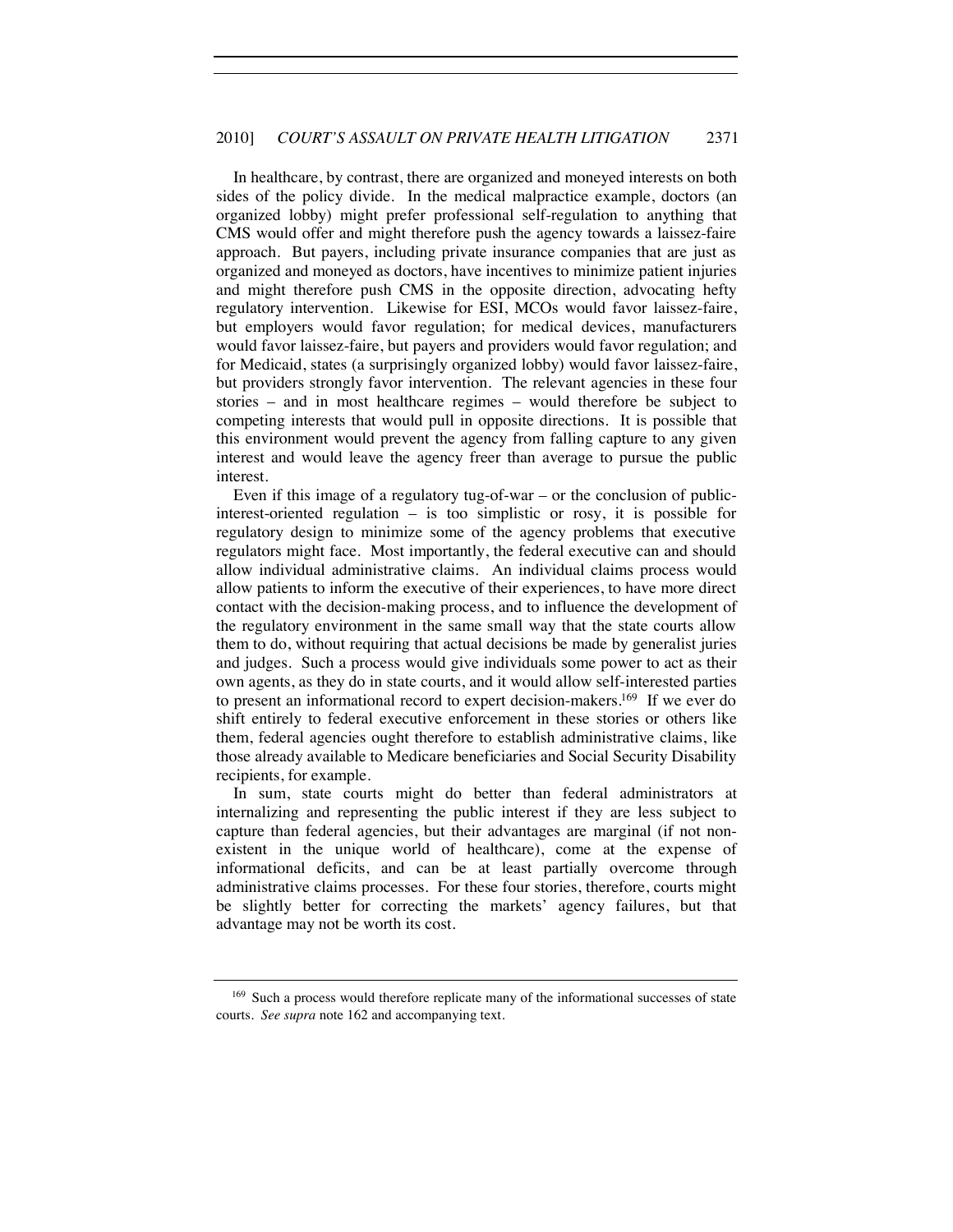#### IV. WHAT NEXT?

Federal executive agencies, thus, bring many theoretical advantages to the project of healthcare regulation. But that point alone does not answer the question of how best to solve the current enforcement vacuum. There are three possible regimes that we must consider, and the choice among them turns on empirical questions about the cost-benefit tradeoff between state judicial regulation and federal executive regulation.

First, we could allow concurrent regulatory authority, gaining the advantages of federal executive regulation without losing any positive role that state judicial regulation plays. In other words, we could encourage the federal executive to fill its regulatory role while also re-empowering the judiciary, at least in the federal courts if not in the state courts.<sup>170</sup> Second, we could allow the judiciary to play a much more limited role than it did before the Supreme Court's intervention, providing compensation to injured parties without engaging in the regulatory aspects of tort. Such a system might depend on courts' acceptance of a regulatory compliance defense as an absolute bar to liability.<sup>171</sup> Third, we could completely eliminate the judicial role and shift all regulatory functions to the federal executive.

This Part will reject the first option, offering compliance and error costs as a reason to preserve and maybe enhance limits on the judiciary's role. It will then consider the other two options together, acknowledging the positive functions of the judiciary but suggesting that we could create a more efficient system by replicating those functions in the executive rather than retaining a limited judicial role.

#### A. *Concurrent Authority*

#### 1. The Possibility of Concurrent Authority

Before we get to compliance and error costs, we must first consider whether judicial authority *can* be reinstated after the Supreme Court's holdings and state legislatures' decisions. The answer, of course, is that it can be in all four stories, though it requires congressional action in one story, executive or congressional action in two, and state legislative action in the last.

For Medicaid, the Supreme Court's holding applied to § 1983, holding that the general right of action provided in that statute did not allow private enforcement of Spending Clause conditions against state agencies unless those conditions clearly intended to create and confer enforceable rights.

<sup>170</sup> *See* Edward Alan Miller, *Federal Administration and Judicial Oversight of Medicaid: Policy Legacies and Tandem Institutions under the Boren Amendment*, 38 PUBLIUS: J. OF FEDERALISM 315, 328-29 (2008) (celebrating the combination of judicial and regulatory oversight under the predecessor of the Equal Access Provision).

<sup>171</sup> *See, e.g.*, Lars Noah, *Rewarding Regulatory Compliance: The Pursuit of Symmetry in Products Liability*, 88 GEO. L.J. 2147, 2165 (1999) (arguing in favor of a regulatory compliance defense for drug and device torts).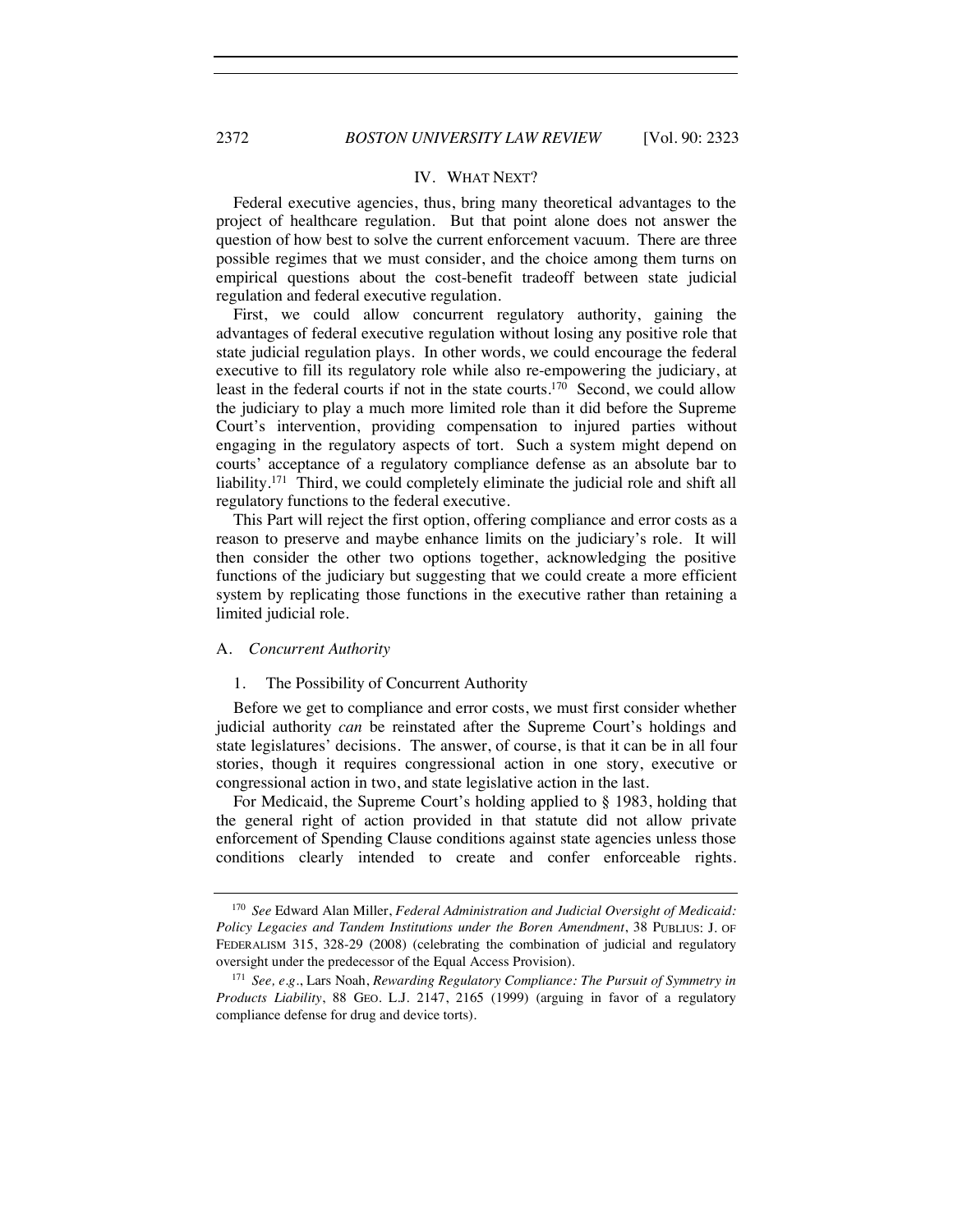(Remember, it was not even a Medicaid case that caused the vacuum here; it was FERPA.)<sup>172</sup> Congress, however, could insert an explicit right of action into the Medicaid statute or could amend § 1983 to allow private enforcement of Spending statute conditions. (Either of those options would create a right of action in federal rather than state courts, but either amendment would reauthorize judicial regulation of Medicaid conditions.)

For ESI, Congress could amend ERISA to allow for consequential and punitive damages against insurers. It could do so either by amending the "equitable relief" restriction in ERISA's federal cause of action or by amending ERISA's preemption provisions to allow for state tort suits against employer-sponsored insurers. Indeed, Congress came very close to passing the latter amendment in 2001, when the so-called Patients' Bill of Rights passed both chambers but died in conference committee.<sup>173</sup> Alternatively, without congressional action, the Department of Labor could issue a formal rule, establishing that ERISA's "equitable relief" provision allows for consequential and punitive damages in federal court.174

The story is the same for medical devices. Congress could either create a federal right of action for device-related injuries or amend the FDCA's preemption provision to allow for state tort suits. In this case, too, it is possible that the federal executive could change the meaning of the preemption provision by issuing a formal rule that state tort suits are not "requirements" for device safety. Given that FDA has changed its position on that question several times in the past, though, the Supreme Court might deem the interpretation to be unreasonable and thereby refuse deference.<sup>175</sup> In any event, the provision could certainly be changed, whether or not the change would require congressional action.

For medical error, the reinstatement of full judicial authority would require the state legislatures to repeal their damages caps. It is also possible that Congress could create a federal cause of action for medical torts, empowering the federal judiciary rather than state judiciaries, though such an approach would be vulnerable to constitutional challenges, particularly on the ground that medical practice does not constitute "interstate commerce."176

<sup>176</sup> *See* Perry H. Apelbaum & Samara T. Ryder, *The Third Wave of Federal Tort Reform: Protecting the Public or Pushing the Constitutional Envelope?*, 8 CORNELL J.L. & PUB. POL'Y 591, 593 (1999) (observing that federal medical malpractice reform raises difficult constitutional questions); Betsy J. Grey, *The New Federalism Jurisprudence and National Tort Reform*, 59 WASH. & LEE L. REV. 475, 534 (2002) (suggesting that medical malpractice might not be "economic activity" that can be subject to federal regulation under the Commerce Clause); Collin Sult, Note, *Questionable Medicine – Why Federal Medical* 

<sup>172</sup> Gonzaga Univ. v. Doe*,* 536 U.S. 273, 273 (2001).

<sup>173</sup> Miller, *supra* note 86, at 1303.

<sup>174</sup> *See* discussion *supra* Part II.A.2.

<sup>&</sup>lt;sup>175</sup> Under the second step of deference analysis, the court asks whether the agency's interpretation is "reasonable." *See* Chevron v. Natural Res. Def. Council, 467 U.S. 837, 845 (1983). If it is not, the court will not defer. *Id.*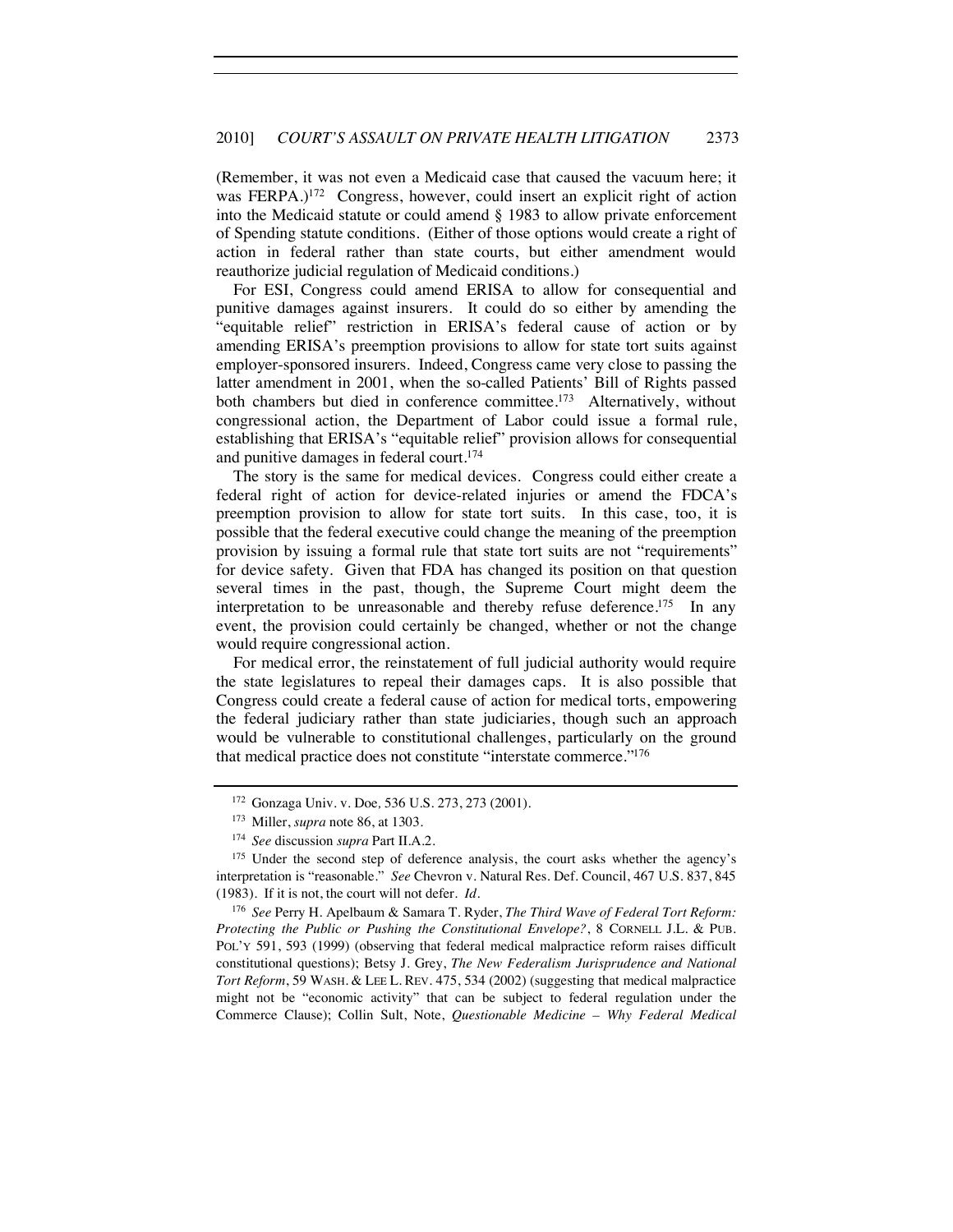In any event, there is no impenetrable barrier to the reauthorization of judicial regulation in these four regimes – or in any regime. Congress and state legislatures can certainly create rights of action to re-empower private enforcement. Furthermore, a decision to re-empower the judiciary would not be fundamentally incompatible with a decision to encourage the relevant executive agencies to play a greater regulatory role. We could, then, allow both branches to have full regulatory authority, with punitive damages available in courts and regulatory oversight vested in agencies. Other regulatory regimes follow this model with success,<sup>177</sup> and there is no inherent structural problem with allowing the branches to exercise concurrent authority.

#### 2. The Problems with Concurrent Authority

To argue that we should allow concurrent authority for these four stories of health law, however, would be to miss the point. State judicial bodies are not simply failing to get the job done; their flaws are actively detrimental to the system, creating high and unnecessary costs for regulated entities. For our four stories and probably for healthcare generally, state judicial regulation creates high compliance costs (a problem with state regulation) and injects high error costs (a problem with judicial regulation).

*Compliance Costs.* The first problem with state judicial regulation hinges on the state-ness of it: With fifty independent jurisdictions creating rules, some regulated entities will suffer higher-than-necessary compliance costs. This problem is, of course, the motivation behind the preemption rules in ERISA and in the FDCA. Medical device manufacturers benefit significantly from regulatory uniformity since they sell their devices nation-wide, and employers benefit significantly from such uniformity since they employ labor and provide benefits across jurisdictions (if not nation-wide). Given that federal agencies have authority to take over from the states and have superior capacity to the states' to reach regulatory optimality, there is no good reason to continue suffering the compliance costs that come with state judicial regulation. Even if state courts were simply settling claims for compensation, they would

*Malpractice Reform May Be Unconstitutional*, 47 ARIZ. L. REV. 195, 198 (2005) (expressing skepticism about the constitutionality of federal medical malpractice reform under the "Supreme Court's more recent pronouncements defining the scope of congressional power

under the Commerce Clause"). 177 Environmental law and its regulatory regime is one example of such success. *See* Lois Schiffer & Timothy Dowling, Remark, *Reflections on the Role of the Courts in Environmental Law*, 27 ENVTL. L. 327, 331-32 (1997) (attributing the effectiveness of environmental policy to both legislation, such as the Clean Air Act, and to the courts for their "vigorous enforcement and resolution of exactly what the new [environmental] statutes required from the executive and from private parties"). *But see* Thomas O. McGarity, *The Complementary Roles of Common Law Courts and Federal Agencies in Producing and Using Policy-Relevant Scientific Information*, 37 ENVTL. L. 1027, 1044 (2007) (exploring the limits on communication between common law courts and EPA, and suggesting reforms to enhance information exchange).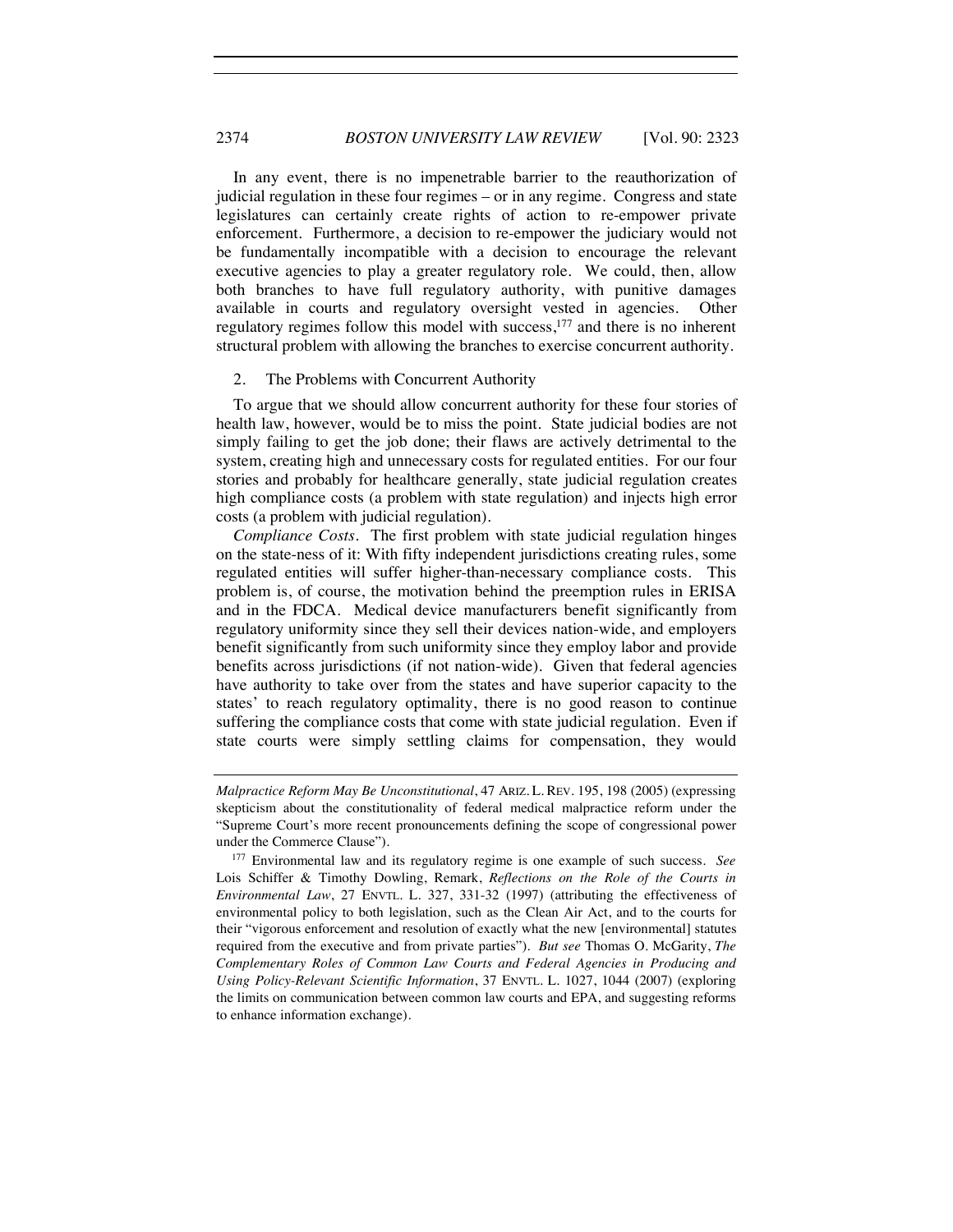necessarily impose regulatory duties for manufacturers and employers that might vary across jurisdictions, necessarily deciding when compensatory damages are due and when they are not. Concurrent jurisdiction between state and federal regulators, thus, does not solve the uniformity need for manufacturers and employers.

Of course, that uniformity need is less acute for medical malpractice<sup>178</sup> and Medicaid. In those stories, variation among states probably would not be a significant problem since providers tend to operate in a single state. Even in a country with fifty different legal regimes, individual providers (including hospitals) would need to learn and to abide by only one set of negligence rules and only one set of Medicaid reimbursement formulae because their practice is ordinarily confined to a single state.179 Similarly, liability insurers probably do not benefit much from national medical malpractice standards since they write state-specific policies for actuarial reasons. If compliance costs were the only reason to eliminate state judicial regulation, then, we might consider maintaining state courts' role in medical malpractice and state agencies' answerability for Medicaid.

*Error Costs.* The second problem with state judicial regulation – and the problem with allowing federal judicial regulation rather than moving entirely to the executive – hinges on the judicial-ness of it: Juries and judges make bad decisions when confronted with single healthcare cases, leading to systemic error costs.<sup>180</sup> This problem is significant for all four of our stories, as should be apparent from the pervasive discussion of information costs. For ESI, devices, and malpractice, the source of the error has been well-canvassed in the Article so far: Courts (especially juries) do a bad job of evaluating causation.<sup>181</sup> As a result, they issue both false positives and false negatives. Good MCOs, devices, and providers get punished, but bad ones go free; inevitable injuries get compensated while preventable ones do not. Regulated entities then invest in avoiding liability in an arbitrary system, a wasteful investment since arbitrary rules fail to incentivize greater safety or welfare.182

For Medicaid, too, the problem with courts is that they lack the wide-angle lens necessary to evaluate something like a reimbursement rate reduction. The systemic evaluations necessary to shape a Medicaid program are better made in

<sup>&</sup>lt;sup>178</sup> Moncrieff, *supra* note 4, at 859-61 (reciting the arguments against a uniformity need for medical malpractice).

 $179$  It is a reasonable question, however, whether this is an artifact of fifty different legal regimes – whether nation-wide providers (perhaps on a Kaiser-like model, but across state lines) would emerge if the federal government took over regulation.

<sup>180</sup> *See* ADRIAN VERMEULE, JUDGING UNDER UNCERTAINTY (2006) (discussing the limits of judicial decision-making and urging a greater executive role in interpreting statutes).

<sup>181</sup> *See supra* Part II.B.2 & Part II.B.4.

<sup>&</sup>lt;sup>182</sup> This point is perhaps best-known in the malpractice context, where arbitrary litigation rules incentivize defensive medicine on the part of individual providers rather than appropriate precaution on the part of systemic entities.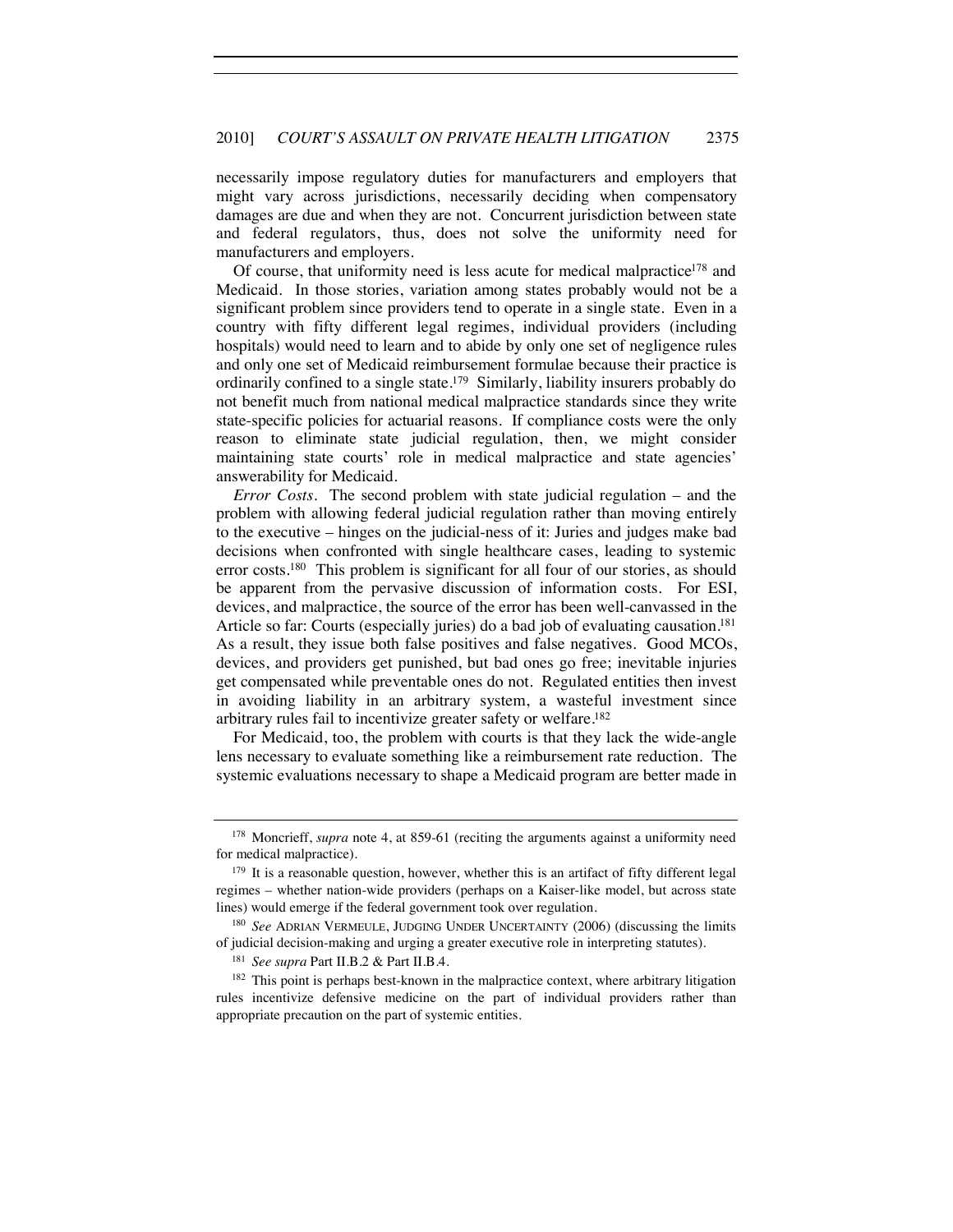expert agencies than in generalist courts, and the cost of error could be significant if, for example, courts unwittingly move Medicaid beneficiaries into emergency rooms.

\* \* \*

Importantly, the problem with concurrent authority here is not at all inherent to concurrency.183 The problem is that state and judicial decision-making, whether occurring alongside federal executive decision-making or not, imposes costs on the system. Those costs might be worth bearing if state courts were the only option for regulation or were a significantly better option than their available alternatives. But given the presence of alternative regulators with superior expertise in the federal executive, we might be able to avoid the compliance and error costs that come with state judicial rulemaking by vesting exclusive authority in federal agencies.

#### B. *Exclusive Executive Authority*

Ought we, then, to shift exclusively to executive authority? As noted, the groundwork for that shift is already laid; in each of our four regulatory regimes, some federal agency already has authority to regulate. But shifting to exclusive executive authority would eliminate any benefits that we get out of private litigation. Furthermore, the federal agencies that are poised to regulate in our four stories have not (yet) been doing a good job of playing the regulatory role. We must therefore ask two questions: (1) Are the benefits of exclusive executive regulation worth their costs, namely the lost values of private litigation in the state judicial system? (2) What needs to be done to motivate and optimize federal executive regulation of Medicaid, ESI, medical devices, and medical malpractice? This part of the Article will address these questions in turn, particularly considering whether courts should retain a limited, compensatory role in healthcare regulation.

#### 1. The Values of Private Litigation

The first potential problem with shifting authority fully to the federal executive is that the shift might (unless carefully designed) sacrifice the benefits of private litigation. The question, then, is what we get out of private litigation and whether those benefits are worth preserving, either by retaining a limited judicial role or by replicating the benefits in executive forums. Although there are several such benefits for healthcare regulation, a carefully designed administrative system can replicate them and might be able to improve on them.

*Information Gathering.* Perhaps the most relevant advantage of private litigation for present purposes is that it exposes information about private

<sup>183</sup> The problem here is not merely one of "coordinating sanctions" between the executive and the judiciary, as a recent manuscript puts it. *See* Logue, *supra* note 14.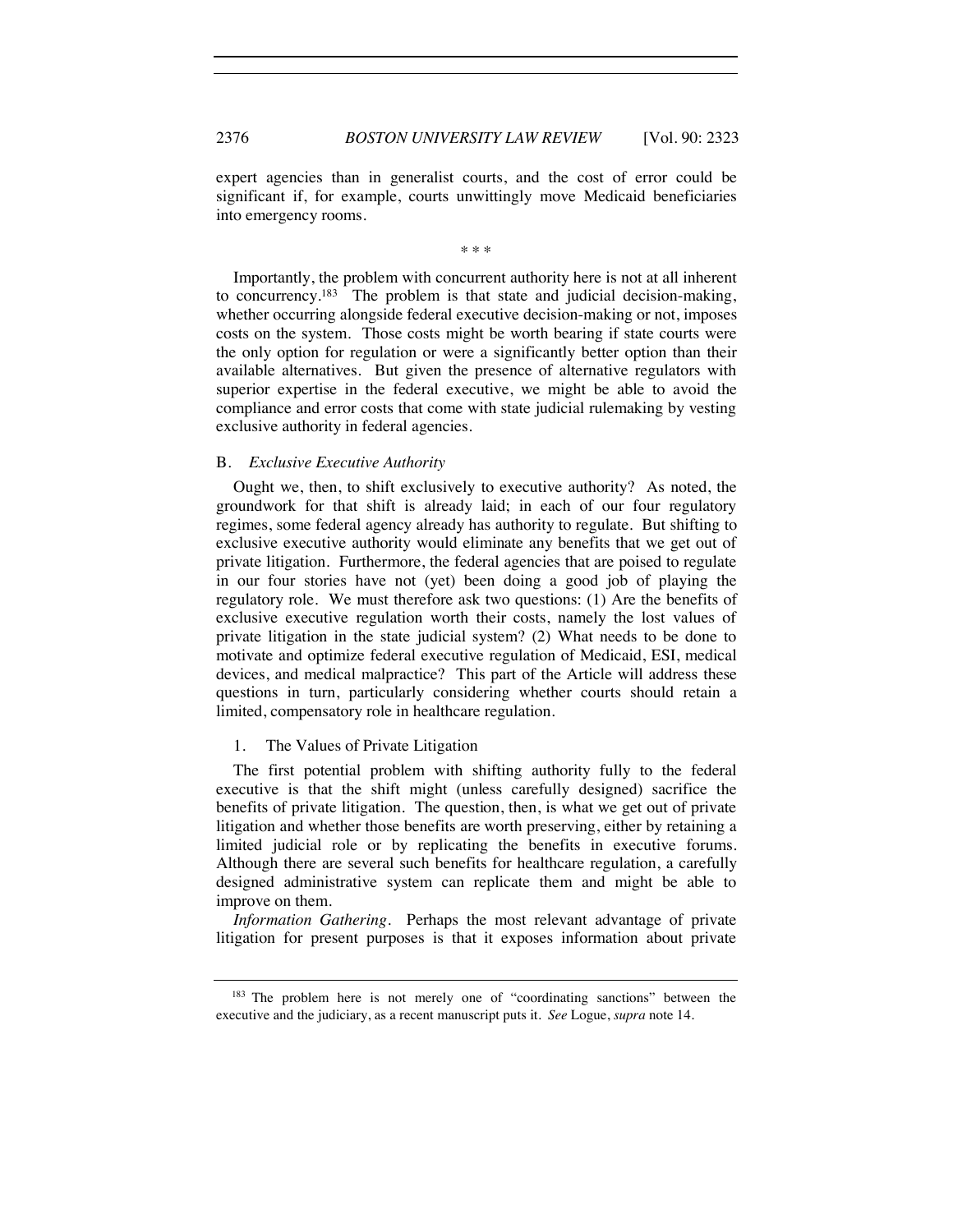parties' behavior – information that administrative agencies currently have a hard time gathering and that, once revealed through litigation, can be important to executive regulation.184 Although agencies currently have some investigatory tools and certainly engage in some information-gathering,185 the discovery process in private litigation provides a much more extensive toolbox for information-gathering than any currently available to agencies.<sup>186</sup>

This point might seem inconsistent with the central claims of this paper – particularly the claim that information about individual cases, revealed in litigation, is insufficient for regulation. While that is certainly true – that litigation-based information is not *sufficient* for regulation – it is also true that some litigation-based information may be *necessary* (or at least very useful) for regulators. Particularly in the regulatory regimes involving corporations (MCOs and device manufacturers), tort claims allow the plaintiff to gather information about the corporation's knowledge or intent. Such information might include, for example, proof of a manufacturer's knowledge of private safety and effectiveness studies or proof of an MCO's explicit corporate policy to reject valid claims.<sup>187</sup> That information, in turn, might be highly useful to administrative regulation (even though it is potentially difficult for judicial agents to understand or to act upon such information without additional systemic information), and information about corporate knowledge or intent might give an agency new cause or new jurisdiction to intervene.<sup>188</sup> As an

revealed information of corporate abuses, see Gostin, *supra* note 63, at 2315, but FDA was actively investigating those abuses at the same time. *See* DAVID KESSLER, A QUESTION OF INTENT: A GREAT AMERICAN BATTLE WITH A DEADLY INDUSTRY 357-93 (2001) (telling the story of FDA's investigation into tobacco industry intent, leading up to FDA's assertion of jurisdiction over tobacco products in 1997).

<sup>186</sup> *See* David A. Kessler & David C. Vladeck, *A Critical Examination of the FDA's Efforts to Preempt Failure-to-Warn Claims*, 96 GEO. L.J. 461, 492 (2008) (asserting that "the information-gathering tools lawyers have in litigation are, by any measure, more extensive than the FDA's").

<sup>187</sup> The Vioxx litigation is a good example of this function of tort; plaintiffs were able to discover, relevantly for FDA, that Merck knew about the heart risks of Vioxx and hid that information from FDA during the drug's approval process.

<sup>188</sup> In the tobacco case, for example, FDA would have jurisdiction over nicotine only if the tobacco companies knew that nicotine was addictive and intended to sell tobacco products as a drug. Knowledge and intent were therefore central to FDA's assertion of

<sup>184</sup> *See* Gostin, *supra* note 63, at 2315 ("The tort system has another benefit that is not often fully recognized – through the discovery process, it can compel corporations to disclose everything they know, or reasonably should know, about the product's safety and effectiveness."); Robert L. Rabin, *Keynote Paper: Reassessing Regulatory Compliance*, 88 GEO. L.J. 2049, 2068-70 (1999) (describing the information-gathering and informationrevealing virtues of tort). Administrative regulators can then take advantage of that information in making later regulatory decisions. Gostin, *supra*, at 2315 ("The discovery process provides a 'feedback loop' to the FDA, which in the past has changed its regulatory decisions in light of information revealed in court.").<br><sup>185</sup> For example, tobacco regulation is often cited as an instance in which litigation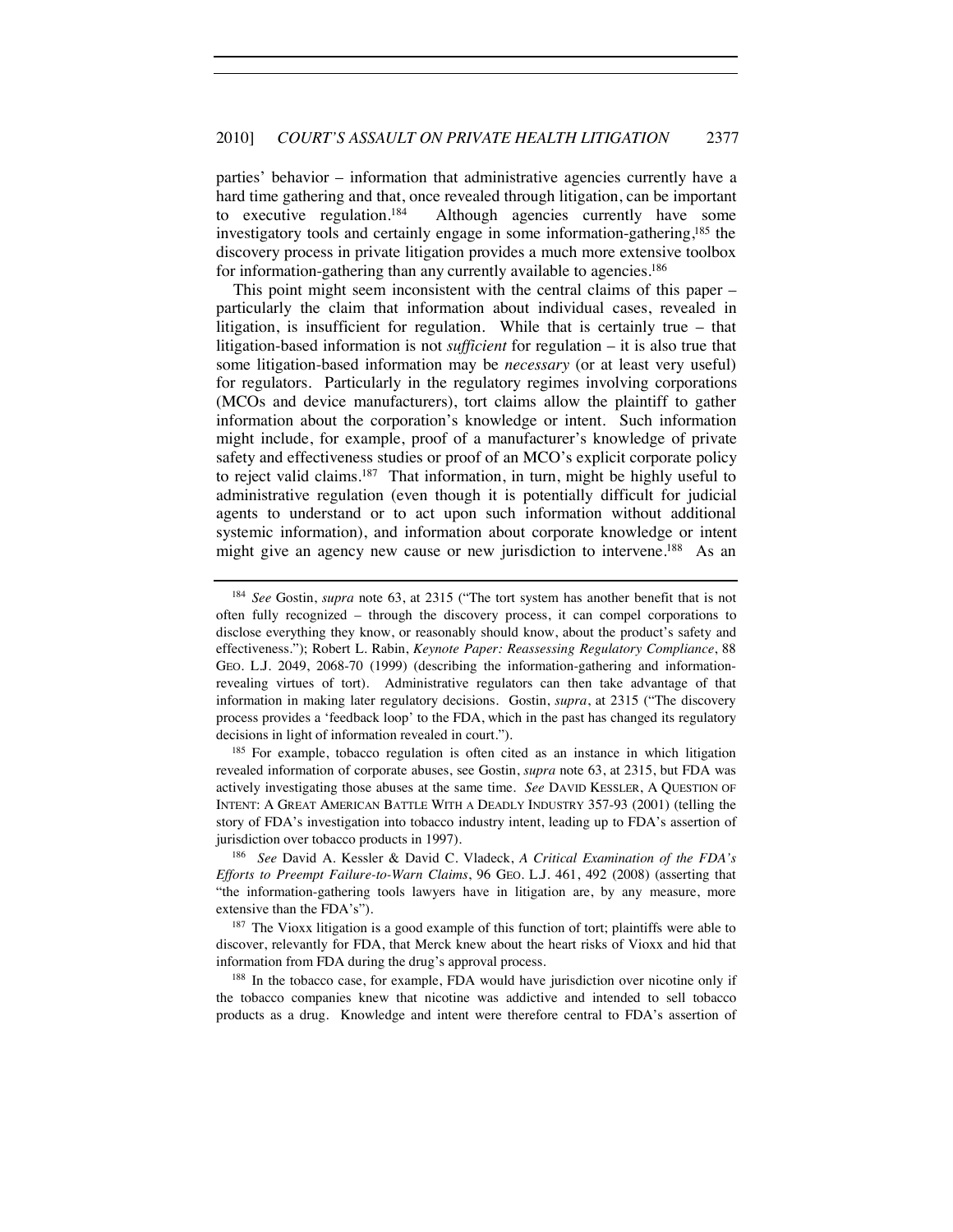information-revealing mechanism, therefore, private litigation might serve an important function.

*Compensation.* The second benefit of state judicial regulation, particularly through tort, is that it provides compensation to injured parties. (This point is irrelevant to the Medicaid story, where the injury is regulatory rather than personal.) Compensation serves two important goals: First, it spreads risk among all consumers of the relevant good or service, rather than forcing the unlucky few who are injured to bear the full cost of that risk, $189$  and second, it serves non-utilitarian values of social justice and morality, requiring an injuring party to make its victims whole. These values are independent of any ex ante regulatory benefit of compensation. That is, compensation does not merely provide an incentive for producers to be careful; it also forces insurers, manufacturers, and doctors to spread the risk of error among their consumers (through price increases) and to recompense their injured consumers for the harms that they cause.

*Experimentation and Responsiveness.* The third and final benefit of state judicial regulation is that it has the potential to be experimental with regulatory approaches and to be responsive to new regulatory needs. Both of these values are significantly weaker for state judicial regulation than for state executive or legislative regulation, but they might nevertheless be present to a certain extent in our four stories.

Experimentation is a known advantage of state control;<sup>190</sup> different states can try different approaches to Medicaid, ESI, and medical torts, allowing the country as a whole to learn from different experiences in different places. Of course, the judiciary is not a coordinated regulator than can engage in selfconscious experiments the way that a state executive or legislature can, and the judiciary has a harder time trying new approaches than the political branches, given the path dependence of the common law. But the possibility for variation among the states does provide some opportunity to test the relative successes of different approaches.

The state judiciary might also be better situated than the federal executive to respond to new regulatory needs since it is a smaller organ of government that is more accessible to affected parties.<sup>191</sup> The state judiciary might therefore gain information about changing circumstances faster than the federal executive. Again, though, the judiciary's tie to precedent – the path dependence of judicial regulation – might significantly weaken this advantage of state regulation in the contexts that are relevant here, all of which center on private litigation.

jurisdiction. *See* KESSLER, *supra* note 185, at 355-58.

<sup>189</sup> *See* Rabin, *supra* note 184, at 2070-74 (describing the compensation goals of tort and their failure in most administrative regimes, but noting that some administrative schemes do replicate compensation).

<sup>190</sup> Moncrieff, *supra* note 4, at 880.

<sup>191</sup> *See id.*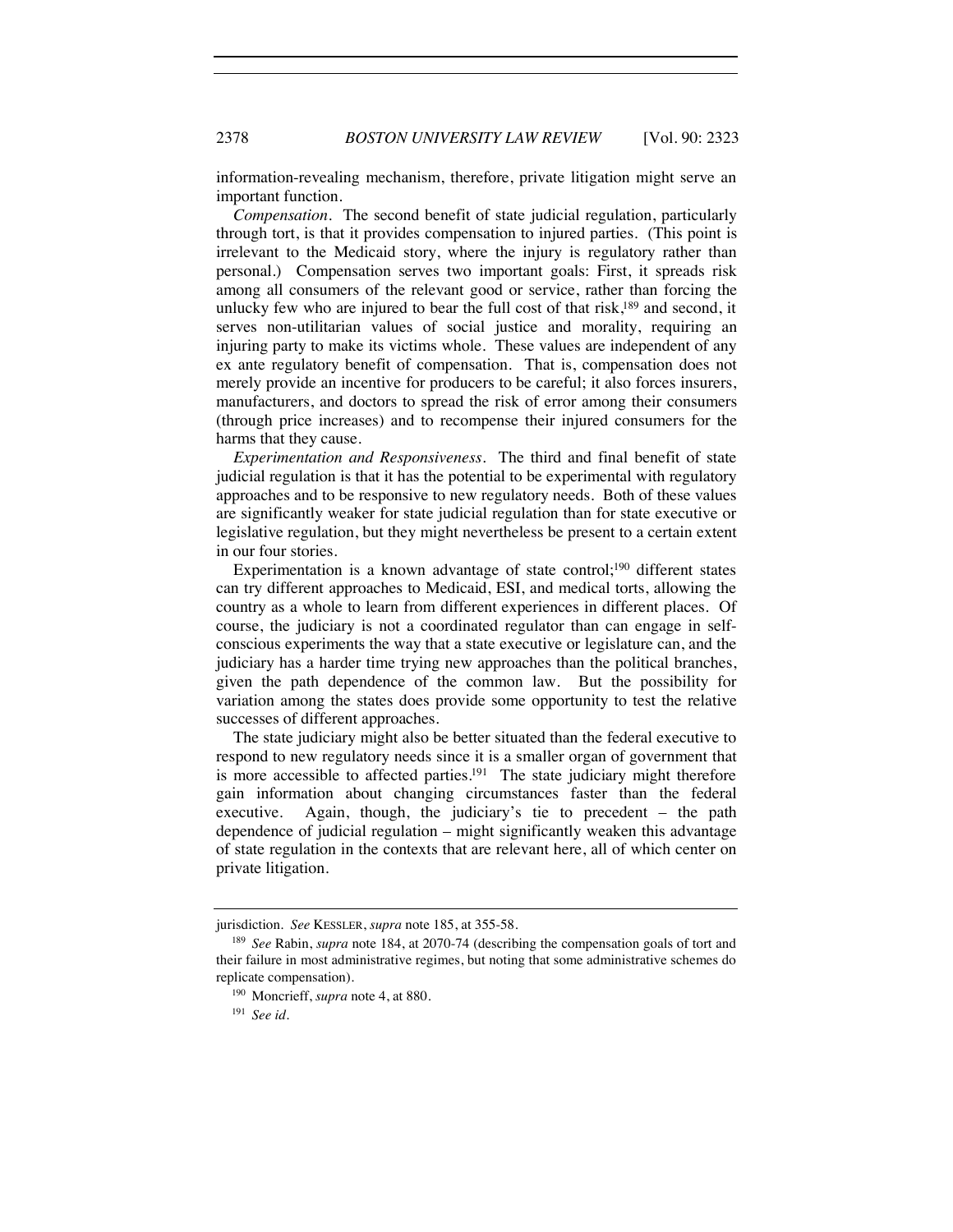#### 2. Replicating Litigation Values in the Executive

Perhaps, in light of these values of private litigation, we ought to preserve at least some role for the state judiciary in regulating our four stories. At a minimum, the state judiciary could continue to play its compensatory role, allowing plaintiffs to file claims in state courts for compensatory damages and to conduct full discovery.

But we need not take it for granted that the values of state judicial regulation are better captured in the state judiciary than in the federal executive. Indeed, many of those values can be replicated quite easily in the federal executive and might ultimately operate more efficiently in that forum.

*Information Gathering.* As previously noted, agencies already conduct investigations when deciding whether and how to regulate, but the tools they currently have for that project are insufficient, particularly when compared to the tools available to lawyers in discovery. But surely regulatory agencies can be given better tools: greater subpoena powers, perhaps powers to search and seize in compliance with the Fourth Amendment, and more money to hire investigators. If given such tools, in fact, agencies might do better than lawyers at discovering relevant information since they would have a greater scope of "relevancy" than litigators; litigators advocate a single client's interests (or, in the case of a class action, a single group's interests) while agencies represent the collective interest.192 Furthermore, agencies might do a better job than litigants of deciding whom to investigate. Plaintiffs and their lawyers have incentives to go after the deepest pockets they can find, regardless of whether those actors are the most responsible for creating unjustified risks. Agencies would have no such distortion in their incentives to investigate.

One caveat to this discussion is that litigants don't just gather the relevant information but also serve as whistle-blowers, pointing out the actors (such as Medicaid agencies, MCOs, devices, and doctors) that are causing the most harm. Even if they might sometimes sue the wrong party from an efficiency standpoint, they still point to products and systems that are causing problems.

But the executive can set up administrative channels for injured parties to serve that same function – and can make it cheaper for injured parties to do so – by establishing an administrative claims process. Such a process would require less investment in terms of court filings and fancy lawyers, meaning that even parties with small injuries might step forward to blow the whistle – something that rarely happens in the high-cost world of tort litigation.

*Compensation.* As with information gathering, there is no reason to think that the compensation value of state judicial regulation is unique to that forum; administrative agencies can also establish victim compensation funds and can allow individual claims for damages. Indeed, models for this possibility already exist for workplace accidents and vaccines.<sup>193</sup> Administrative

<sup>192</sup> Assuming they aren't captured. *See supra* Part III.B.2.

<sup>193</sup> *See* Rabin, *supra* note 184, at 2074.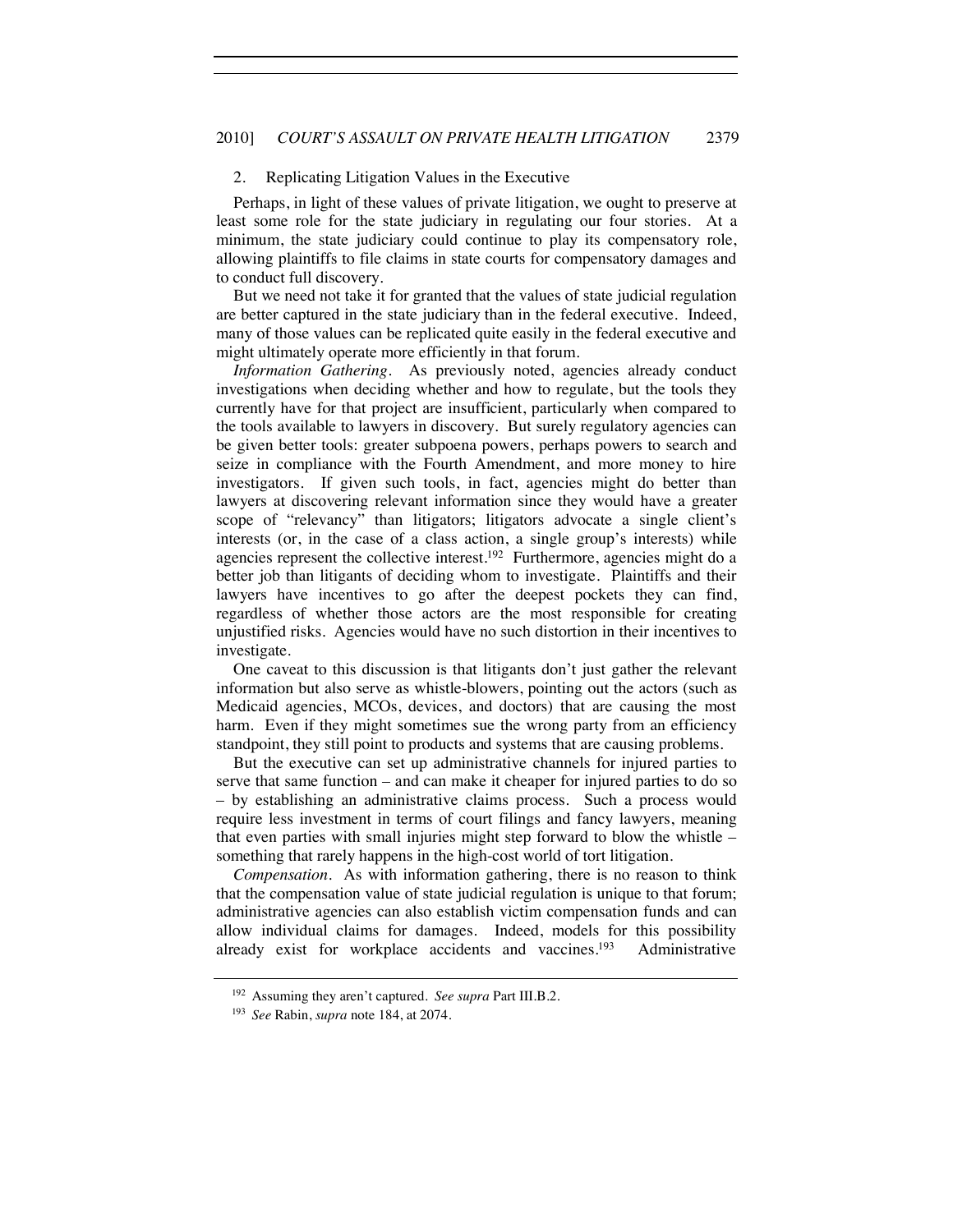compensation funds naturally serve the risk-spreading goal of compensation, whether funded from general revenue or from targeted taxes paid by injurers, allowing cost of risk to be spread among the tax base or among consumers of the relevant product or service. And if funded by a targeted tax or if provided through claims adjudication by the agency, administrative compensation can also serve social justice goals, requiring risk-creators to internalize the cost of the injuries they cause.

*Experimentation and Responsiveness*. The experimentation and responsiveness advantages of state control are similarly replicable in federal agencies. With respect to experimentation, federal agencies can (and often do, particularly in CMS) run demonstration projects to test new policy ideas. The federal agencies, in fact, might run more useful experiments than states since they can select populations by statistically relevant criteria (rather than by arbitrary state boundaries). Regulators might also learn better from federal demonstration projects than from state judicial experimentation since data about such experiments flow to a single entity – the federal agency – rather than needing to be conveyed to dispersed state courts.

As for responsiveness, the state judiciary's relative advantage is not terribly significant given that agencies already have mechanisms by which the public can notify regulators of new circumstances, including public comment procedures when the agency is actively considering regulatory change and petitions for rulemaking when the agency is not actively considering such change. But the agency could create an even cheaper mechanism to gather information about changing circumstances and evolving needs by establishing administrative adjudication of individual claims. Through a claims process, agencies would receive the same kind of information that the state judiciary would get about harmful products or services, and they would receive that information just as quickly as the state judicial system. The federal executive might, with such a mechanism, be even more responsive than the state judiciary since it would not be path dependent in its regulatory choices.

#### 3. Improving Executive Regulation

The final question to consider is what needs to be done to improve the federal executive's regulatory efforts. Importantly, this Article absolutely is not and should not be understood to be an endorsement of the current regulatory environment for Medicaid, ESI, devices, or malpractice. Although I have greater faith than some in the capacities of our federal executive regulators and although I believe that those regulators have the legal authority they need to assert control over the four healthcare regimes I address, I certainly do not mean to suggest that the agencies' status quo efforts are sufficient – or even that the status quo agencies are currently capable of assuming full regulatory control. What, then, needs to be done to enable exclusive executive regulation of these four regimes?

The short answer is that we need to give them more money. The biggest barrier to robust federal executive regulation right now is the agencies'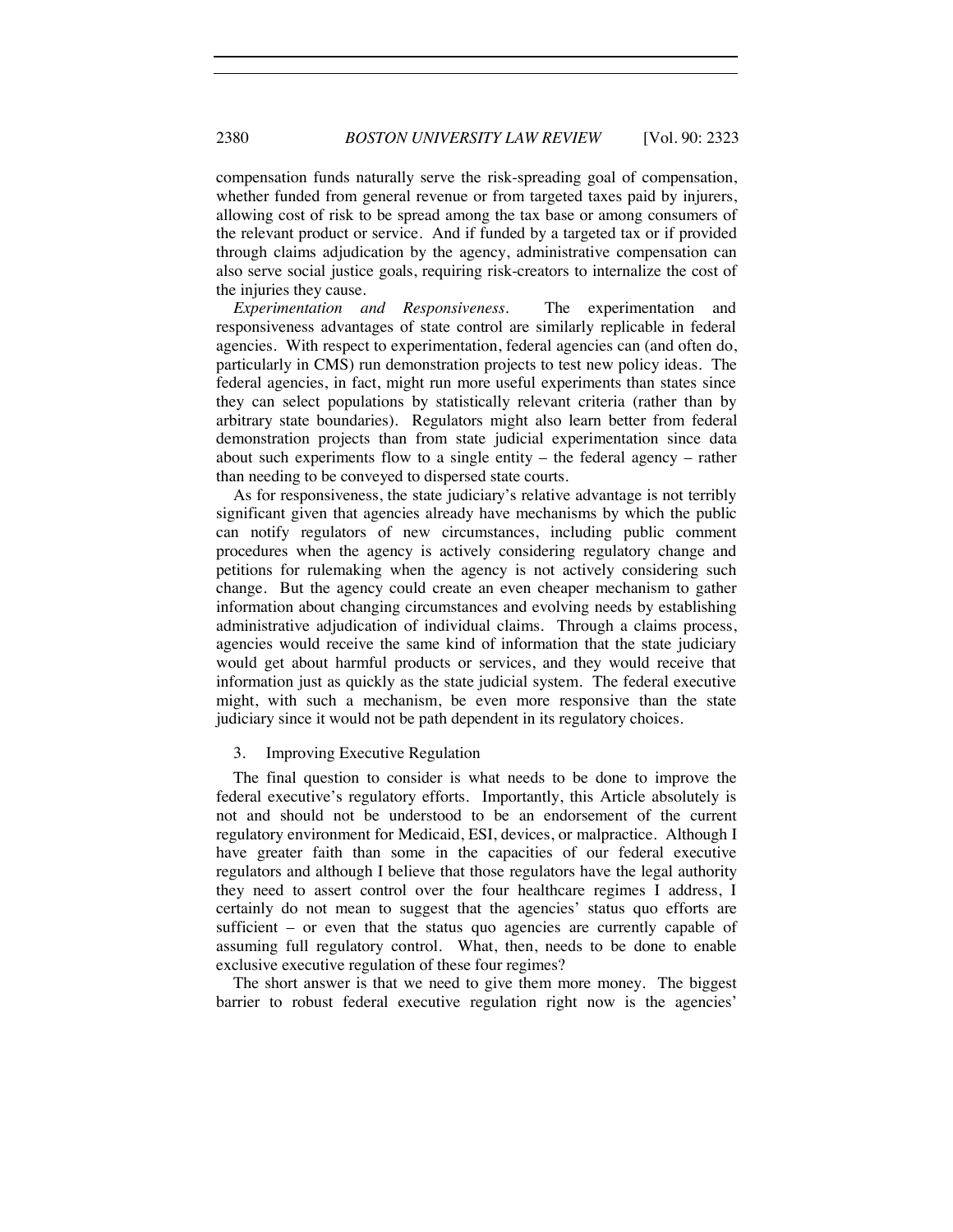shortage of resources for enforcing their statutes. To engage in robust regulation, the agencies need bigger staffs and more funding.<sup>194</sup> Those provisions, of course, need to come from Congress.

The longer answer is that we probably ought to restructure the agencies to clarify the agencies' responsibilities and to signify the importance of the regulatory projects at issue here. All three relevant agencies – CMS for Medicaid and malpractice, DOL for ESI, and FDA for devices – have structured themselves with different goals in mind, other than the regulatory projects at issue here, and they operate in complex regulatory environments in which they sometimes compete with other agencies for jurisdiction over single healthcare problems.<sup>195</sup> PPACA, in fact, has made this problem worse with respect to employer-sponsored insurance.<sup>196</sup> If we want the federal executive to become the exclusive regulator for these regimes, we need to consolidate power not only in the executive but also, within the executive, in a single department, giving a single agency – probably a single office within a single agency – the task of monitoring each of these regimes.

Furthermore, as noted above, the federal executive should structure itself so as to replicate the advantages of state judicial regulation: information gathering, individual compensation, experimentation, and responsiveness. Each agency ought to establish an administrative claims process that will allow injured patients to seek redress for their injuries, and Congress ought to give the agencies greater resources and tools for information-gathering.

These changes to the federal executive regulatory environment would require some congressional action, but they would not require substantive amendments to the relevant regulatory statutes, all of which already authorize administrative regulation. The move, therefore, should be relatively easy to implement and therefore seems well worth the effort.

<sup>195</sup> *See, e.g.*, Margaret G. Farrell, *ERISA Preemption and Regulation of Managed Health Care: The Case for Managed Federalism*, 23 AM. J.L. & MED. 251, 277-81 (1997) (observing that six federal agencies have jurisdiction over some aspect of managed care). 196 *See* EBSA Unified Agenda, *supra* note 15.

<sup>194</sup> *See* U.S. GOV'T ACCOUNTABILITY OFFICE, GAO-09-581, FOOD AND DRUG ADMINISTRATION: FDA FACES CHALLENGES MEETING ITS GROWING MEDICAL PRODUCT RESPONSIBILITIES AND SHOULD DEVELOP COMPLETE ESTIMATES OF ITS RESOURCE NEEDS 34 (2009) (raising concern for the lack of funding and resources devoted to FDA's medical products oversight); U.S. GOV'T ACCOUNTABILITY OFFICE, GAO-09-106, WHISTLEBLOWER PROTECTION PROGRAM: BETTER DATA AND IMPROVED OVERSIGHT WOULD HELP ENSURE PROGRAM QUALITY AND CONSISTENCY 40-41 (2009) (asserting that the Department of Labor's Occupational Safety and Health Administration lacks funds to fully implement its program to investigate whistleblower complaints); U.S. GOV'T ACCOUNTABILITY OFFICE, GAO-08-54, CENTERS FOR MEDICARE AND MEDICAID SERVICES: INTERNAL CONTROL DEFICIENCIES RESULTED IN MILLIONS OF QUESTIONABLE CONTRACT PAYMENTS 45 (2007) (finding that CMS neglected to devote sufficient resources to appropriately process contract awards). CMS's response to its oversight deficiencies, the Recovery Audit Contractor program, came under a substantial amount of criticism during its initial years.